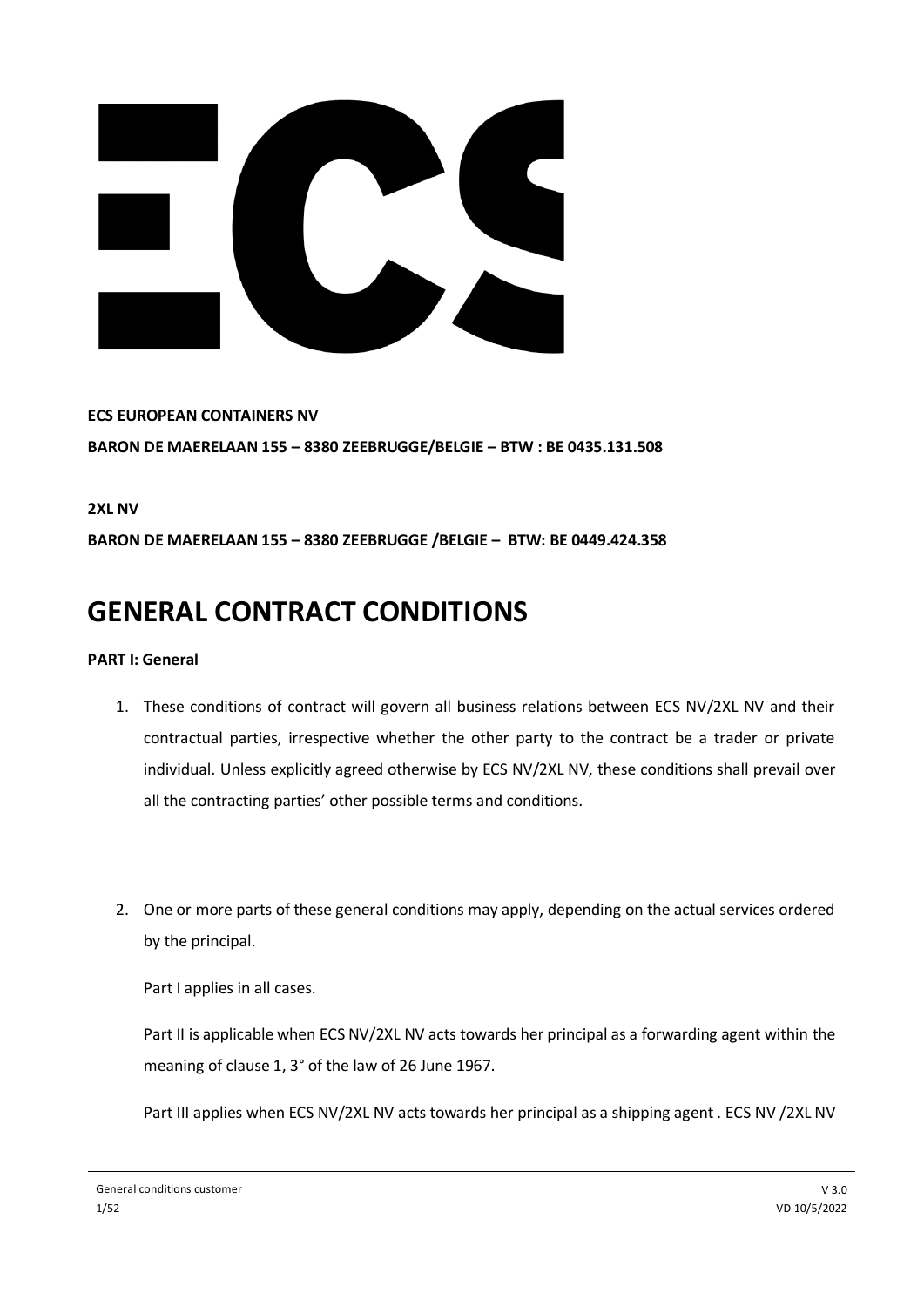will be considered as a shipping agent in so far ECS NV/2XL NV has committed her selves to perform the transport.

Part IV applies where ECS NV/2XL NV takes custody of goods, whether before or after shipment, irrespective of the mode of transport.

In case several Parts are applicable simultaneously to the assignment being performed by ECS NV/2XL NV, and in case several articles govern the same subject , the article which is the most advantageous to ECS NV/ 2XL NV will apply.

3. ECS NV/2XL NV may exercise a right of lien and/or seizure on all materials and/or merchandise they dispatch, transport or store, or otherwise have in their custody, up to the value of all sums of money owed or falling due by the principal to ECS NV/2XL NV, however brought about.

Those rights extend to capital, interest, prejudice and any costs incurred.

Where such rights have been exercised and merchandise is released by ECS NV/2XL NV but has not been collected by the other party to the contract, or where no supplementary agreement has been reached in this regard, within 90 days after the release , ECS NV/2XL NV shall be entitled to sell that merchandise at any possible way , without that the Principal is entitled to claim compensation or interests.

Where the sums of money are still owing and are not under dispute, those rights shall persist until such time as ECS NV/2XL NV has been paid in full, or until the party to the contract has provided securities for the full amount of the sum owing.

Where an entitlement is under dispute, or cannot be calculated precisely, those rights shall persist until such time as the contract party has provided securities to the full amount of the sums claimed by ECS NV/2XL NV, and the other party to the contract has undertaken to pay the sums claimed once these are established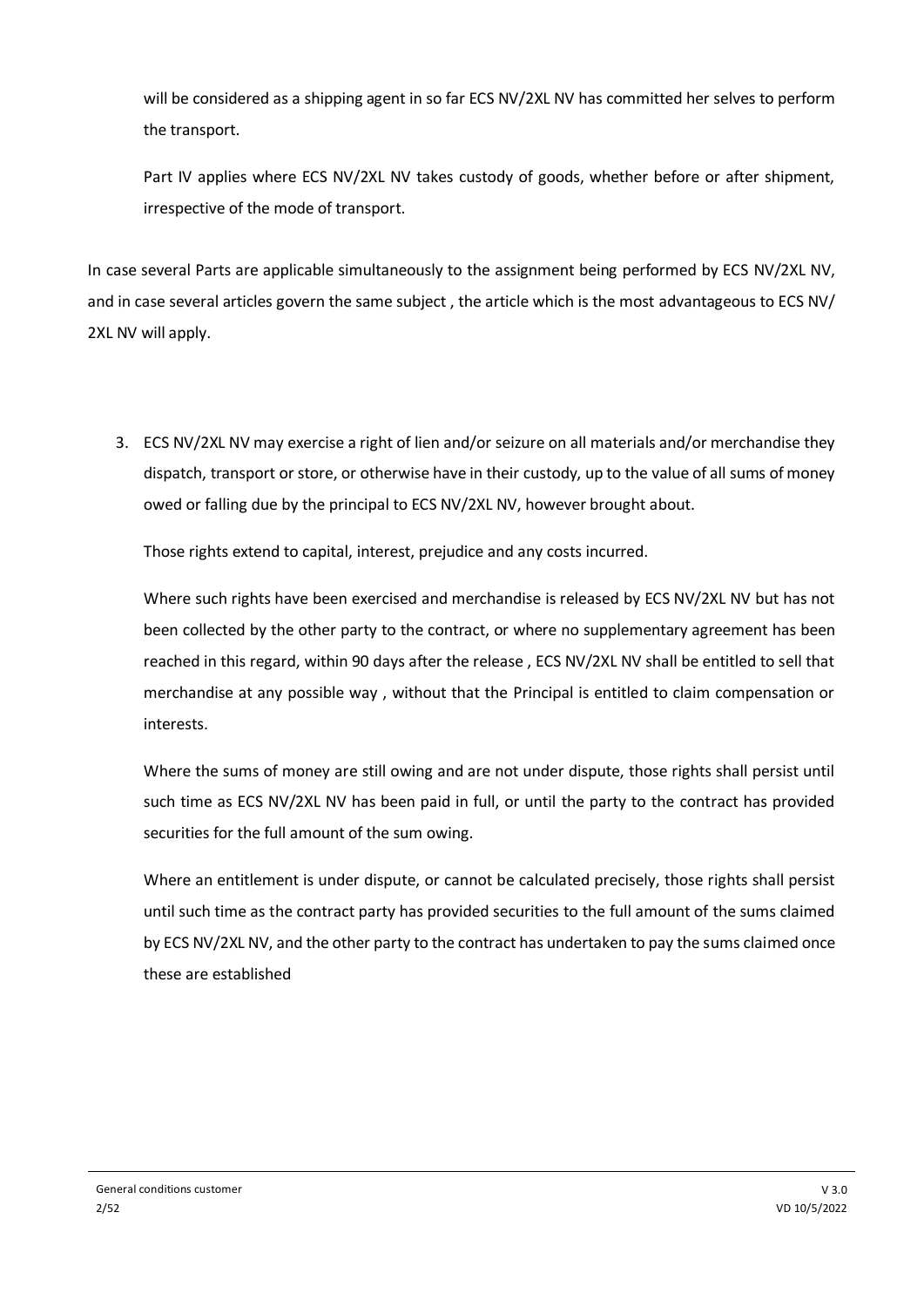4. In spite of any insolvency, any transfer of claims, any form of attachment or any concurrence, ECS NV/2XL NV shall be entitled to apply set-offs and/or debt novation with regard to the obligations of ECS NV/2XL NV vis-à-vis its creditors and/or contracting parties, or the obligations of the latter vis-àvis ECS NV/2XL NV.

This right is not affected in any manner by notification and/or service of a notice of insolvency, transfer of claim, any form of attachment or any concurrence.

Pursuant to article 14 of the Act of 15.12.2004 on financial securities, article 1295 of the Belgian Civil Code is declared not applicable to the extent required.

The obligations mentioned in the first paragraph include any obligation and any liability between the parties, whether or not on a contractual basis, whether a pecuniary or any other obligation, including, but not limited to, payment and delivery obligations, any debt, any obligation arising from a guarantee, any obligation to provide or keep a security and any other obligation or requirement.

If a contracting party of ECS NV/2XL NV wishes to call upon an agent, they undertake to inform this agent of the existence of this right of set-off and/or debt novation. The contracting party undertakes to indemnify ECS NV/2XL NV against any claim of the agent called upon that is related to set-off and/or debt novation

5. Should confidence in the contracting party's creditworthiness be cast into doubt by legal action being taken against the party to the contract and/or any other event that can be shown to call confidence in that contracting party's ability to fulfil the commitments made into question and/or render these impossible, ECS NV/2XL NV reserves the right to suspend the contract, in full or in part, even after it has been performed in part, in order to obtain adequate securities from the other party to the contract.

Should the contracting party refuse to comply, ECS NV/2XL NV shall be entitled to cancel that assignment, in part or in full.

This will apply regardless of any entitlement to compensation and interest towards ECS NV/2XL NV.

A case of compromised confidence will exist if the contracting party invokes the Law of 30 January 2009 relating to companies that continue trading where the contracting party applies for bankruptcy, or is declared insolvent.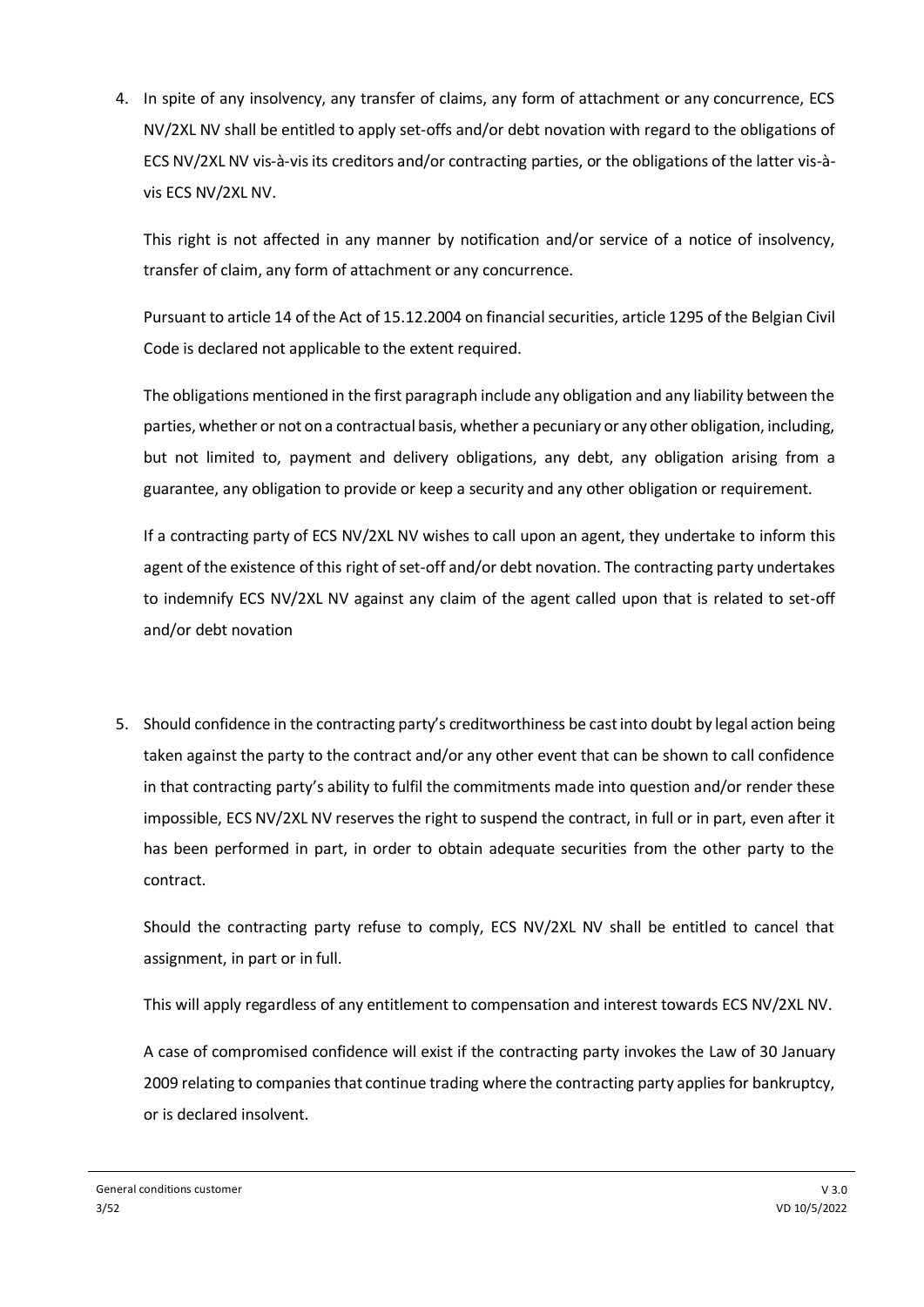All monies outstanding at the time of bankruptcy shall become payable immediately, and clause 4 of this section may be applied.

If ECS NV/2XL NV has made a fiduciary transfer of ownership to the party declared insolvent, or if that party has invoked the law of 30 January 2009 concerning the continuation of trading by companies, that transfer of ownership will cease when so requested by ECS NV/2XL NV, and must be paid for in full. In so doing, clause 4 of this section may be applied.

6. Unless explicitly agreed otherwise by the parties in writing, invoices are always payable by the date shown on the invoice, without discount. Should the contracting party wish to pay a driver/operator directly, this is permissible only if agreed with ECS NV/2XL NV in advance and in writing. An agreement to this effect made directly with the driver/operator will not suffice.

Any losses resulting from exchange-rate fluctuations are to be met by ECS NV's/2XL NV's party to the contract.

Payments that are not allocated to any debt by the contracting party may be deducted by ECS NV /2XL NV from amounts owed by the client to the carrier.

The contracting party renounces all rights to invoke any circumstance whereby they would be entitled to defer their payment obligations in full or in part, and will refrain from any debt offset in relation to sums invoiced to them by ECS NV/2XL NV.

Should ECS NV/2XL NV not receive a payment at the due time, they may charge interest from the invoice payment-due date, without first serving notice of default.

Such interest is charged at the interest rate provided for under article 5 Law of 2 August 2002 relating to payment arrears in business transactions.

If interests are payable as mentioned in the previous paragraph, the carrier is entitled by operation of law and without a formal notice of default being required to a fixed compensation amounting to minimally 10% of the amount not paid by the contracting partner. This reasonable compensation of 10% does not exclude payment of a compensation for administration of justice nor of any other proven costs of collection.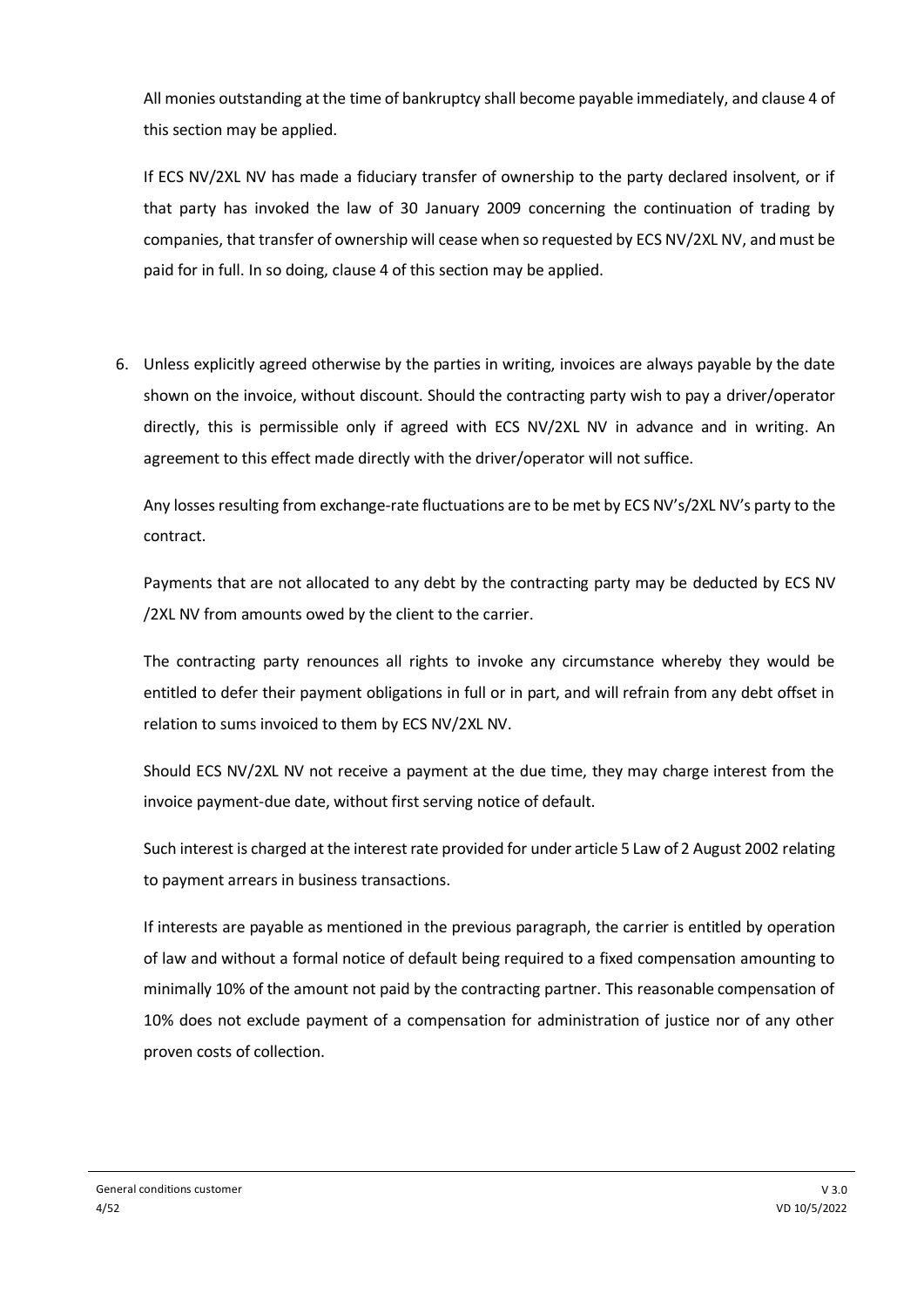- 7. Should the contracting party for any reason have a query concerning a statement, invoice or any other communication from ECS NV/2XL NV, this will be admissible only if the contracting party raises the query within 8 days of the date on which the invoice, statement or letter was sent by ECS NV/2XL NV.
- 8. Where the schedule for a business operation is entrusted to ECS NV/2XL NV, instructions will be confirmed to ECS NV/2XL NV no later than 15.00 hours the previous day, by e-mail orfax.

If those instructions are not issued till after 15.00 hours the day before dispatch/ shipping/storage, ECS NV/2XL NV will in no circumstances be held liable for any consequential damage that may occur.

The principal is required to comply with the provision of adequate details of the operation to be scheduled. Such details include: full identity of the consignee, details of the people concerned with the contract, relevant telephone numbers, correct delivery addresses, and information relevant to parts II and III.

If those details appear to be incorrect or incomplete, ECS NV/2XL NV will in no circumstances be held liable for any consequential damage. If ECS NV/2XL NV does suffer damage as a result of incorrect or incomplete details, the principal will be required to compensate this in full.

9. All contracting parties explicitly confirm to ECS NV/2XL NV to have knowledge of and to comply fully with General Data Protection Regulation 2016/679 of 27th of April 2016 (GDPR) – European Regulation – becoming enforceable as of 25th of May 2018 and , but not limited , with the Law of 8th December 1992 and its implementing decisions on the protection of privacy of natural persons with regard to the processing of personal data and the free movement of such data ( Privacy Law) .

The provided personal data are only and explicitly used for specific purposes in relation to the transport order / agreement and are only and explicitly saved for the time period of the transport order/agreement or until the statutory retention obligation has expired . Under personal data is understood, name, function/title and contact information (email addresses, posting addresses, phone numbers) within the company . By no means personal data is used or saved in relation to the mentioned categories under article 9 of the GDPR .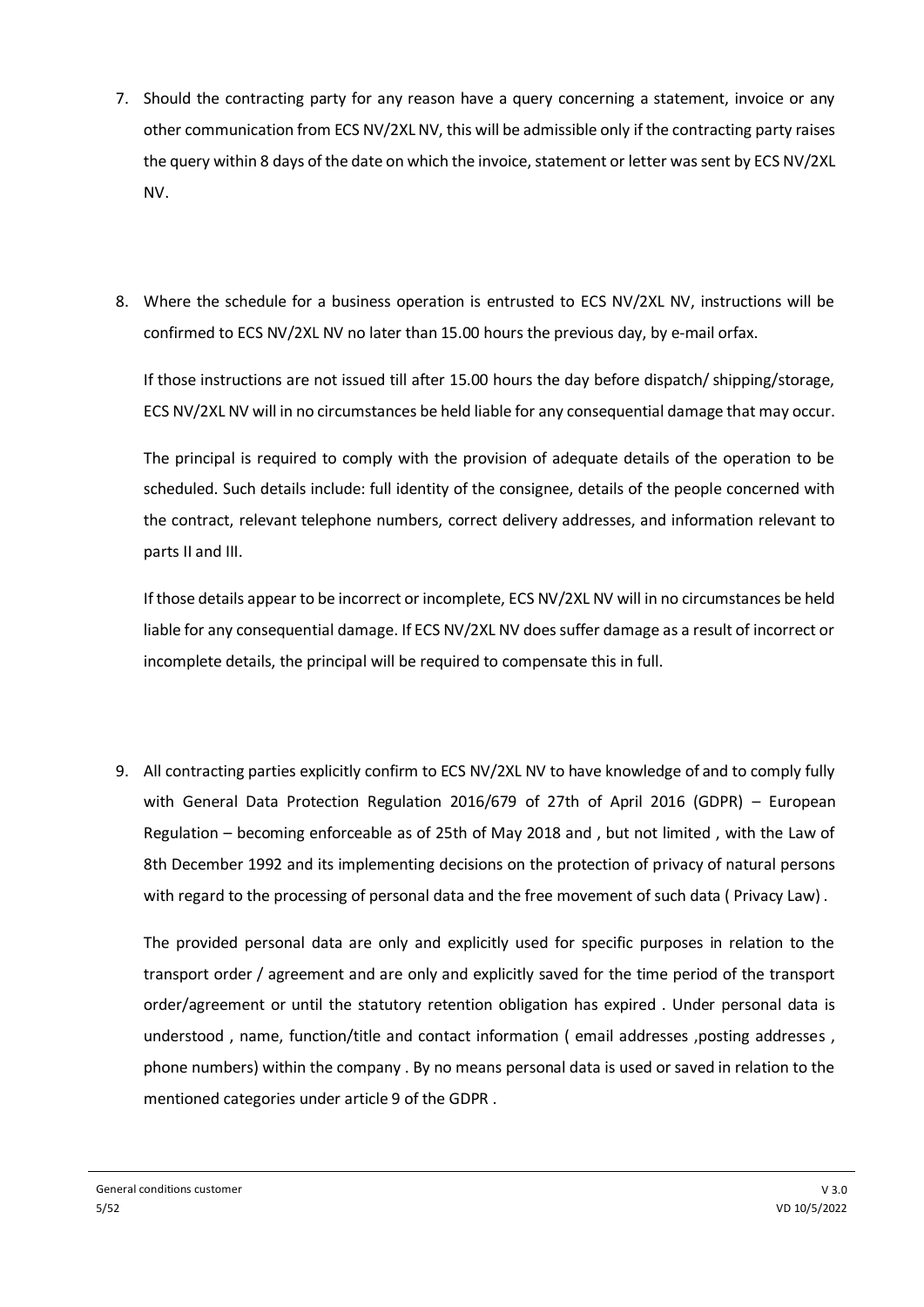Whenever personal data is processed in non-EU countries , not achieving an adequate level of personal data protection according to the European Commission , ECS/2XL will take , as controller , the relevant and adequate protecting measures by means of standard protecting contractual personal data conditions in accordance with article 46, section 2 , of the GDPR .

10. In case of any dispute between the parties, the courts of the district where the registered office of ECS NV/2XL NV is established have jurisdiction, without prejudice to the application of art. 31 par. 1 of the CMR Convention. Applicable law is always the law of Belgium.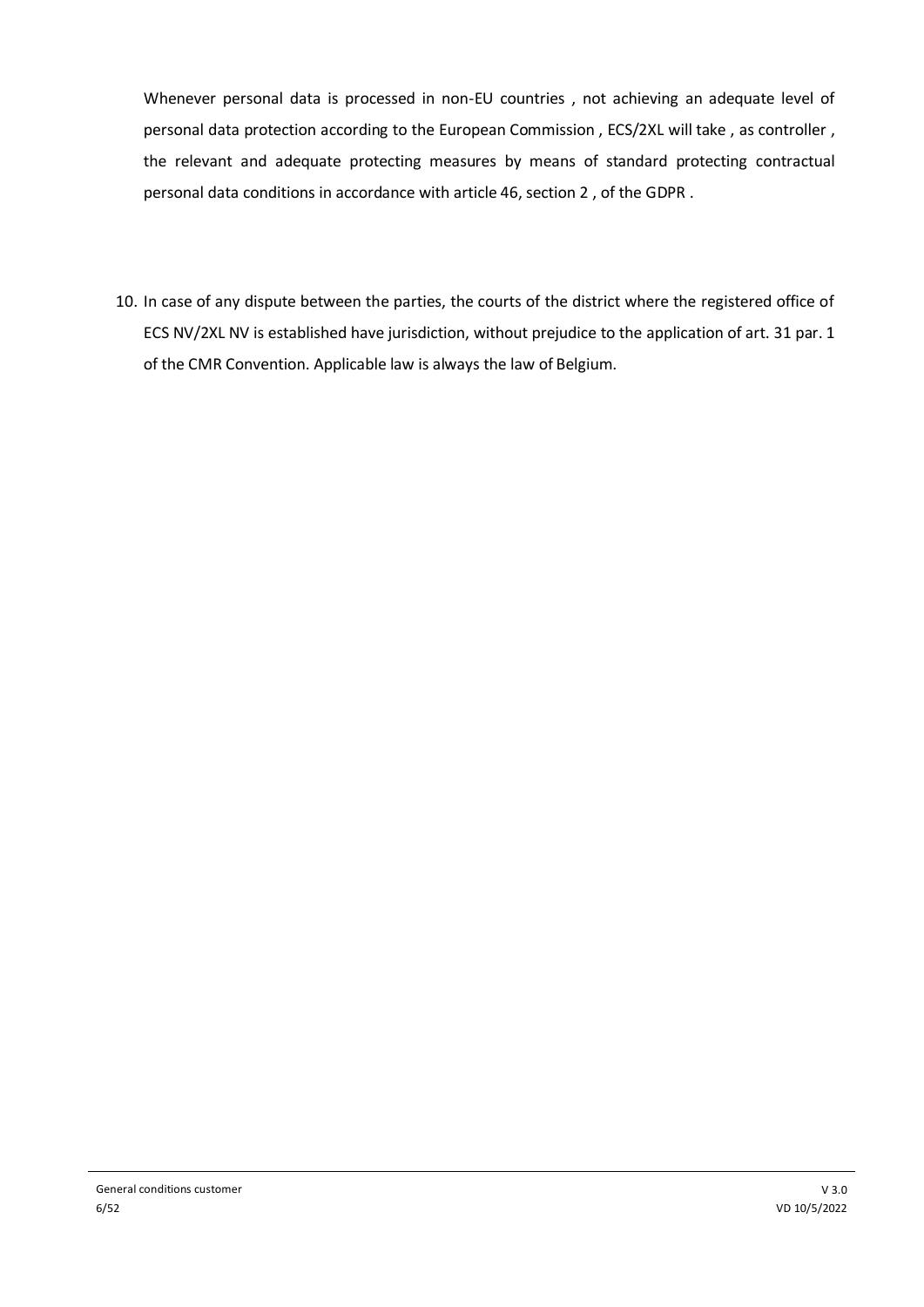#### **PART II: Freight-forwarding services**

1. Unless otherwise agreed, these conditions shall be applicable to any form of service provided by the Freight Forwarder.

They may be quoted as "Belgian Forwarding Conditions ". They represent a recognized custom of the trade .

- 2. The following definitions apply to these conditions:
	- The Customer: the Freight Forwarder's Principal at the instructions of whom and on behalf of whom the Freight Forwarder provides services , information or advice , whether gratuitous or for reward .
	- The Freight Forwarder: ECS NV/2XL NV
	- The service: is any instruction to forward goods offered, accepted for performance, or performed by the Freight Forwarder, and any related act, any information or advice in respect thereof .
	- The goods: are all at any goods including their packaging, entrusted to the Freight Forwarder by the Customer. Such goods include all and any merchandise as well as all and any titles or documents that represent or may represent such goods .
	- The owner: is the owner of the goods to which the service provided by the Freight Forwarder pertains .
	- Third parties: are any non–contracting parties, in particular any natural or legal persons whom the Freight Forwarder deals with in the performance of his duties.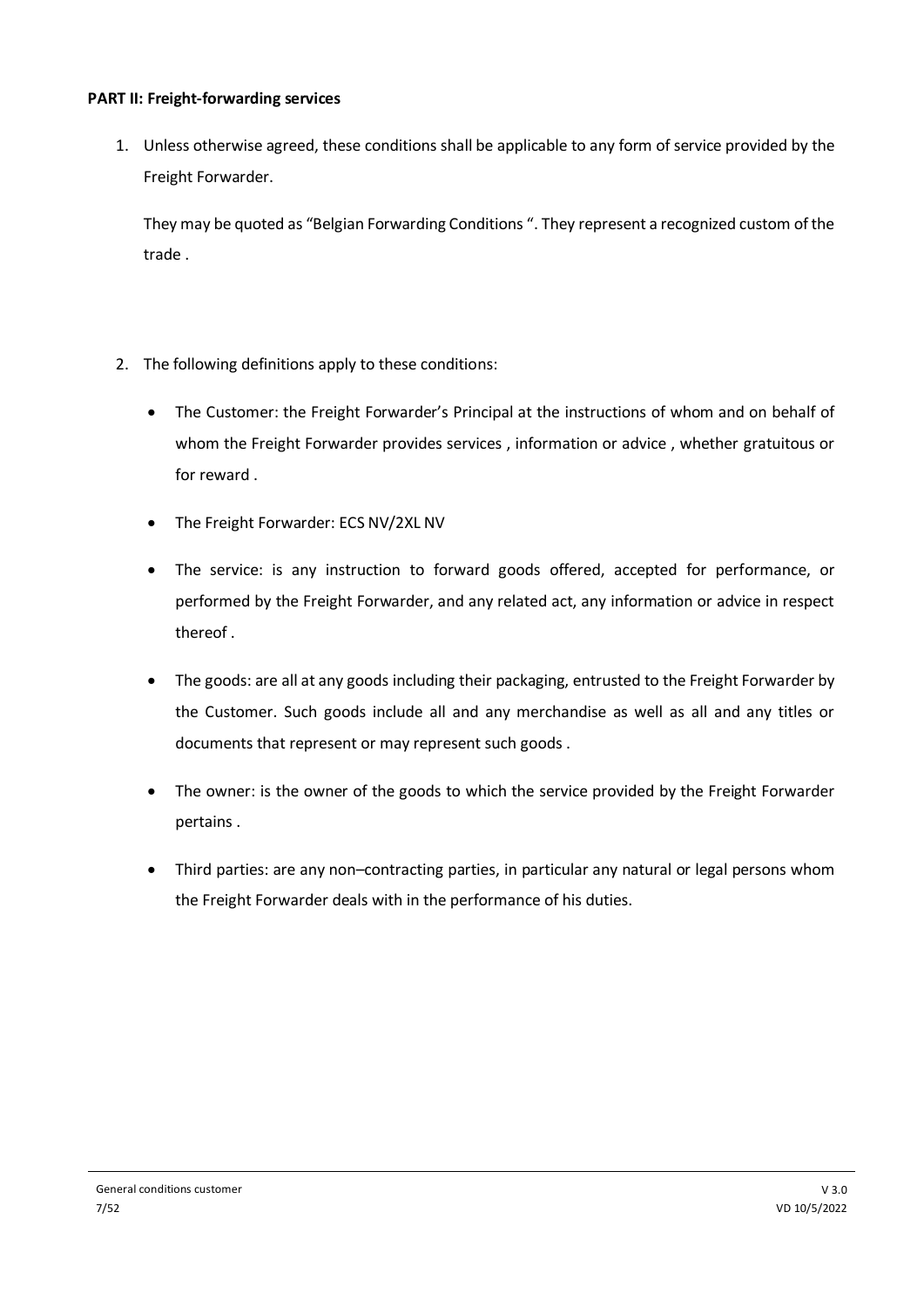- 3. Where the performance of services is concerned a distinction is made between the Freight Forwarder who acts :
	- 1. as a forwarding agent under Belgian law (commissionaire–expéditeur): his duties consist of, inter alia, forwarding goods either in his own name or in the Principal's name, but always on the latter's behalf , and pursuant thereto in providing all and any such services as may be necessary thereof, performing all and any required formalities and concluding any such agreements as are necessary for such purpose .
	- 2. as a principal under Belgian law ( commissionaire de transport ): in the following cases only , and in no other cases ,the Freight Forwarder shall be regarded as a principal :
		- a. When he performs the carriage of goods in his own name and by his own means of transport.
		- b. When he issues a transport document in his own name .
		- c. When the instructions explicitly show that the Freight Forwarder assumes such obligation .
- 4. These conditions do not imply any waiver of any right by the Freight Forwarder and they cannot give rise to a more extensive liability than that to which he would be subject pursuant to any legislation or regulation applicable in addition to these Conditions.
- 5. The customer warrants that the goods entrusted by him to the Freight Forwarder under his instructions are his property or that as an authorized agent of the owner he has the right of control of such goods , and that consequently he accepts these Conditions not only for himself but also for and on behalf of his Principal and for and on behalf of the owner ..
- 6. Unless otherwise agreed, or unless an event constituting force majeure arises beyond the Freight Forwarders control, an offer made by the Freight Forwardershall be valid for 8 days. Such an offer shall be based upon existing rates , remunerations , freight charges , currency rates and estimated dates , which are in force at the time when the offer is communicated to the Customer all and any amounts charged to him by third parties as a result of improperly calculated freights, costs and rates.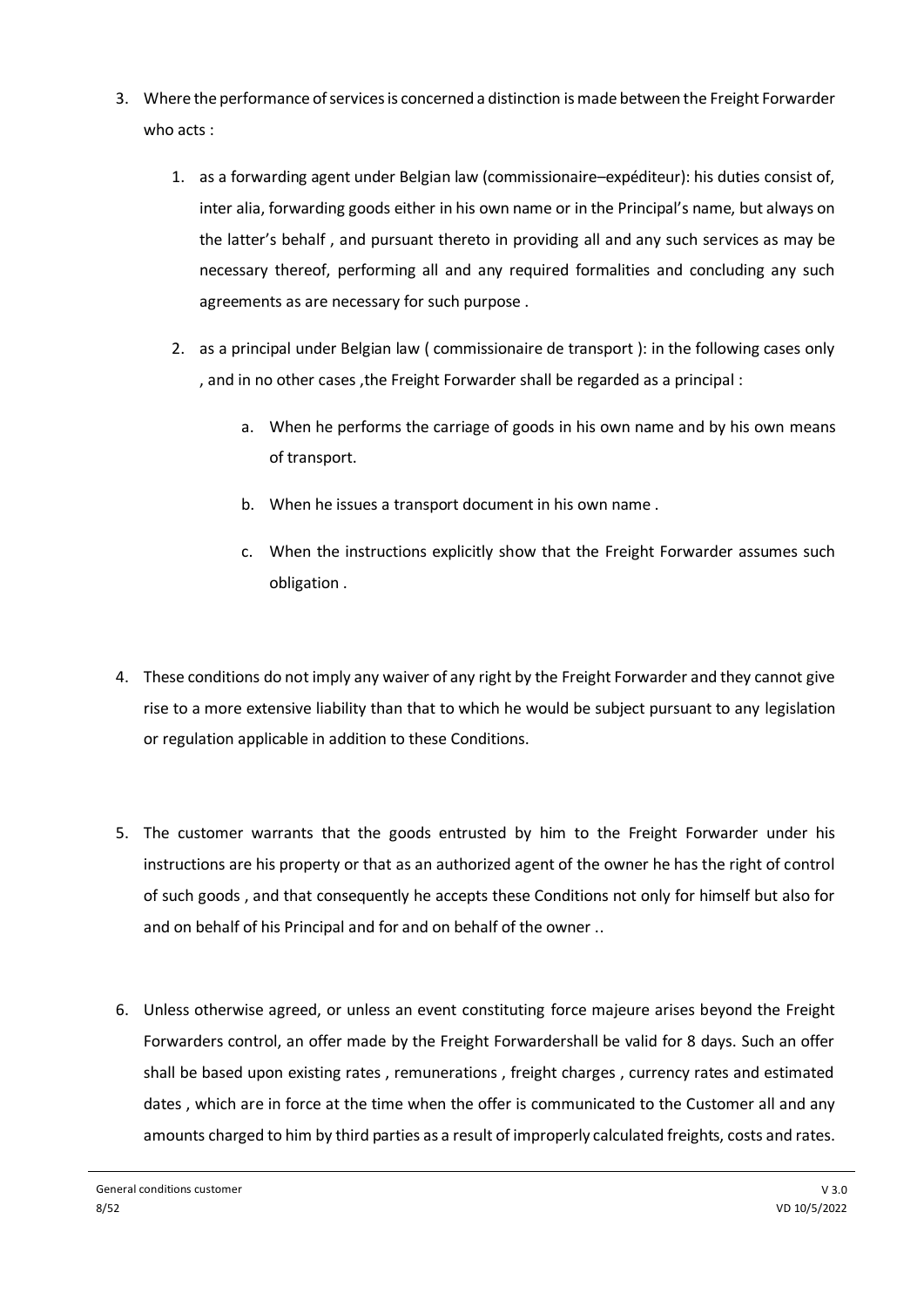- 7. The customer shall undertake to supply to the Freight Forwarder, in advance and not later than at the time of confirmation of the order, any useful information including, but not limited to, the nature of the goods, the method of shipment, the place of taking over and delivery, and the required route and procedure, and in particular any information which the principal may be presumed to have at his disposal as manufacturer, merchant, owner or consignor of the goods, and which may ensure their preservation, shipment, taking over at the place of departure and delivery at the place of destination.
- 8. The Freight Forwarder shall not be presumed to examine the correctness of the particulars of the information given by the Customer or the authenticity or regularity of the documents furnished by the Customer. Such information shall be accepted in good faith ..
- 9. In the absence of precise instructions to the contrary or special agreements, the Freight Forwarder shall be at liberty in his choice of means to be used to organize and perform the services to the best of his abilities according to normal businesspractice, including the groupage of goods ..
- 10. The Freight Forwarder shall be entitled to charge any amounts or fees for his expenses and interventions on a fixed basis , i.e. as a lump sum or an inclusive price.
- 11. In the performance of his duties, the Freight Forwarder may employ third parties, servants and agents who show normal professional qualifications.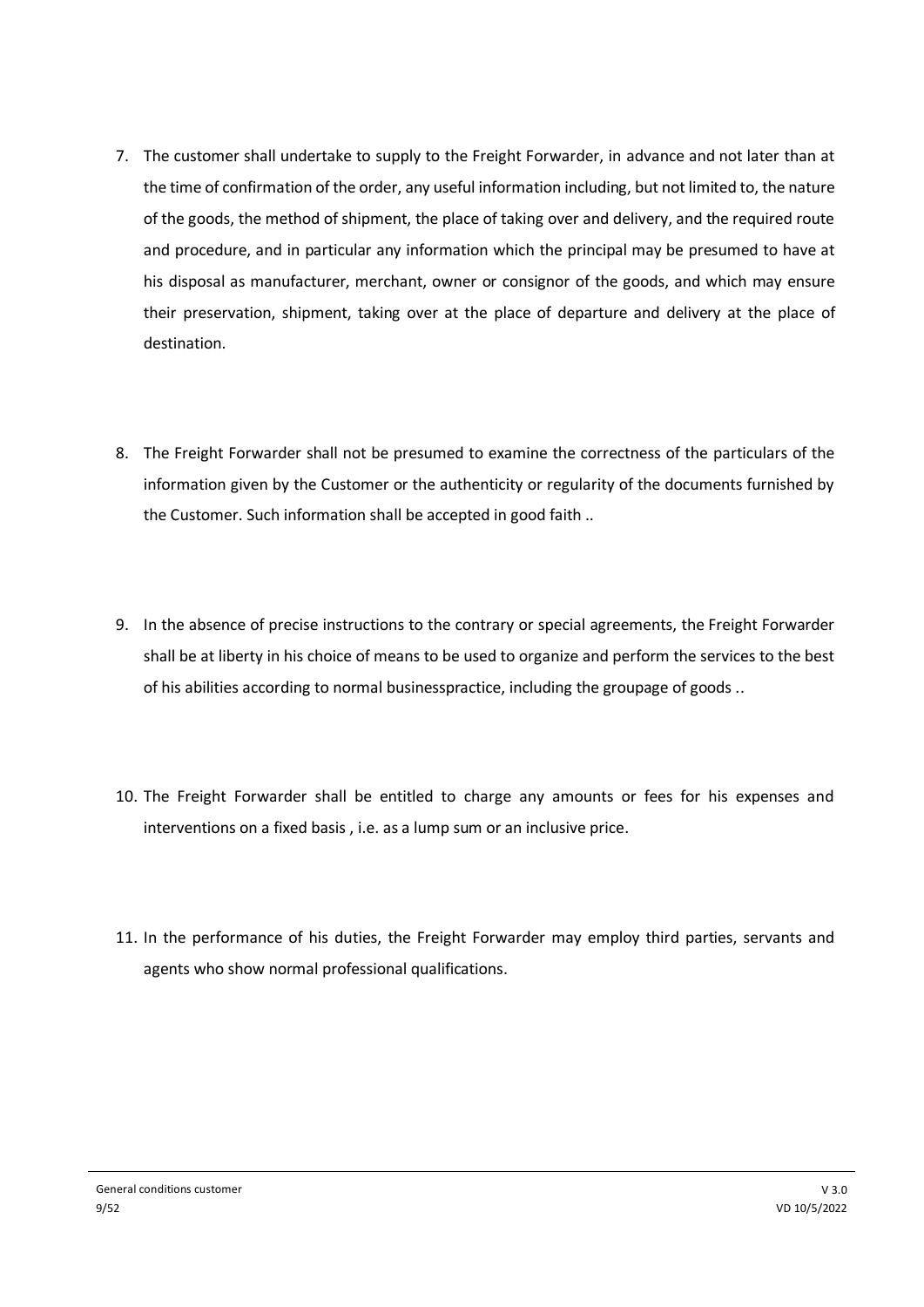12. Unless instructed to the contrary, the Freight Forwarder shall be entitled to keep possession, control or custody of any goods that for some reason could not be delivered, or to take custody of them, and to store the goods at the Principal's cost and risk or at the expense and risk of the goods themselves. In accordance withthe provisions of the Act of 5 May 1872 , the Freight Forwarder may sell the goods and apply the proceeds in or towards the payment of his claims.

In the case of dangerous, perishable, flammable, explosive goods or goods that may otherwise damage to persons, animals or property, subject to prior notification in writing to the Customer and subject to accountability the Freight Forwarder may destroy, remove or sell the goods on the Customer's behalf and at the Customer's risk..

13. The Freight Forwarder shall be entitled to suspend the performance of his duties if the Customer fails to fulfil or insufficiently fulfils his obligations in any way .

In the event of force majeure, the Contract shall remain in force . The Freight Forwarder's duties shall, however, be suspended for the duration of the event constituting force majeure .

In case of specific duties, or activities that are uncommon, particularly time-consuming or that require specific effort, additional fees may be charged at any time. All additional costs caused by force majeure shall also to borne by the Principal.

- 14. Unless otherwise and previously agreed in writing, the Freight Forwarder shall not be under a duty to guard the goods to be forwarded, nor to have them guarded, nor to have them insured, wherever they are, even out in the open.
- 15. The Freight Forwarder shall not be required to provide security for the payment of freight, duties, levies and taxes or any liabilities whatever, should this be required by third parties. Where the Freight Forwarder has provided security, the Customer is under a duty, at the Freight Forwarder's first request in writing, to pay to the Freight Forwarder, by way of security, any amount for which the Freight forwarder has provided security to third parties.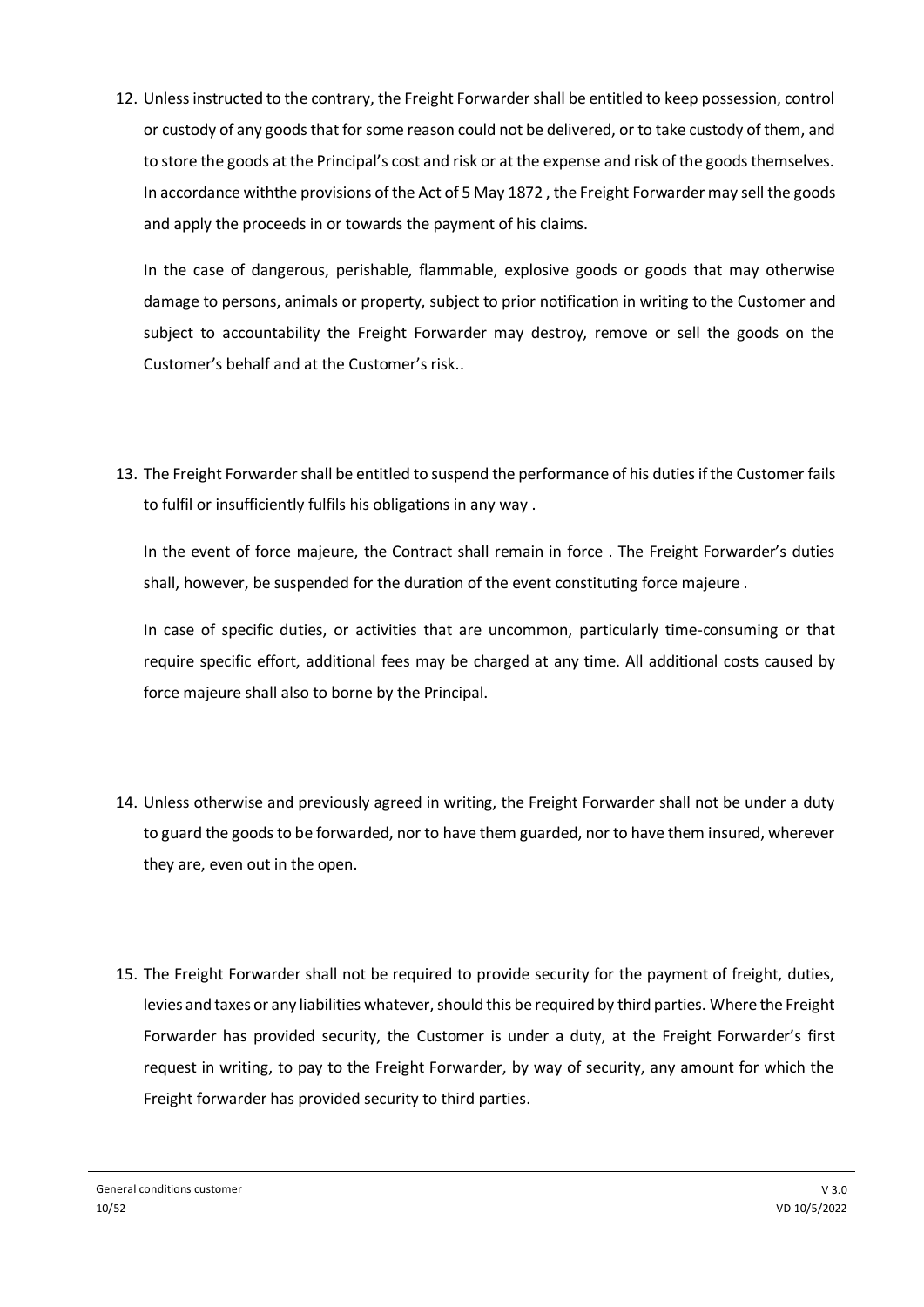- 16. The Customer shall undertake and accept liability for the following:
	- that his written instructions and his description of the goods are complete, correct and accurate;
	- that the goods to be entrusted by him to the Freight Forwarder shall be made available in time, completely and in a useful way, that they are loaded, stowed, packed and marked in accordance with the nature of the goods, the place of receipt or destination, and for the purposes for which they are entrusted to the Freight forwarder;
	- that all documents submitted to the Freight Forwarder by the Customer are complete, correct, valid, authentic and not improperly prepared or used.
	- that unless the Freight Forwarder has been informed thereof previously and in writing the goods entrusted to him are not of a dangerous, perishable, flammable or explosive nature or liable to otherwise cause damage to third parties, persons or property;
	- that he will examine all documents submitted by the Freight Forwarder upon receipt and that he will verify whether they are in accordance to the instructions given to the Freight Forwarder.
- 17. The Customer shall be liable to the Freight Forwarder and he shall indemnify him at first request:
	- against any damage and/or loss resulting from the nature and the packaging of the goods, the incorrectness, in currency or incompleteness of instruction and information, the nondelivery or untimely delivery of the goods to the Freight Forwarder at the agreed time and place of receipt, the failure to provide, or timely provide, documents and/or instructions, and the fault or negligence in general of the Customer and the third parties employed by him;
	- against any damage and/or loss, costs and expenditure which is claimed from the Freight Forwarder by authorities, third parties or servants and agents, for whatever reasons , with regard to the goods, any damage , expenditure, costs, duties, claimed directly or indirectly as a result of the service provided on the instructions of the Customer ,unless the Customer shows that such claim was directly caused by a fault or negligence act or omission for which only the Freight Forwarder is liable;
	- against any damage and/or loss, costs and expenditure which is claimed from the Freight Forwarder in cases where, under Community or national laws and regulations, he is under any personal and/or joint and several liability for the payment or settlement of customs duties and/or other taxes .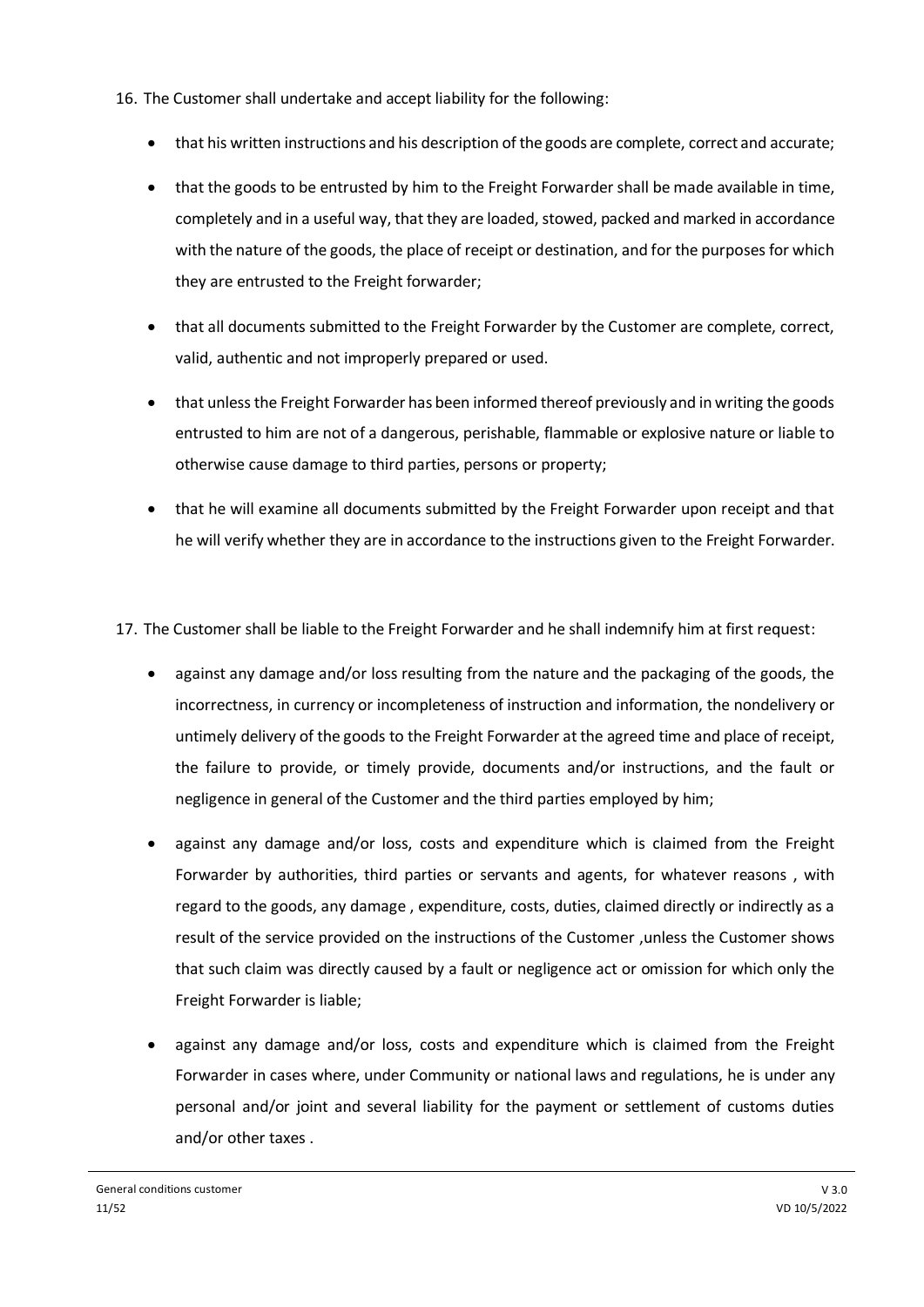- 18. If the claim for which the Freight forwarder requires compensation or indemnity from the Customer pertains to a customs or other tax claim, and if it is based on instructions with regard to customs received from the Customer or on his behalf, the Customer shall undertake, at the Freight Forwarder's request, to provide a financial guarantee to unconditionally warrant the Customer's liability towards the Freight Forwarder, to the benefit of the Freight Forwarder or the benefit of a third party designated by the Freight Forwarder..
- 19. The Freight Forwarder shall not be liable for damage caused by an event constituting force majeure, including but not limited to war, strikes, lockouts, boycotts, work congestion, scarcity of cargo or weather conditions.
- 20. The Freight Forwarder shall not be liable for damage or loss as a result of theft of goods in his possession, custody or control, unless the Customer shows that the theft took place as a result of circumstances which the Freight Forwarder, in view of the Contract with the Customer, should have avoided or which he should have foreseen, provided that the risk of theft is not for the account of the goods under local regulations or business practice.
- 21. The Freight Forwarder shall not be liable for any indirect loss or damage, including economic loss or damage, consequential loss or damage and immaterial loss or damage .
- 22. The Freight Forwarder shall not be responsible for the lack of/or bad result of any instructions to collect money, unless this is proved to have been caused by gross negligence.
- 23. The Freight Forwarder shall perform his duties with reasonable care, dedication and perception, and he shall be under a duty of normal professional performance of the instructions given to him.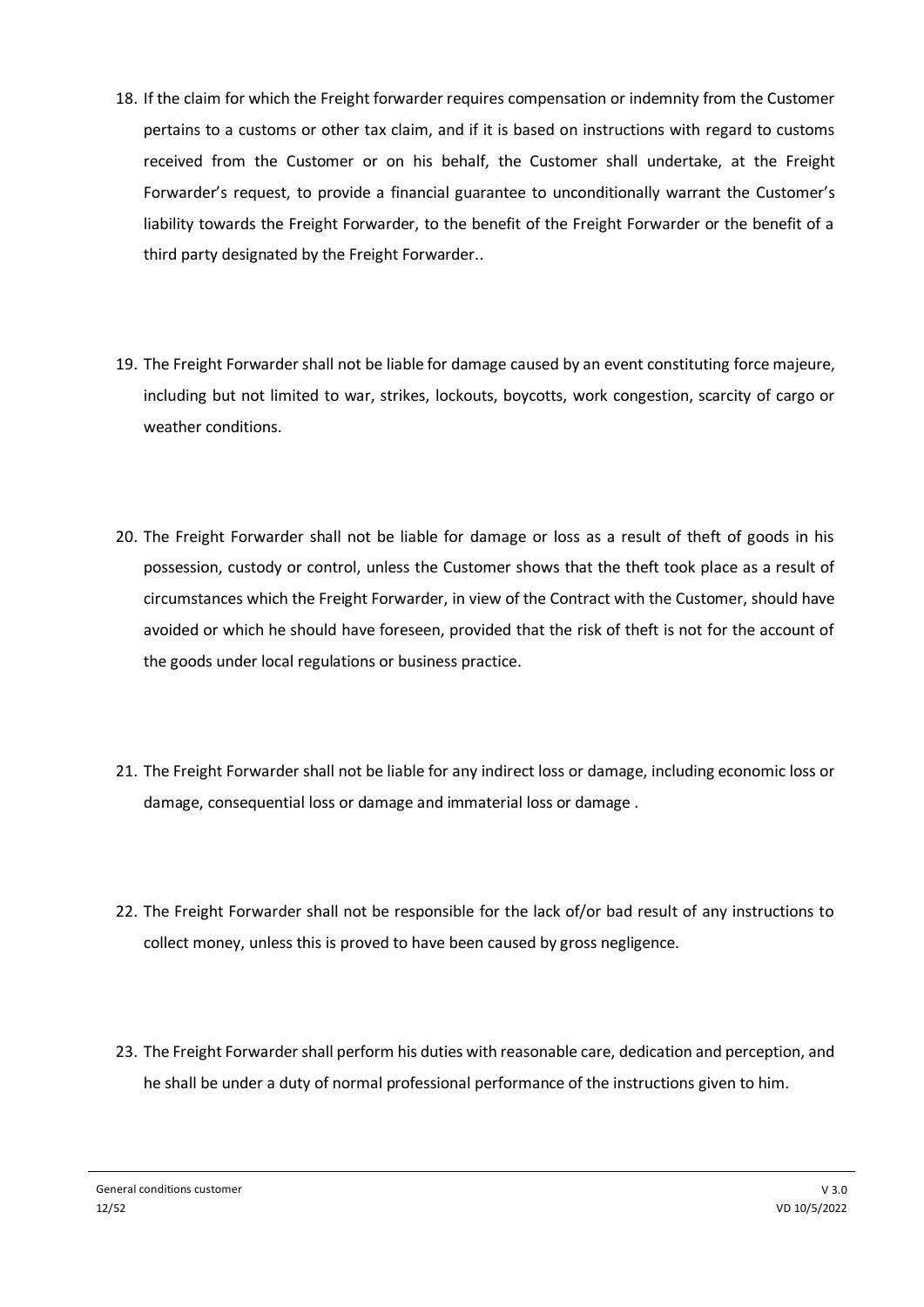- 24. The Freight Forwarder's liability shall be limited to that for fault, negligence or omission in the performance of the instructions given to him. To the extent that such fault, negligence or omission has caused any direct material damage or financial loss to the Customer or third parties, the Freight Forwarder shall be entitled to limit his liability to EUR 5,00 per kilogram gross weight of the goods lost or damaged , with a maximum of EUR 25.000,00 per contract .
- 25. The Freight Forwarder shall not be liable for the performance of any contract entered into by him for and on behalf of his Customer with third parties, servants or agents, pertaining to storage, transport customs clearance or the handling of goods, unless it is shown by the Customer that the defective performance thereof was directly caused by the Freight Forwarders' fault .
- 26. The Freight Forwarder does not guarantee any fixed time or date for delivery, dates of arrival and departures, unless otherwise previously agreed in writing. the indications of a time or date for delivery by the Principal is not binding upon the Freight Forwarder.
- 27. The Freight Forwarder shall be liable as a carrier in the cases provided for in article 3.2. His liability shall be determined according to national law and the international conventions applicable to the mode of transport concerned .
- 28. Any amounts chaired by the Freight Forwarder shall be privileged in accordance with Belgian law and with these Conditions.
- 29. Any claims of the Freight Forwarder as against his Principal shall be privileged under Article 20,7° of the Mortgage Act, and Article 14 of the Act of 5 May 1872, Article 20,7° of the Mortgage Act, and Article 136 of the General Customs and Excise Act with regard to all goods, documents or monies currently or in the future in his possession, custody or control, regardless of the fact whether the claim pertains in whole or in part to the taking in charge or forwarding of the goods those in his possession, custody or control.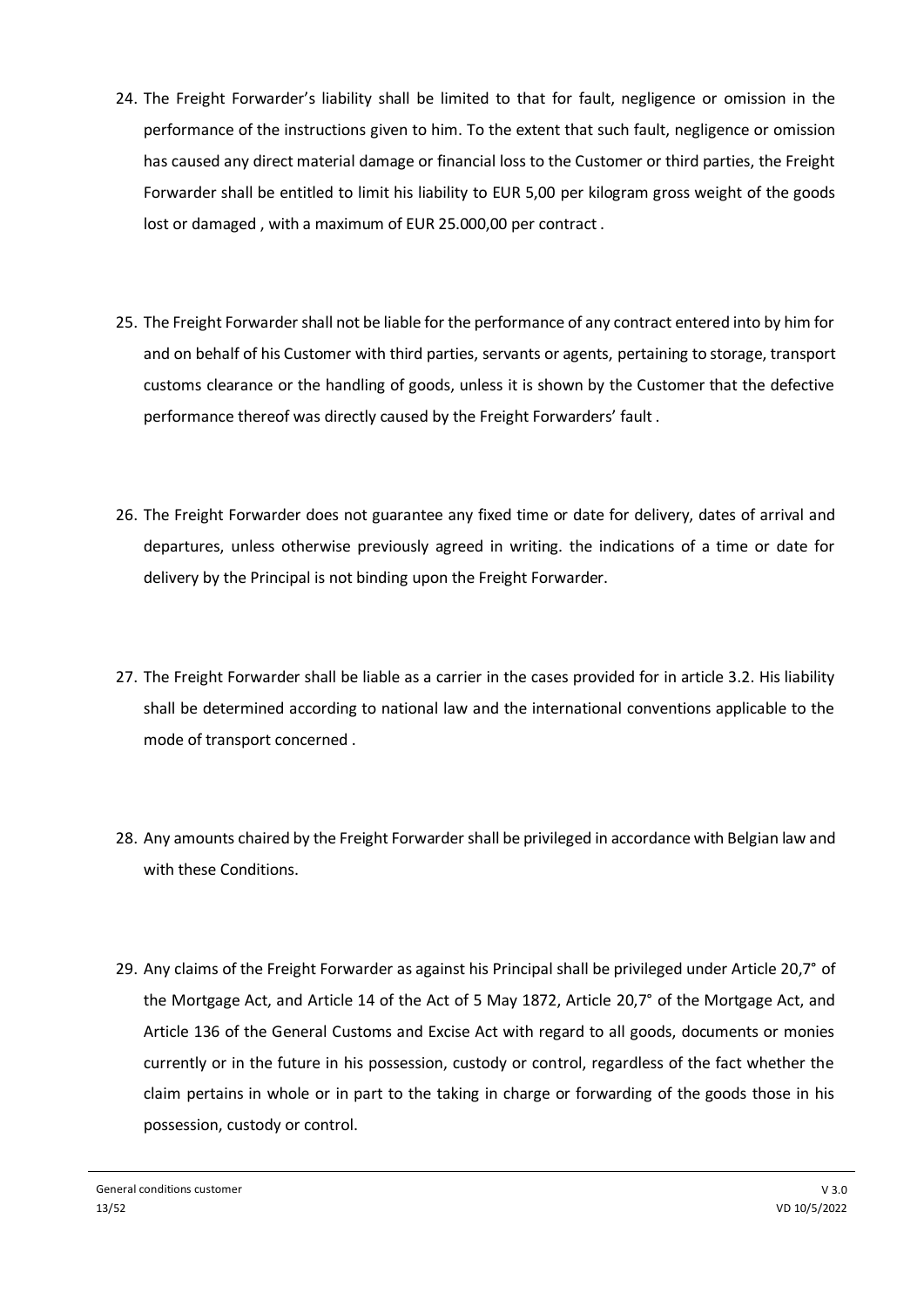- 30. The Freight Forwarder may make insurance (AREX 21) available to the Principal upon his request in writing, for any business related to international carriage at the Freight Forwarder's risk. The costs of such insurance shall be borne by the Principal .
- 31. The Freight Forwarder must be given notice in writing of any claim for damages as against him, with reasoned grounds, within 14 days from either the delivery of the goods or the sending of the goods. Any potential liability of the Freight Forwarder shall be extinguished automatically and definitively when the Customer has retaken delivery of the documents pertaining to a specific operation within the framework of services after the performance thereof without having formulated a reasoned reservation not later than on the 10th day after the sending of these documents by the Freight Forwarder.
- 32. Any liability action against the Freight Forwarder shall be time-barred as a result of prescription if it is not brought in the Court having jurisdiction within a period of six months. Prescription shall run from the day following the day on which the goods were delivered or should have been delivered or, in the absence of delivery, from the day following the day the event giving rise to the action took place .
- 33. Legal and arbitration proceedings against third parties shall not be conducted by the Freight Forwarder unless he agrees to do so at the Principal's and for and on the Principal's behalf .
- 34. All legal relations governed by these Conditions shall exclusively be governed by the laws of Belgium.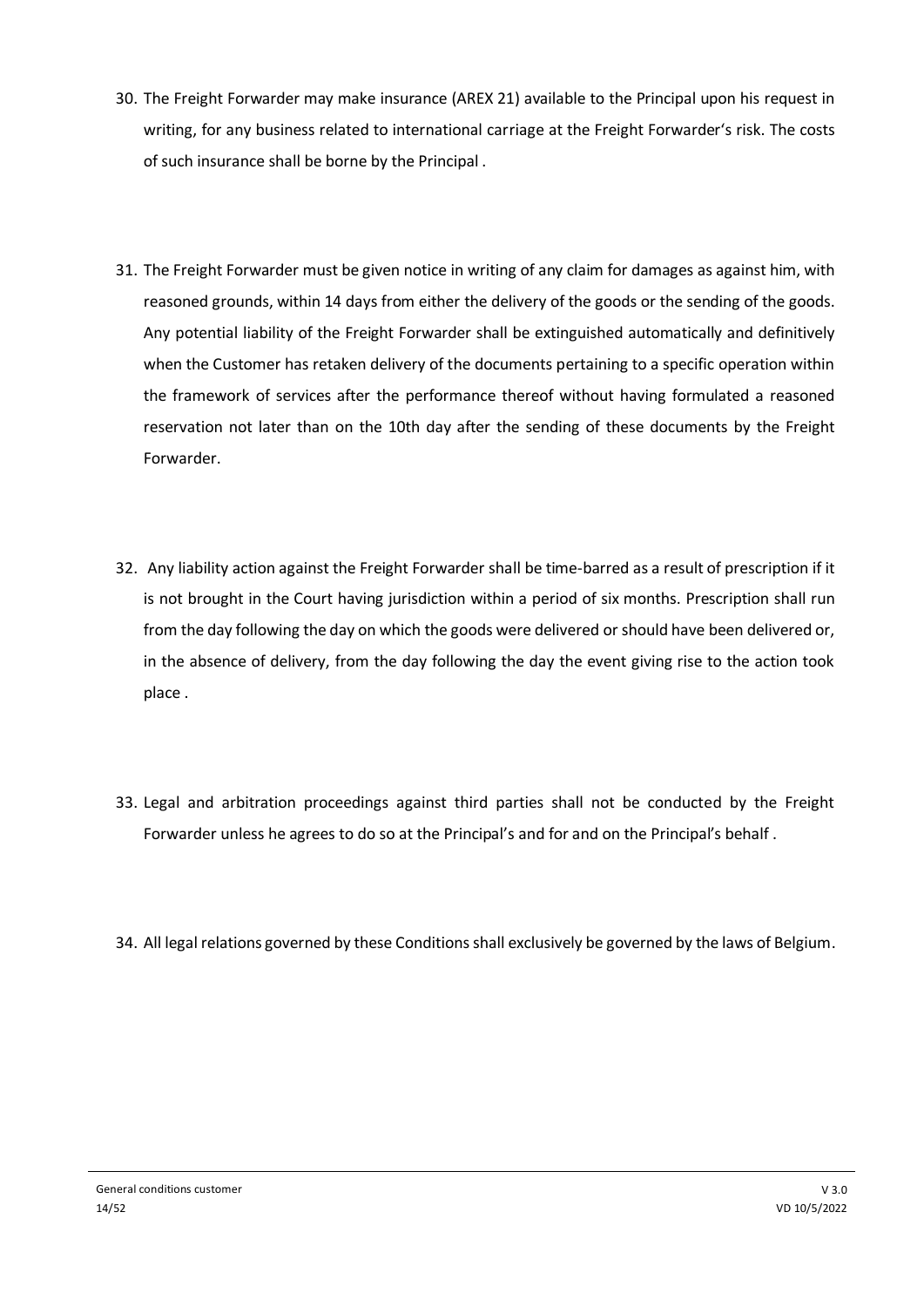#### **PART III: Transport**

1. The CMR provisions are applicable , regardless the fact whether it is a national, international, standard, heavy or exceptional transport. Parties expressly agree that when the containers, containing the goods, are unloaded from the trailer , the conditions prescribed by law or agreed between ECS NV/2XL NV and third parties for the carriage of goods by that means of transport (carriage by sea, rail, inland waterways, air ) or on a terminal will apply in their legal and contractual relationship.

ECS NV/2XL NV is only liable for damage to the goods transported in accordance with the applicable provisions of the CMR Convention.

If other goods that are under the care of the consignor, shipper or consignee but that are not the goods to be transported are damaged within the context of the transport, the liability of ECS NV/2XL NV is limited to the damage caused by their fault or negligence. In any case and except in case of intent, the extent of the carrier's liability for damage to goods other than the goods to be transported is limited to maximally 8.33 units of account for each gross kilogramme of weight of the cargo transported.

2. The parties explicitly agree that the container will be loaded ,stowed and unloaded by the sender and /or the addressee . In as far as the ECS NV/2XL NV drivers or drivers of a transport company appointed by ECS NV/2XL NV are asked by the sender or addressee to carry out acts of loading, stowing or unloading, it is understood that the drivers carry out these actions under the explicit supervision , control and responsibility of the sender and/or address. ECS NV/2XL NV does not bear any responsibility for damage caused by and/or during the loading , stowing or unloading of the container.

Unless indicated otherwise in writing, the parties explicitly agree that the loading and unloading operations are performed by the consignor and the consignee respectively. If the driver of ECS NV/2XL NV is requested by the consignor or the consignee to perform these operations, they take place under the explicit supervision, control and responsibility of the consignor and the consignee respectively.

ECS NV/2XL NV accepts no liability for any damage caused by and/or during the loading and unloading operations.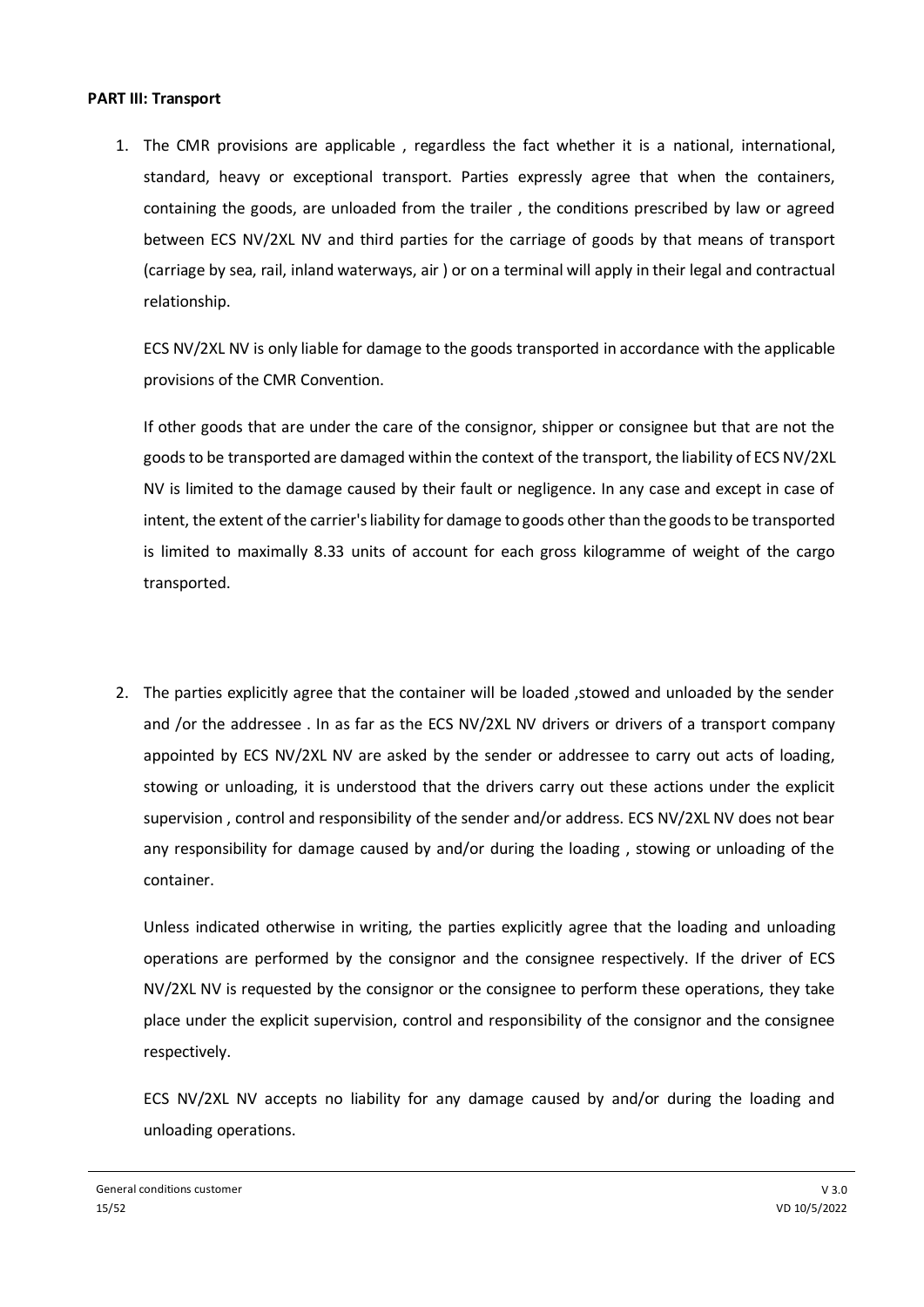Unless indicated otherwise in writing and if possible and/or necessary, the stowage is carried out by the carrier on the basis of the instructions of the consignor or the shipper, given in accordance with the applicable legislation and depending on the route. If the vehicle used by the carrier or the stowage methods used appear to be unsuitable because incorrect or incomplete information was provided by the consignor or the shipper of if the packaging material used for transport appears to lack the required solidity to ensure the appropriate securing of the cargo, any resulting costs and damage will be entirely charged to the consignor.

3. Where it is evident from the Customer's instructions that delivery needs to take place before normal operations can commence at the delivery site, the Customer will ensure that someone will be on site to receive the delivery and to sign the necessary documents.

The Customer will provide contact details for that person, including as a minimum his/her name and telephone number, at the time of the transport order to ECS NV/2XL NV.

If no authorised representative is present on site at the agreed moment of delivery, ECS NV/2XL NV receives the instruction to unload the goods to be delivered on site, after which ECS NV/2XL NV shall inform the consignor/client of the delivery in any manner and the latter is deemed having accepted the delivery without any reservations.

If no person is designated, or if that person is not present at the time of making the delivery, the Customer will be considered as having unconditionally accepted the delivery as defined in this clause.

4. After delivery of the goods as specified in III.3, ECS NV/2XL NV will accept no responsibility whatsoever in relation to these goods , remaining at the delivery place at the entire risk and responsibility of the Principal .

The Principal has to fully safeguard ECS NV/2XL NV against all possible liabilities in relation to these delivered goods ( such as but not limited to Authority fines , contractual and non- contractual liabilities of third parties of whatever nature).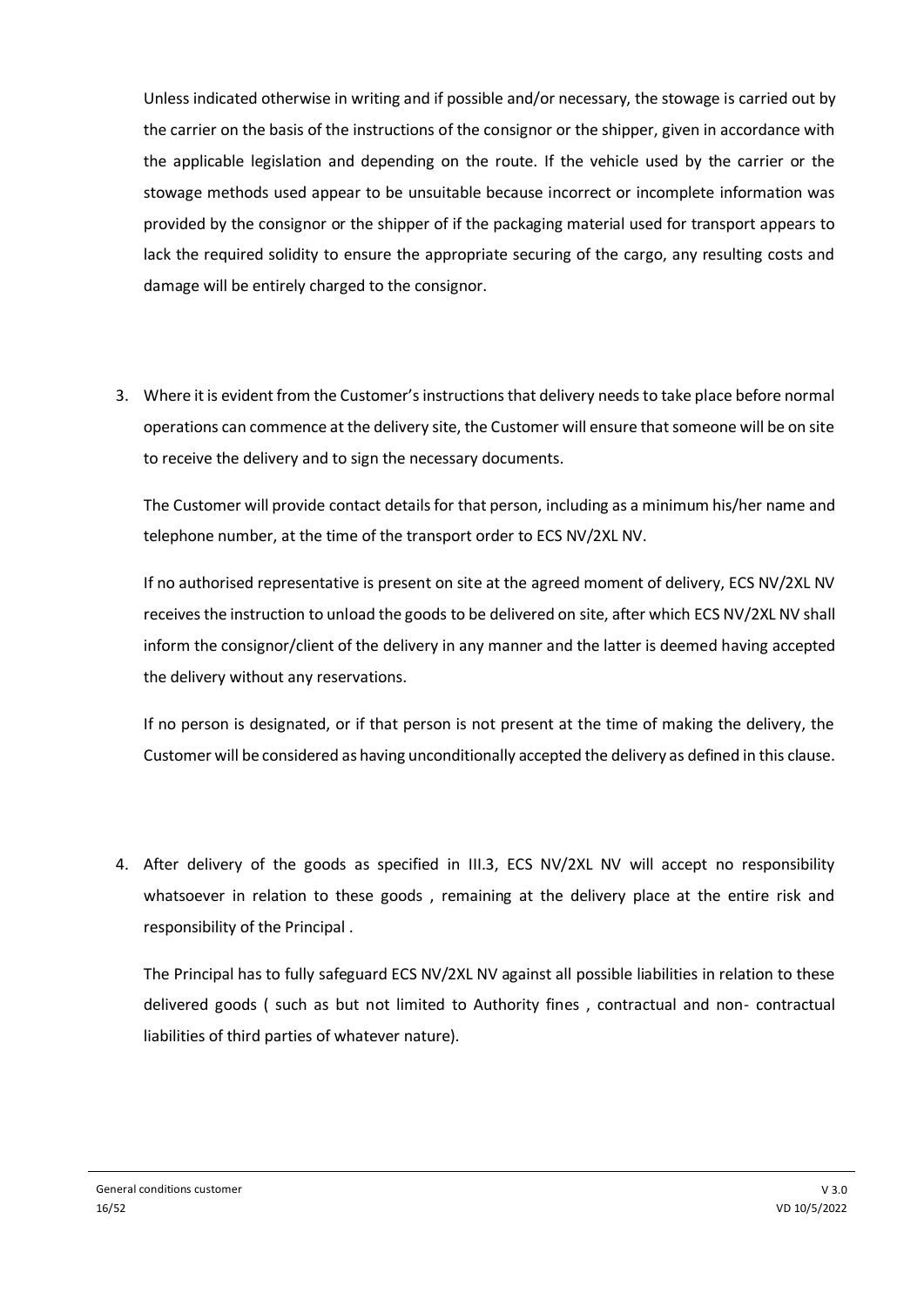5. ECS NV/2XL NV is entitled to a compensation for the standstill times of the vehicle.

Unless otherwise agreed, it is assumed that ECS NV/2XL NV will bear the costs for two(2) hours of loading and two(2) hours of unloading whereas the waiting period for the coupling is fixed at one(1) hour.

If unloading, loading or coupling operations take more time than the agreed free time, the carrier is entitled to a compensation of 45 EUR/ 40 GBP per commenced hour.

For containers, the first four(4) calendar days (to calculate inclusive as of the day of arrival of the container on quay) are free of charge, as of the fifth(5) calendar day till the eight(8) calendar day waiting periods on quay will be charged at a rate of 45 EUR /40 GBP per calendar day/per container, as of ninth (9) calendar day at a rate of 60 EUR / 55 GBP per calendar day / per container.

For temperature related containers, the first two (2) calendar days (to calculate inclusive as of the day of arrival of the container on quay) are free of charge, as of the third (3) calendar day till the sixth (6) calendar day at a rate of 70 EUR/ 60 GBP per calendar day/per container, as of seventh (7) calendar day at a rate of 125 EUR/ 110 GBP per calendar day/ per container.

ECS NV/2XL NV is moreover entitled to a compensation for all costs resulting from other standstill times which, taking into account the circumstances of the transport, exceed the customary standstill time.

6. Any transport order is to be described by the Principal in the fullest possible detail. The exact weight and dimensions of items to be shipped are to be given.

Especially relating the gross weight of the cargo ECS NV/2XL NV refers to the SOLAS Convention, applicable as of the 1ST of July 2016, that clearly stipulates that for each loaded CSC container for an international Sea carriage the correct VGM ( = verified Gross Mass ) is to be provided so this information can be relayed in time to the captain, his representative and/or terminal. In case of an incorrect or late notification of the VGM by the principal , the relevant container will not be loaded / refused for shipment.

The Principal needs to take care that he can calculate this VGM in a correct and calibrated manner in accordance with the Royal Decree of 25 September 2016 with regard to verified gross mass of loaded containers.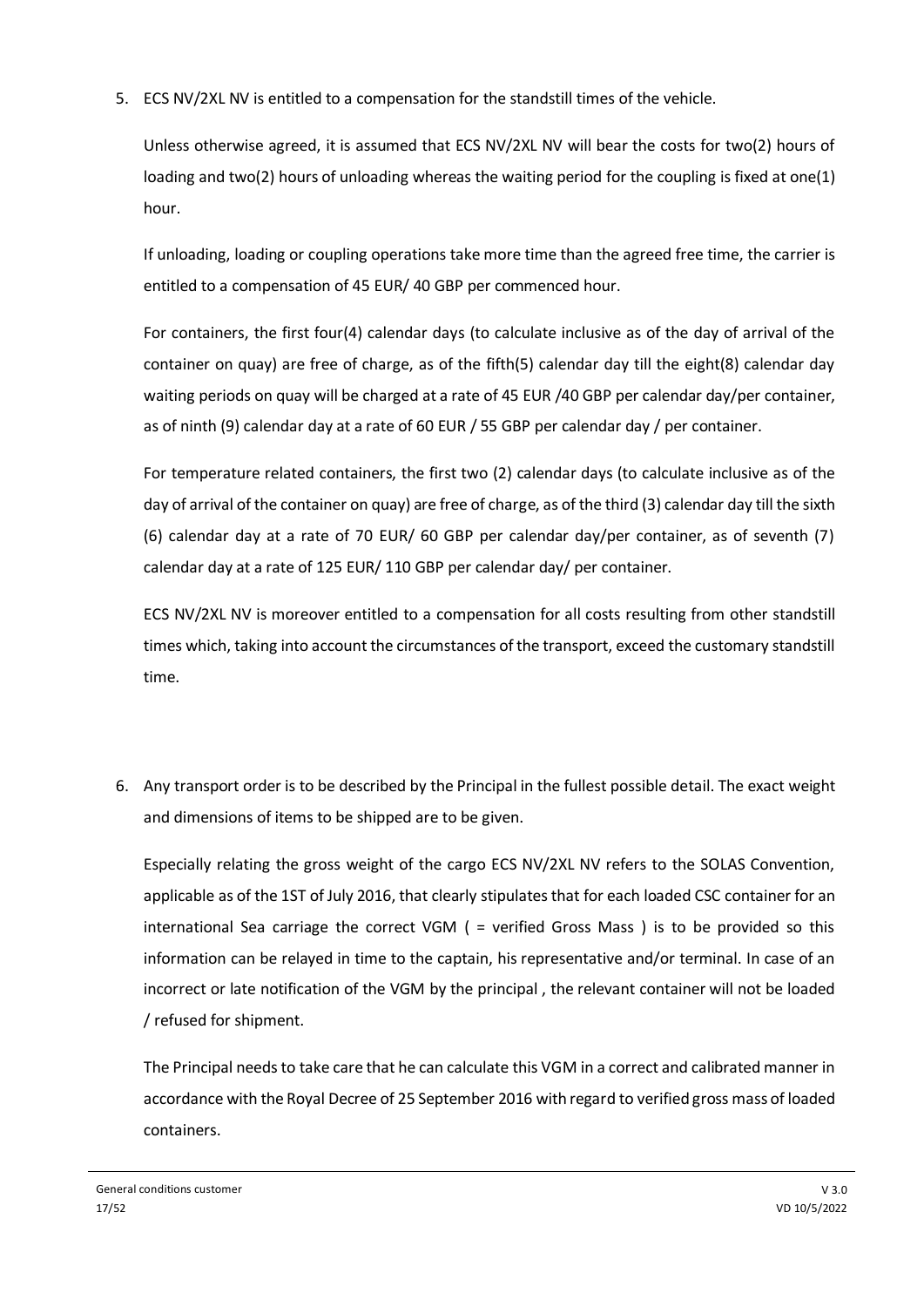Ultimately at the moment of collection of the cargo by ECS NV/2XL NV, the principal needs to provide the driver against receipt the necessary information in writing with regard to the VGM and the applied method of weighing.

Insofar the timing of the transport requires a quicker communication of the VGM to the captain, his representative and/or terminal, the principal is held to take the adequate steps.

The acceptance by ECS NV/2XL NV of the cargo implies in no way any control of this information in writing, nor does the acceptance involve any liability for ECS NV/2XL NV with regard to this information in writing. Insofar the Principal omits to procure ECS NV/2XL NV this information in writing, the Principal recognizes that she is itself is liable for informing in time the captain, his representative and/or terminal of the VGM.

If the Principal fails to procure the VGM, ECS NV/2XL NV is in no way liable for the determination / timely procurement of the VGM.

All costs and consequences with regard to the VGM, the Royal Decree of 25 September 2016 related to the verified gross mass of loaded containers, as well as any sanctions hereabout will be for the account of the Principal.

Special features such as an asymmetrical center of gravity, highly delicate or vulnerable constituents in the material, specific fulcrum points, hazardous products, are always to be indicated.

Unless the consignor explicitly requested the carrier to check the gross weight of the cargo within the meaning of art. 8 par. 3 of the CMR Convention, the consignor remains responsible for any excess weight, even per axle, during transport. The consignor shall pay all resulting costs, including a compensation for any damage caused by the standstill of the vehicle and any resulting fines or other legal costs.

Should a vehicle deployed by ECS NV/2XL NV prove to be unsuitable due to incorrect or incomplete information provided by the Principal , all costs will be fully charged to the Principal.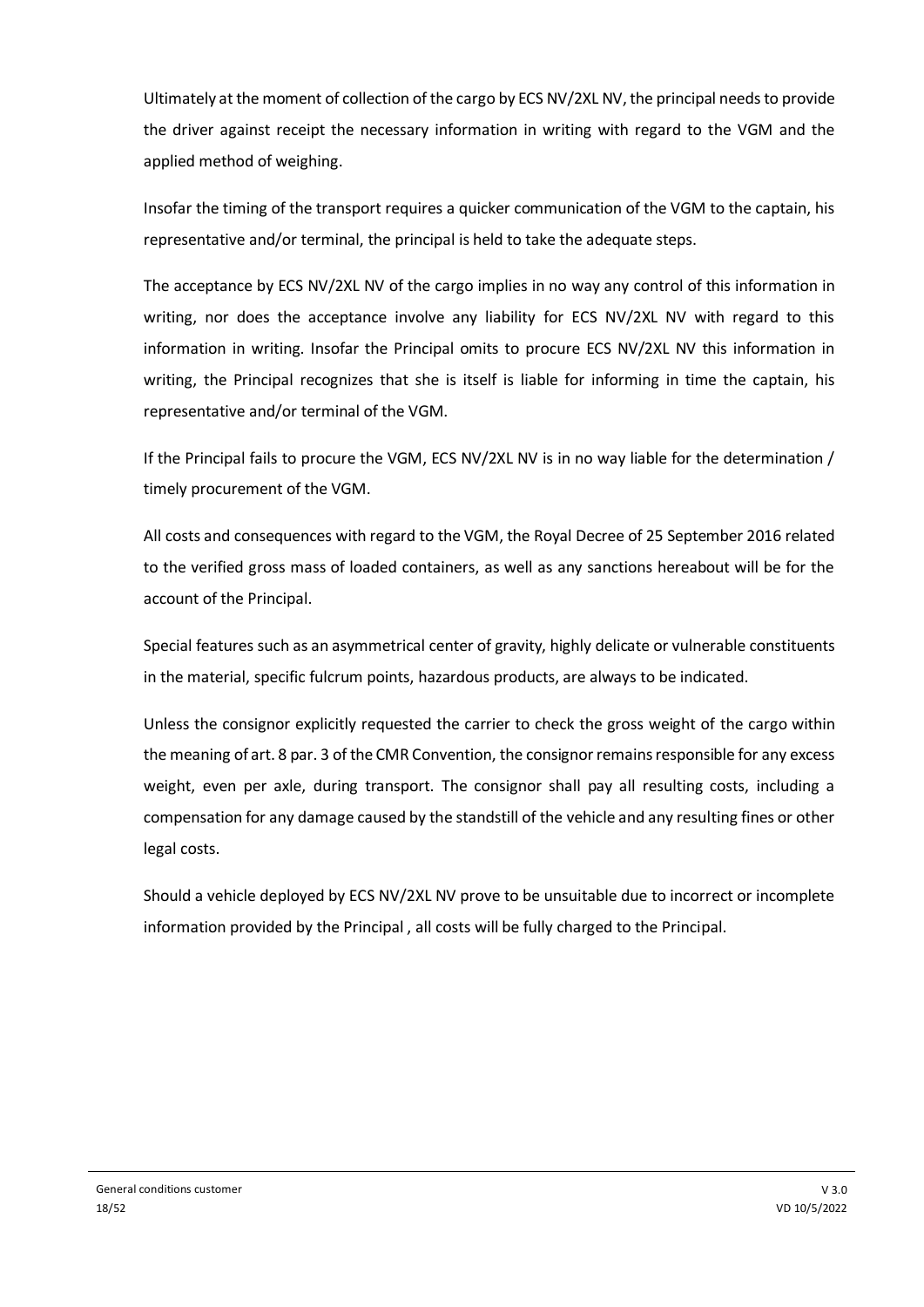7. Carriers and drivers appointed by ECS NV/2XL NV do not have measuring equipment to verify the temperature of goods at the time of loading. The temperature of the goods noted by the sender on the loading document(s) is recognized as the correct temperature of the loaded goods. The driver /carrier appointed by ECS NV/2XL NV will not make any reservation regarding this aspect on the loading document(s). ECS NV/2XL NV will not accept any liability whatsoever for possible damage resulting from a non- compliant temperature at the time of loading.

The Principal of ECS NV/2XL NV is liable to report the with regard to the goods specific set temperature whereby the set temperature is defined as the setting of the temperature on the display of the cooling unit of the refrigerator or the reefer used for transport.

For lack of a specific set temperature in the written instructions to ECS NV/2XL NV, the latter may assume that the temperature indicated will be agreed as the set temperature.

- 8. If ECS NV/2XL NV needs to apply for a permit or authorization in order to arrange a transport, they will always be acting on behalf of the Principal, and for their account. As such, ECS NV/2XL NV acts only as an intermediary.
- 9. On the premises of the consignor, shipper or consignee, the vehicle can only be moved in accordance with the instructions and on the responsibility of the latter. However, the carrier can object to these instructions if in their opinion, the local conditions jeopardise the vehicle or the cargo.
- 10. Any cancellation of the intended transport assignment by the Principal up to 24 hours before providing the vehicle at the place of dispatch will result in the Principal being required to pay fixed compensation in the sum of 50% of the agreed freight price, also any costs already incurred by ECS NV/2XL NV.

Any cancellation of the intended transport assignment by the Principal after this period, will result in the Principal being required to pay fixed compensation in the sum of 100% of the agreed freight price, also any costs already incurred by ECS NV/2XL NV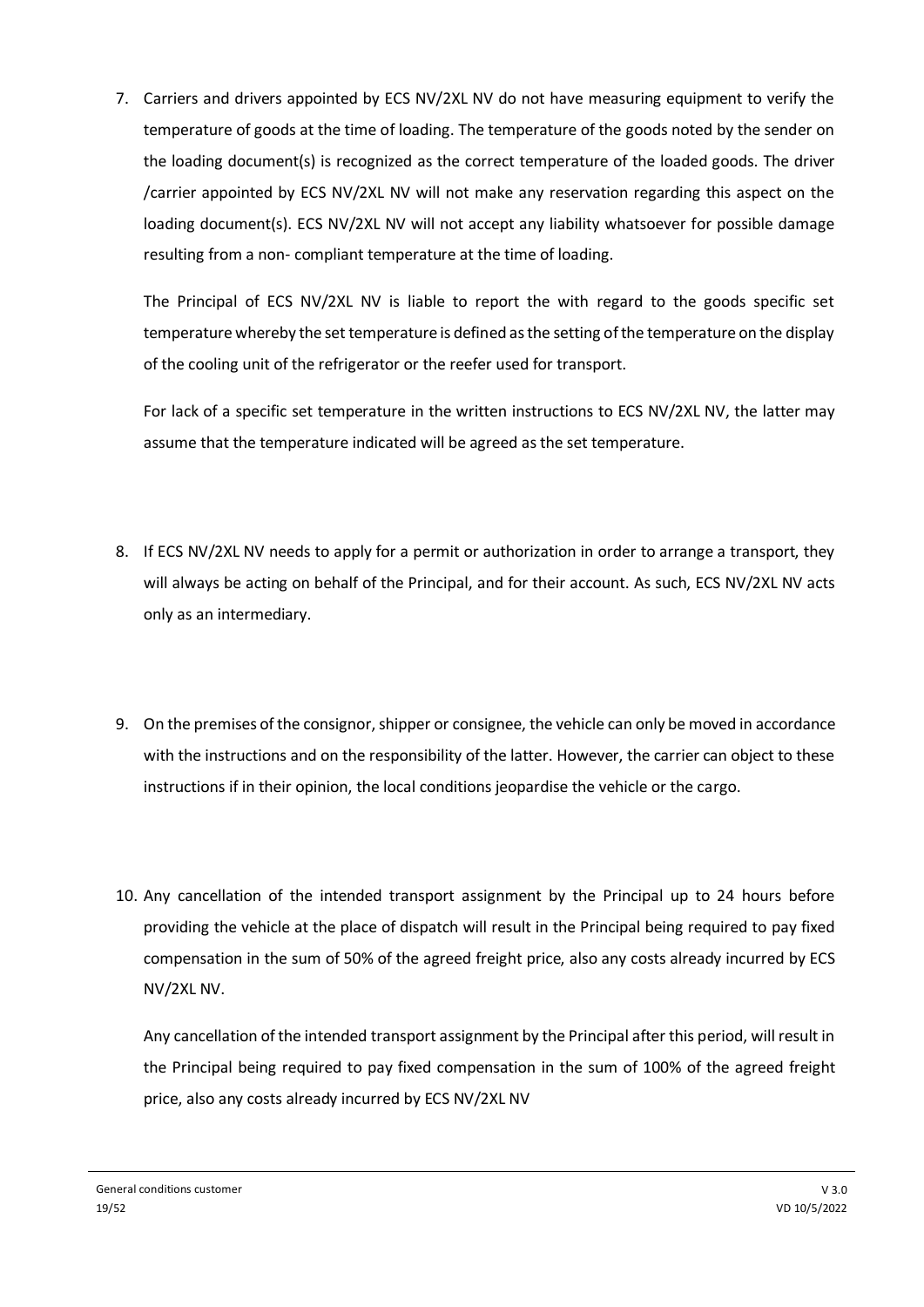# **PART IV General Logistic Conditions**

# **1. DEFINITIONS**

Hereinafter the following conditions shall mean:

- 1.1. G.L.C : General Logistic Conditions.
- 1.2. CC: Civil Code.
- 1.3. ABAS-KVBG-conditions: general terms and conditions for the handling of goods and related activities in the Port of Antwerp.
- 1.4. CEB/VEA-conditions: Belgian Freight Forwarders Standard Trading Conditions.
- 1.5. Logistic Service Agreement: the agreement binding the Logistics Service Provider to perform Logistic Services for the Principal.
- 1.6. Logistic Services: all agreed services of any nature whatsoever related to the handling and distribution of goods, including but not restricted to collection, purchase, storage, stock management, order handling, preparing for shipment, invoicing, regarding the goods as well as the related data exchange and its management, customs, transport and expedition. Under no circumstances will fiscal representation be subject to this Logistic Service Agreement.
- 1.7. Logistic Service Provider: the party performing the Logistic Services as described in the Logistic Service Agreement concluded with the Principal.
- 1.8. Logistic Centre: place where the Logistic Services will be performed.
- 1.9. Additional Activities: activities ordered after the original Logistic Service Agreement had been entered into.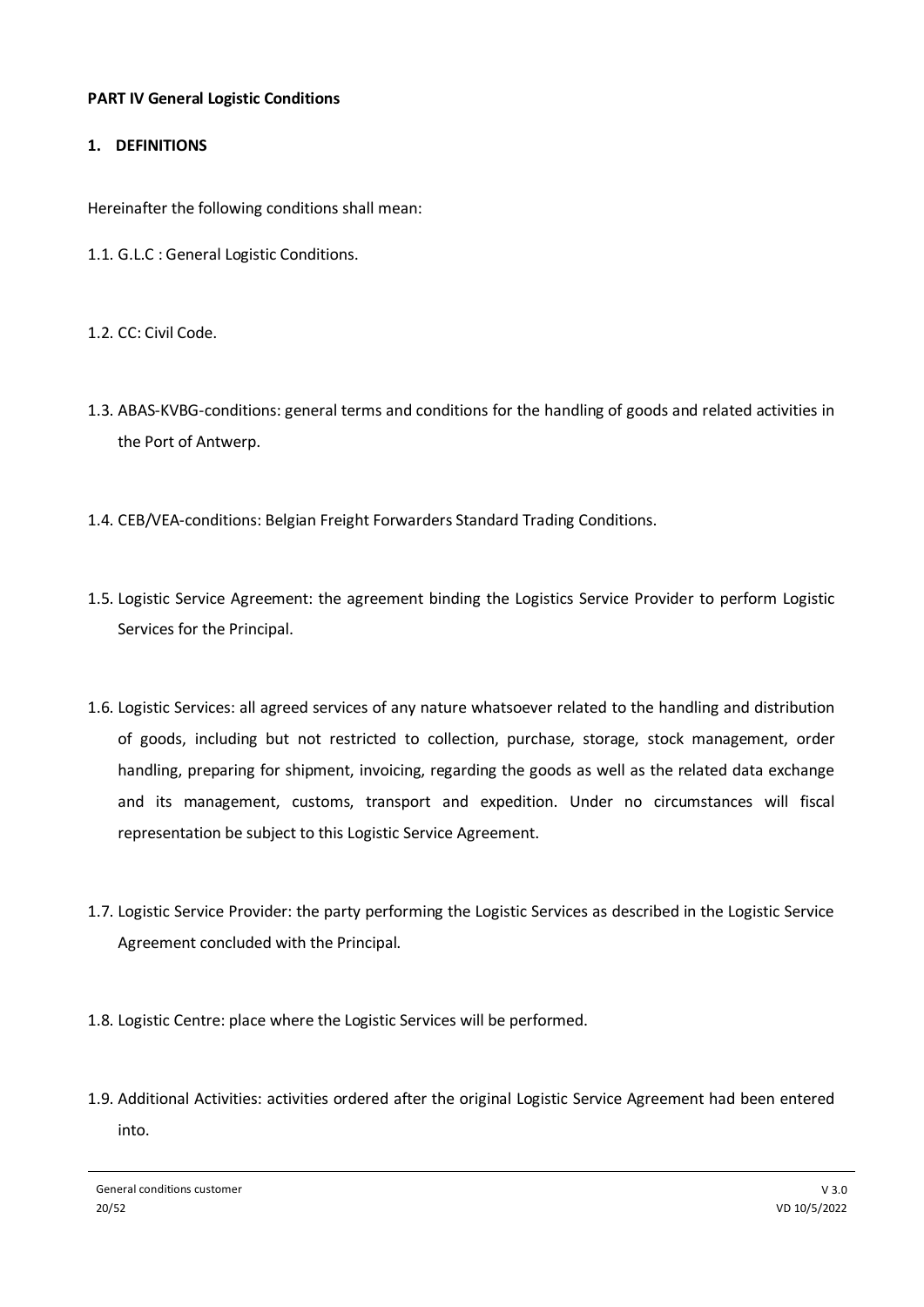- 1.10.Consignee: the party to whom the Logistic Service Provider must deliver the goods in accordance with the Logistic Service Agreement.
- 1.11.Principal: the party that has entered into an agreement with the Logistic Service Provider.
- 1.12.Reception: the moment in time at which the Goods are handed over to the Logistic Service Provider, subject to his reservations as the case may be, and from whereon the Goods are under his care.
- 1.13.Delivery: the moment in time at which the Goods are handed over to the Consignee, as the case may be subject to his reservations, and after which the Goods are no longer in Logistic Service Provider's care.
- 1.14.Force majeure: All circumstances beyond the control of the Logistic Service Provider or that he does not have under his control and which humanly-speaking make it practically impossible to meet his obligations.
- 1.15.Working days: all calendar days, excluding Saturdays, Sundays, as well as all recognised public holidays in Belgium.
- 1.16.Stock Difference: the difference, between physical stock in the Logistic Centre and the stock as recorded in the warehouse management system of the Logistic Service Provider, which cannot be explained unless proven to the contrary by the Principal.
- 1.17.CMR: Convention on the Contract for the International Carriage of Goods by Road (Geneva, May 19th 1956).
- 1.18.CIM: Uniform Rules Concerning the Contract of International Carriage of Goods by Rail dd. July 1st 2006.
- 1.19.FIATA: Fiata model rules for freight forwarding services.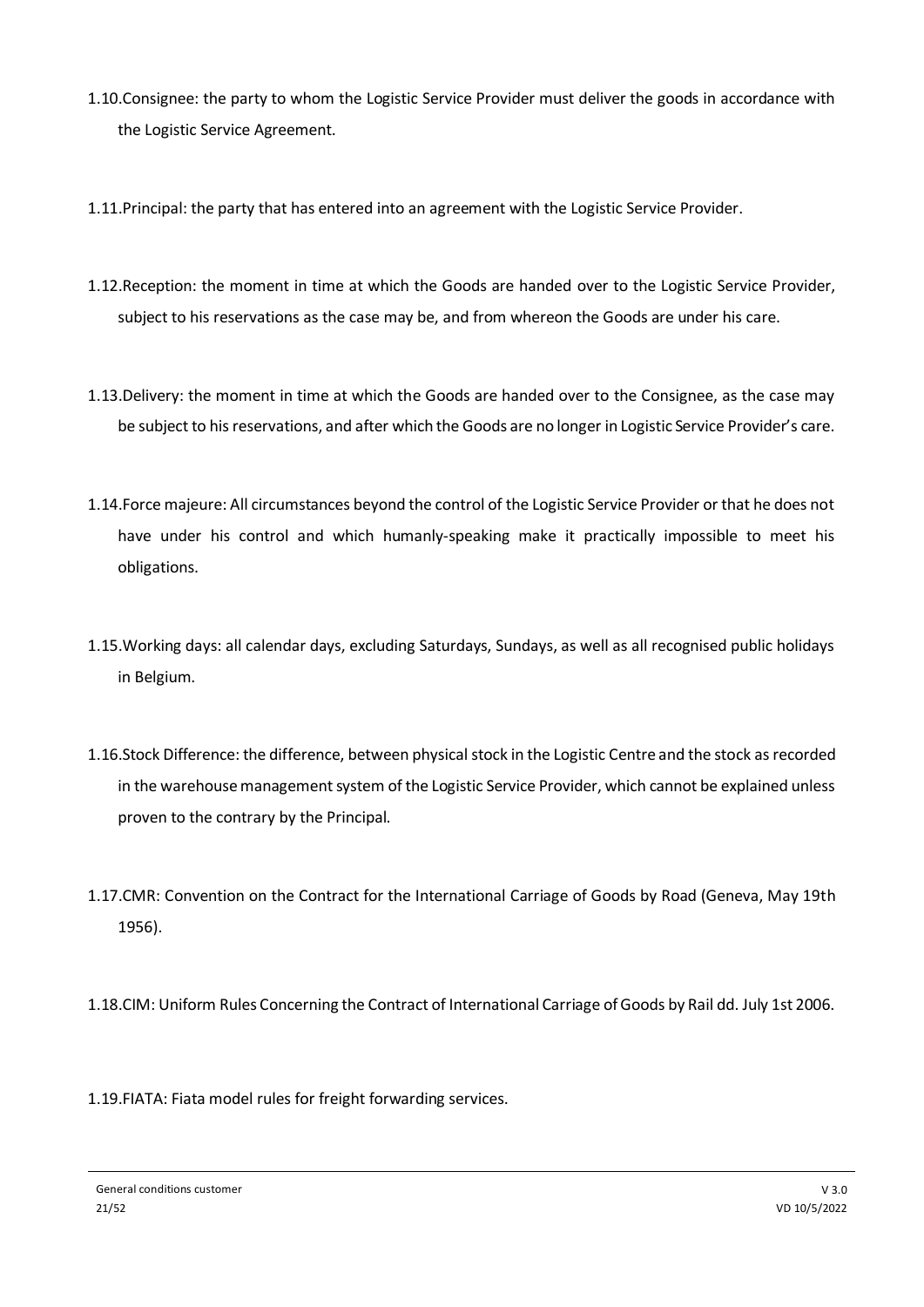1.20.CMNI: the Budapest Convention on the Contract for the Carriage of Goods by Inland Waterways (CMNI) of June 22nd, 2001.

# **2. SCOPE**

2.1. The G.L.C are applicable unless explicitly agreed otherwise in writing, to the Logistic Service Agreement and the Additional Activities; in so far they are not in conflict with imperative law and public order.

The terms and conditions of Principal are explicitly excluded from the contractual relationship between the parties.

- 2.2. All transports carried out within the framework of this Logistic Service Agreement are subject to the provisions of the international treaties and imperative legislation applicable to the related transport (CMR, added with the General Conditions for Carriage by Road as drafted by TLV, Febetra and UPTR if it concerns Belgian Way Bill forms and they are not in conflict with the strictly binding statutory provisions, CIM, CMNI, FIATA, …).
- 2.3. Unless otherwise agreed upon in writing, all forwarding, customs and VAT assignments are carried out within the framework of this Logistic Service Agreement governed by the provisions of the CEB/VEA-Conditions.
- 2.4. Unless otherwise agreed upon in writing, the provisions of the ABAS-KVBG-conditions will govern all stevedoring activities carried out within the framework of transport over water carried out within the framework of these G.L.C.
- 2.5. Each agreement is concluded on and valid from the moment the offer is accepted by the Principal, or in case of lack thereof, the moment the Logistic Service Provider has in fact started the execution of the agreement.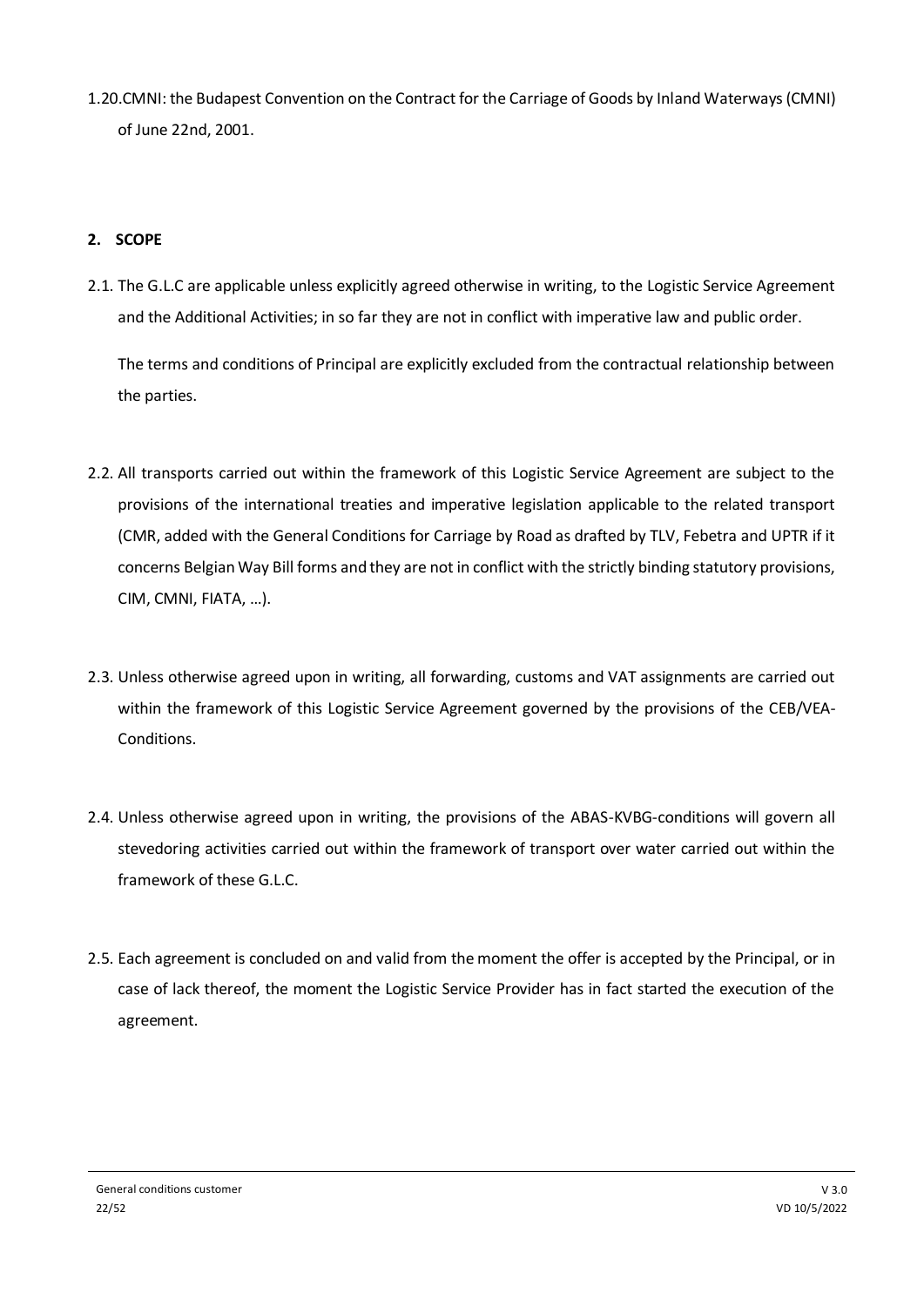# **3. OBLIGATIONS OF THE LOGISTICS PROVIDER**

The Logistic Service Provider must:

- 3.1. Perform Logistic Services and if required Additional Activities agreed with the Principal.
- 3.2. Take reception of the agreed goods at the agreed place, time and in the agreed way, accompanied by a transport document and accept the other documents that may have been given by the Principal and to deliver them in the same condition as the one in which they have received them, or in the agreed condition.

If there is no agreed time of Delivery or Reception these agreed activities must take place within the time which a Logistic Service Provider reasonably needs, counting from the time the Delivery or Reception is requested. This time is then deemed to be the agreed time.

On Reception of the goods, note any necessary reservations on the transport document regarding externally visible damage and quantity, and inform the Principal about this so that he can take the necessary measures.

- 3.3. Designate one or more contacts and report this to the Principal.
- 3.4. If the Logistic Service Provider fails to designate one or more contacts as referred to under Article 3 paragraph 3, the person who has signed the Logistic Service Agreement on behalf of the Logistic Service Provider shall be deemed to be the contact.
- 3.5. See to it that the storage and handling of the goods is done in an appropriate environment, including the necessary licences, as the case may be. Any change in agreed Logistic Center shall have to be notified to the Principal.
- 3.6. Behave like a diligent administrator regarding the goods and should this be necessary for the preservation of the goods to take all reasonable measures at the expense of the Principal, including those that do not result directly from the provision of Logistic Services.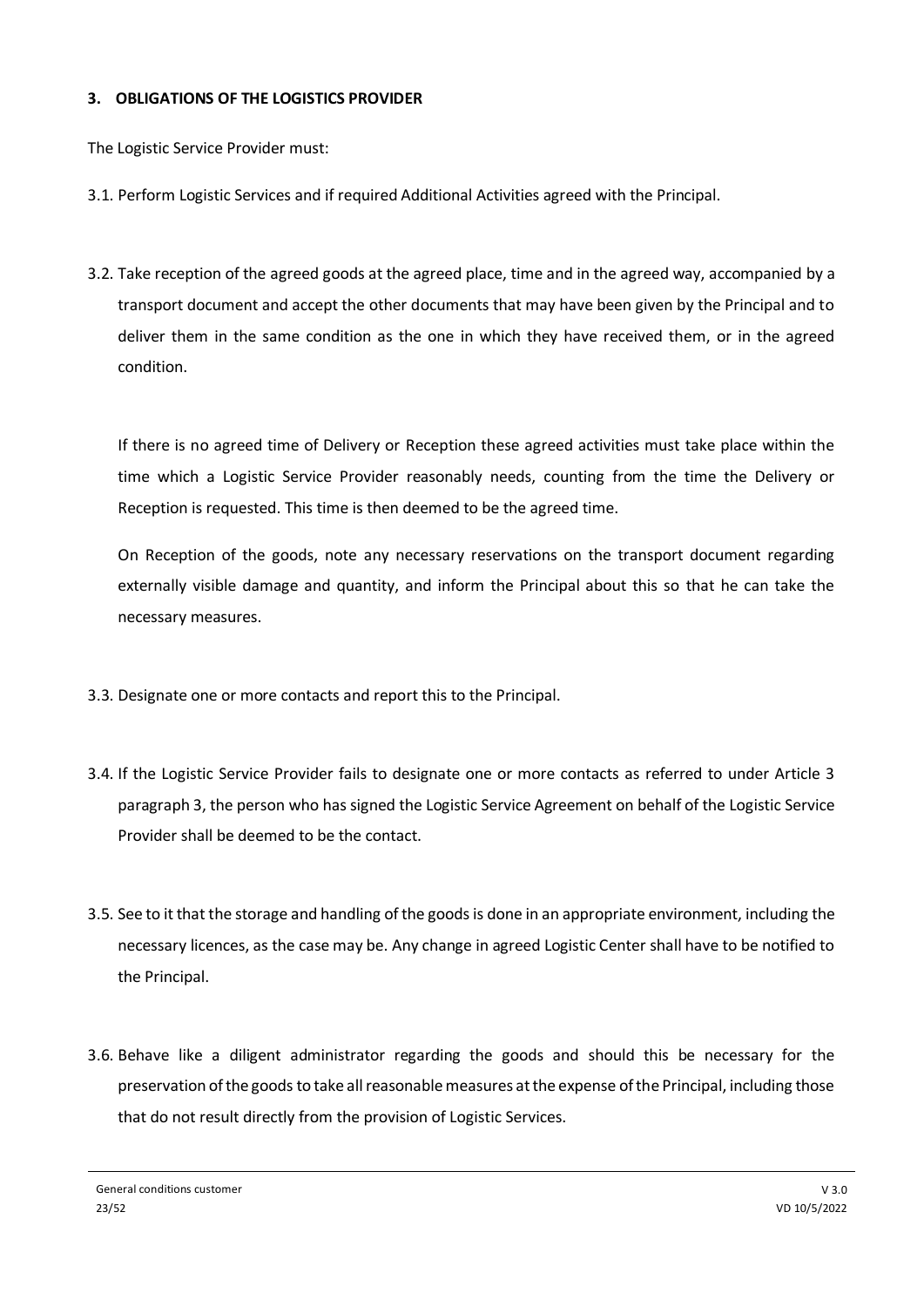- 3.7. Insure its liability as it results from the G.L.C with an approved insurance company, according to the Supervisory Act of Insurances of 9 July 1975.
- 3.8. Only allow the presence of the Principal or of the persons designated by him to the areas and premises where the goods are located but exclusively at their own risk and exclusively during normal working hours, however, provided that this:
	- Takes place in the presence of the Logistic Service Provider;
	- Was communicated and approved in advance;
	- Takes place in accordance with the Logistic Service Provider's internal rules and regulations;
	- takes place in accordance with the current safety instructions applicable at the Logistics Center and /or on the premises used for the performance of this agreement.
- 3.9. See to the proper functioning of the equipment he uses to perform the contract for the provision of Logistic Services.
- 3.10.The obligations of the Logistic Service Provider contained in present Logistic Service Agreement are obligations of means and cannot, safe explicit prior written agreement between the parties to the contrary, be interpreted as obligations of result.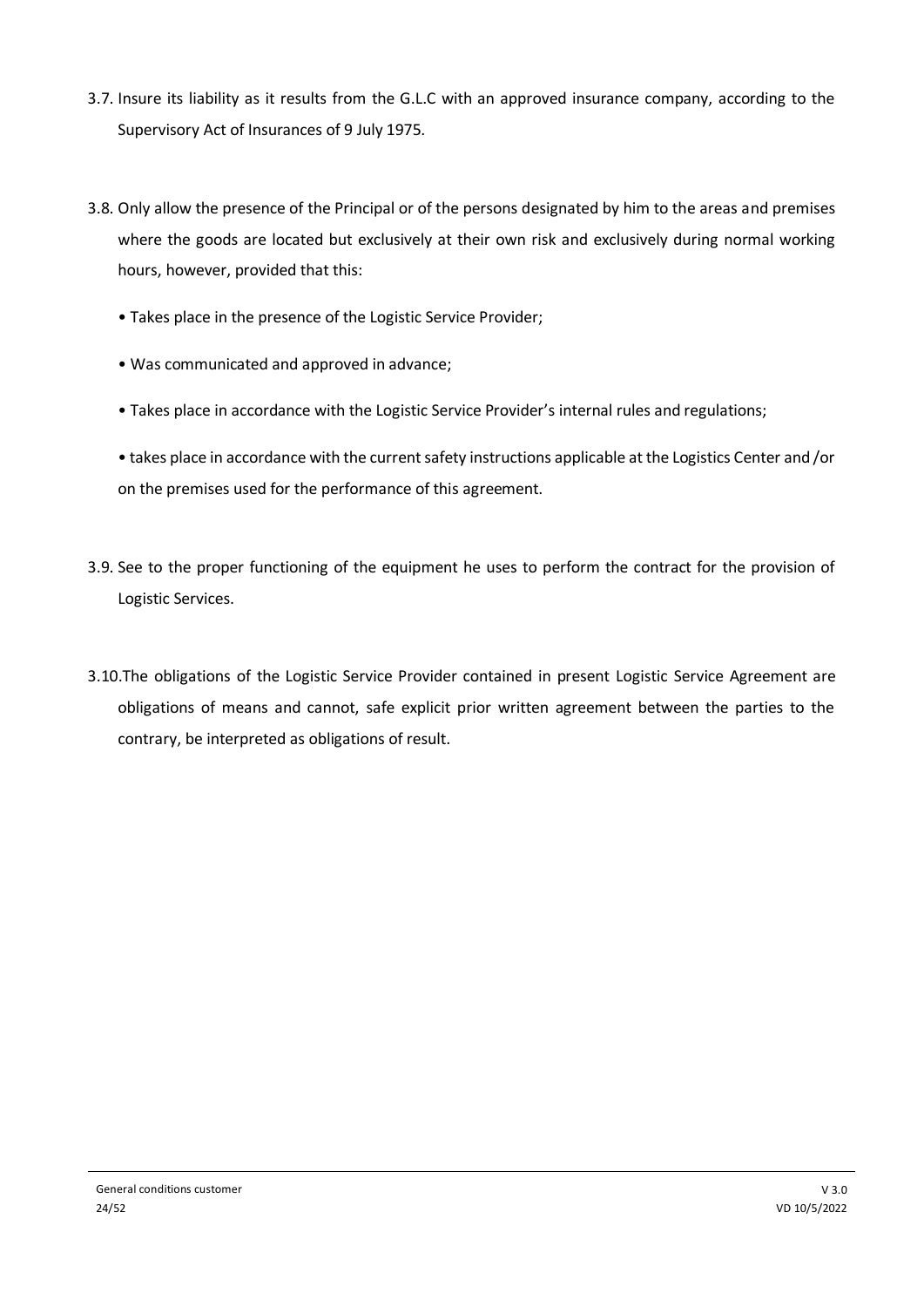# **4. LIABILITY OF THE LOGISTIC SERVICE PROVIDER**

- 4.1. If goods handled by the Logistic Service Provider in their packaging, if any, are not delivered in the same condition or in the agreed condition to the Principal and/or consignee, the Logistic Service Provider, except in case of Force Majeure and any other provisions in the present conditions, shall be liable for the related damage and/or loss insofar this damage and/or loss is caused by a fault or negligence of the Logistics Provider, his representatives, personnel and/or subcontractors, if any. The Principal has the burden of proof that the damage and/or the loss occurred between the time of Reception and the time of Delivery as stipulated in these Conditions.
- 4.2. The Logistic Service Provider is not liable for damage to / loss of the goods, in so far that damage/loss is the result of the special risks related to storage in the open air, as per the instructions of the Principal.
- 4.3. Logistic Service Provider is exempt from liability in case of o.a. theft with burglary, violence or under threat or at gunpoint; fire, explosion, lightning, aeronautical vehicles, water damages, inherent vice of the goods and/or their packaging, hidden defects, demurrage and detention of containers, and Force Majeure.
- 4.4. Except when the damage or loss is caused by willful misconduct of Logistic Service Provider's management, the liability of the Logistic Service Provider under these G.L.C is limited to an amount per kilogram, per damage causing event and per contract year, to be agreed upon between parties at the conclusion of the Logistic Service Agreement. In case such amounts have not been agreed upon, the following amounts will be applicable: 8.33 special drawing rights (S.D.R.) per kilogram of lost or damaged goods with the absolute maximum of 25,000 € per damage causing event or series of events having the same cause of damage and 100,000 EUR year.

If the Logistic Service Provider does not perform the Logistic Services and/or Additional Activities at or within the agreed time, in the agreed way and at the agreed place, he shall be held, and without prejudice to the provisions of paragraph 1 of the present article, to perform these activities as soon as possible without additional costs for the Principal, in the agreed way.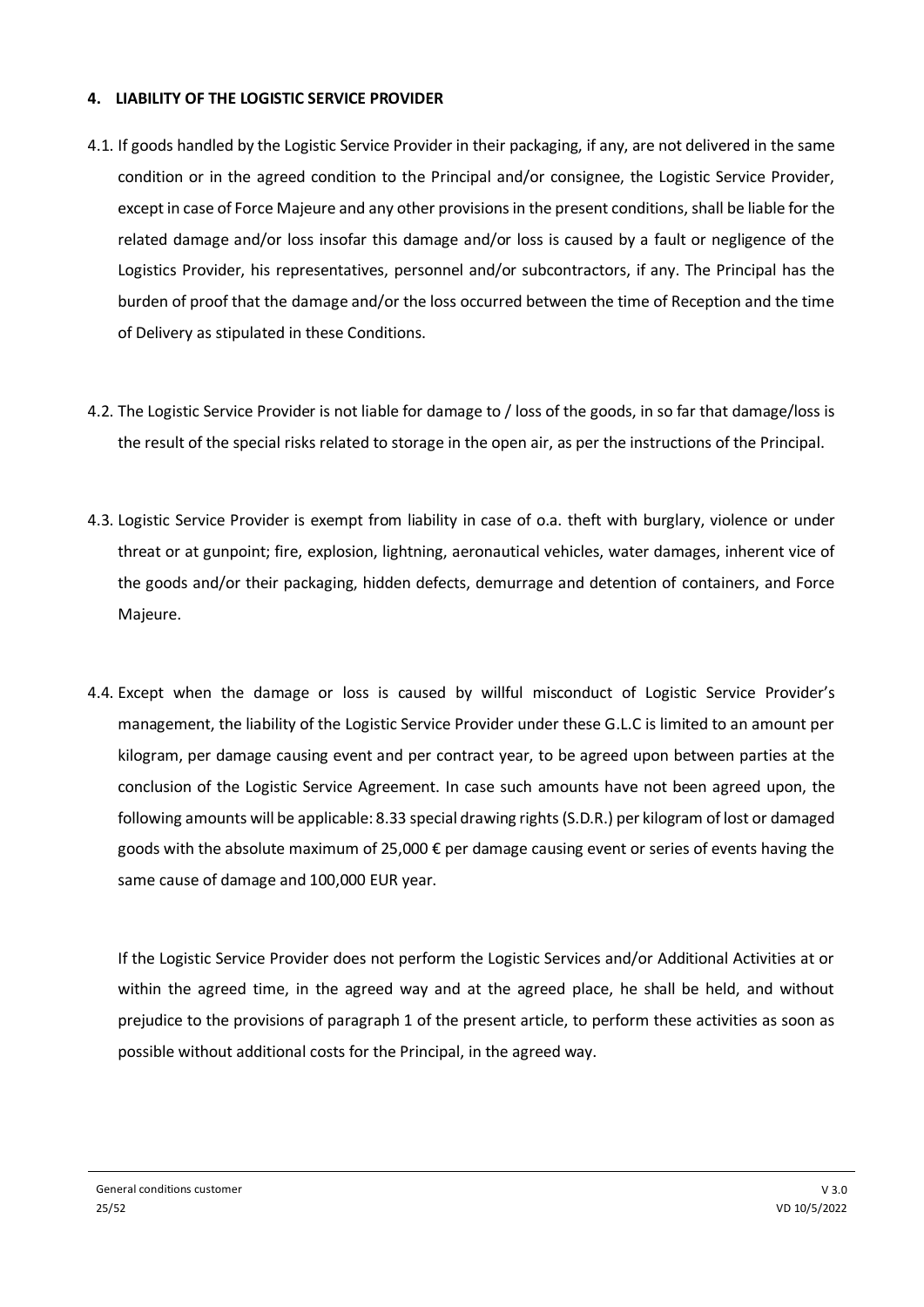- 4.5. If the Principal has furthermore incurred expenses in relation with the fact that the Logistic Service Provider did not perform the Logistic Services and/or the Additional Activities in the agreed manner, time and place, the Logistic Service Provider is liable to pay these costs up to an amount to be agreed at the time of the entering into the Logistic Service Agreement. If such an amount was not agreed, the liability of the logistics provider for these costs shall be 750 EUR maximum per occurrence.
- 4.6. The Logistic Service Provider is not liable for damages as a result of information and instructions provided by or to other persons than those referred to under Article 3.3.
- 4.7. If the Logistic Service Provider repeatedly fails to comply with the substantial obligations, the Principal can, without prejudice to the right to compensation for damages as described in paragraphs 1, 2, 3 and 4 of this article, terminate the Logistic Service Agreement if 30 days after having given formal notice hereof to the Logistic Service Provider, the failure to comply is still not remedied.

Towards the compensation of the damage resulting from this termination the Logistic Service Provider shall at the most owe a sum to be fixed at the beginning of the Logistics Service Agreement.

- 4.8. The Logistic Service Provider is not liable for any damage except to the goods themselves. All indirect and/or intangible damage, such as but not limited to loss of income, loss of profit, consequential damages, etc., is excluded from Logistic Service Provider's liability.
- 4.9. Any damage/loss and/or difference in stock shall be evaluated once per year. If there is a positive difference no compensation for damages will be claimed. In case of negative and positive differences, the differences will be set off against each other.

In case of a negative difference no compensation for damages will be paid if the difference is less than a between parties to be agreed upon percentage of the total Annual Volume that was handled; failure whereof a percentage of 0.1 % of the total Annual Volume subject to the Logistic Service Agreement will apply. The Annual Volume means the sum of the inbound, outbound and handled quantities of Goods.

If the agreed upon percentage, is nevertheless exceeded the Logistic Service Provider shall pay a compensation for damages to the Principal equal to the reception-value of the respective product subject to Stock Difference beyond the agreed upon percentage. Logistic Service Provider's liability for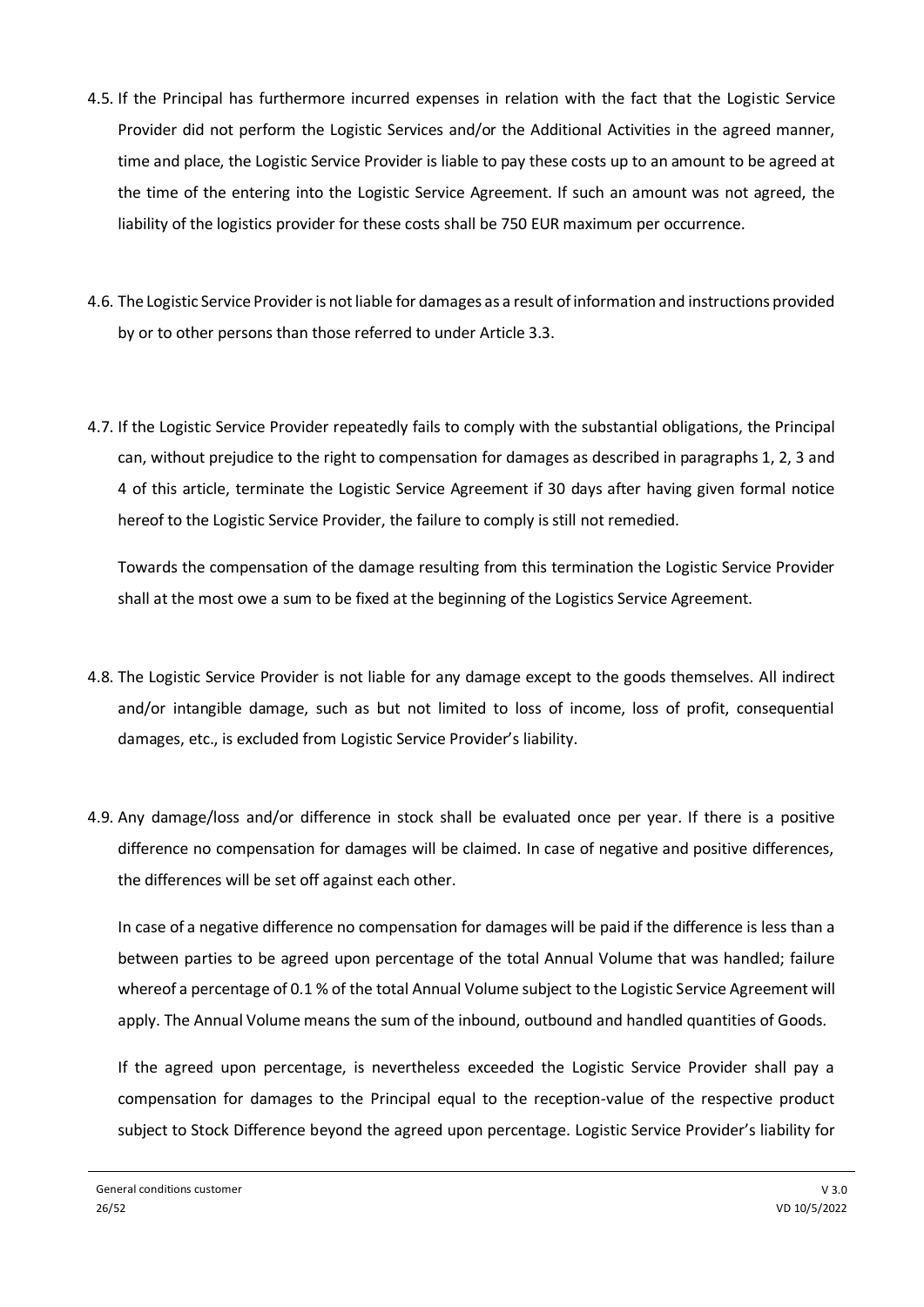Stock Difference will be subject to the limitations set out in section 4 paragraph 4. Reception-value will mean the purchasing/manufacturing, as the case may be, cost plus the costs for transportation up till the Reception of the goods by Logistic Service Provider.

4.10.The Logistic Service Provider may proceed to sell the goods without awaiting the instructions of the cargo interest if the perishable nature or condition of the goods justifies this or if the costs of preservation are out of proportion compared to the value of the goods. The value of the goods is the cost of production or failing this, the current market price or failing that, the usual value of goods of the same nature and quality.

He can also proceed to sell if the Principal surrenders the goods.

In the other cases he can also order to sell if he has received no other instructions from the cargo interest within a reasonable period, of which the service can reasonably be demanded.

If the goods are sold in compliance with the present article, the proceeds of the sale shall be made available to the cargo interest deducting the costs burdening the goods. If these costs are higher than the proceeds of the sale Logistic Service Provider will be entitled to the difference.

The law and the current practice of the place where the goods are located shall fix the procedure in case of sale.

In any case, in the event of perishable goods or goods of which the cost of preservation are out of proportion with the value of the goods a simple communication will be addressed to the cargo interests.

If the latter fail to respond to this within two (2) Working Days , the sale may proceed.

In case of non-perishable goods, a simple communication of sale will be addressed to the cargo interests. If the latter fail to respond to this within a period of 15 days the sale may take place.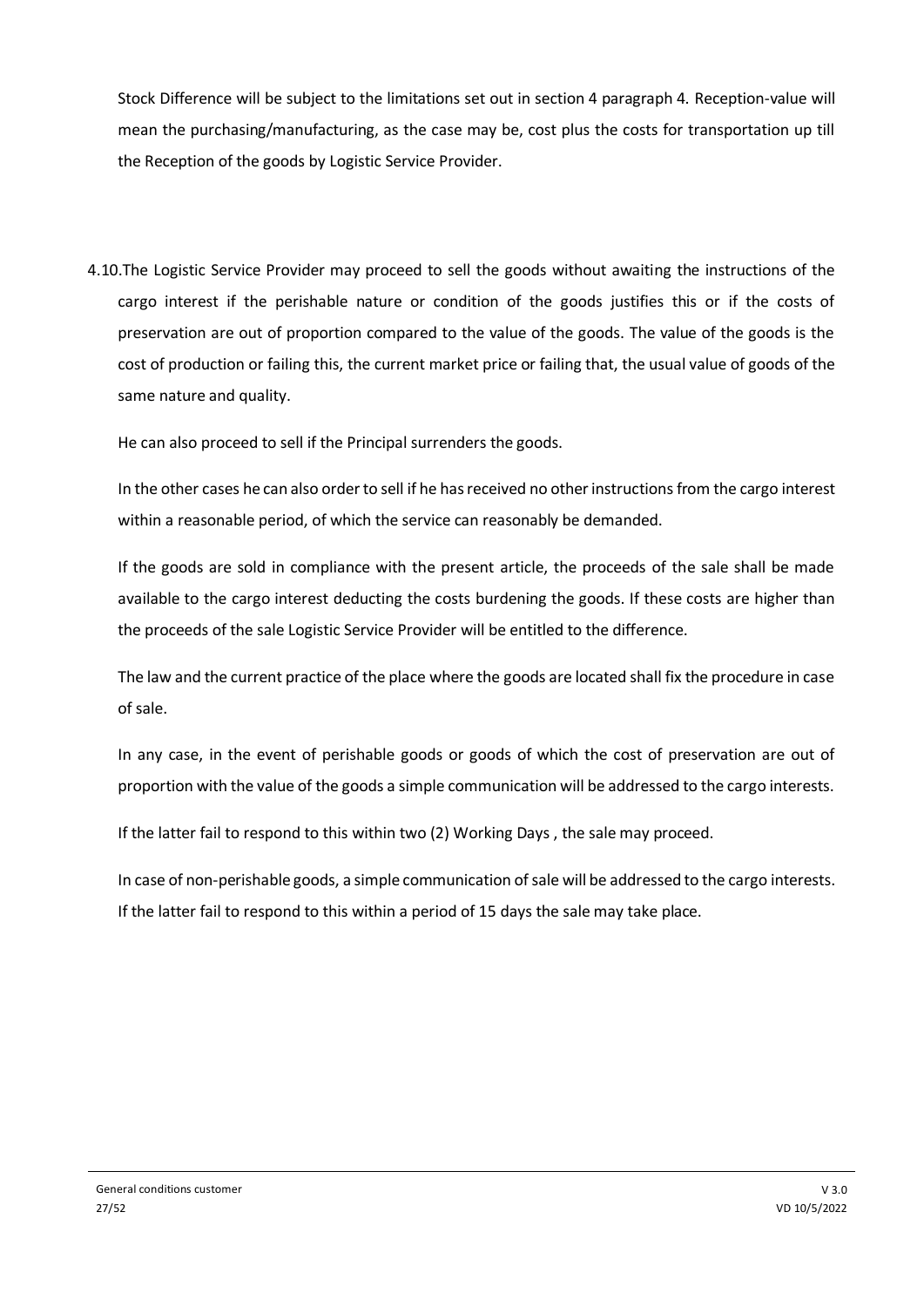# **5. OBLIGATIONS OF THE PRINCIPAL**

The Principal must:

- 5.1. Designate one or more contacts and communicate these to the Logistic Service Provider.
- 5.2. If the Principal fails to designate one or more contacts as referred to in this article 5.1 of the present conditions, the party that has signed the Logistic Service Agreement on behalf of the Principal shall be deemed to be the contact.
- 5.3. Principal will provide to the Logistic Service Provider in due time all information concerning the goods and their handling, of which he knows or is deemed to know the significance to the Logistic Service Provider.

Furthermore, the Principal provides in due time all data and information the Logistic Service Provider requests for an accurate execution of the Logistic Service Agreement, in the by the Logistic Service Provider preferred form and manner.

Regarding the dangerous goods, the Principal is held to provide or communicate all documents and instructions as indicated in the conventions and prescriptions in this respect such as ADR, ADNR, IDMG, MSDS –files … to the Logistic Service Provider.

The Principal is responsible for the accuracy, correctness, completeness and reliability of the information, data and documents provided to Logistic Service Provider by himself or by third parties on his behalf.

The Logistic Service Provider can suspend execution of this agreement till the moment Principal has complied with all of its abovementioned obligations.

Insofar late, inaccurate, incomplete and/or incorrect information, data and/or documents, delays the execution of the Logistic Services or prevents the Logistic Services to be performed as they should, all the costs and/or consequences resulting therefrom will be for the account of Principal.

The Principal is also liable for any damage to the environment and for any damage or any harm the Logistic Service Provider, his representatives, personnel or subcontractors, if any, would sustain, as a result of late, inaccurate, incomplete and/or faulty information concerning the nature of the goods.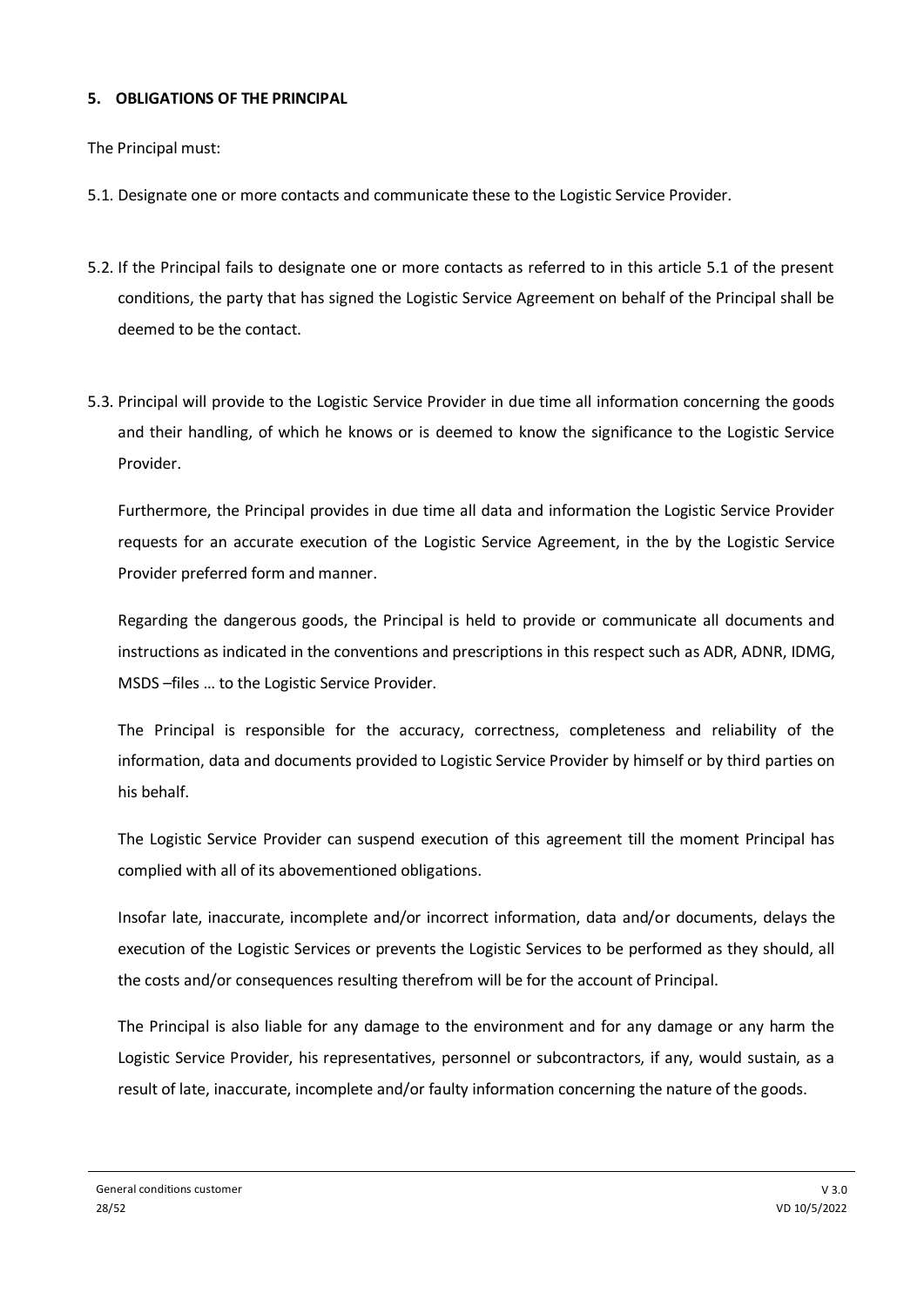- 5.4. Inform the Logistic Service Provider about the necessary licences and/or permits to perform his activities.
- 5.5. The Principal warrants to place the agreed goods at the agreed place, time, and manner, at least adequately and sufficiently packed in packaging apt for transport, at the disposal of the Logistic Service Provider accompanied with the relevant transport documents and other documents required by law; unless otherwise agreed upon in writing.
- 5.6. Besides the agreed price of the provision of Logistic Services, Principal will pay the expenses incurred by the Logistic Service Provider with respect to the Additional Activities, including the costs, as referred to under Article 3 par. 6, within the fixed period of payment.
- 5.7. Principal will hold the Logistic Service Provider harmless against any claims of third parties regarding damages caused direct or indirect by the goods, inadequate or insufficient packaging, by an act or negligence of the Principal, his subordinates, as well as all other persons whose services the Principal uses.
- 5.8. Guarantee for the equipment made available by him to the Logistic Service Provider.
- 5.9. At the end of the Logistic Service Agreement, collect the goods that are still at the premises of the Logistic Service Provider on the last Working day of that agreement after payment of all amounts due or that will become due. For whatever may be due after the completion of the Logistics Service Agreement it will suffice for the Principal to provide sufficient security.
- 5.10.Accept every adjustment of rates regarding the incurrence of expenses and/or the payment of costs (including new taxes) that are unknown at the time this agreement was concluded and which the Principal would also have to pay if the Principal were to perform the activities mentioned in this agreement for his own account.

The prices of this agreement will be subject to automatic indexation of which the modalities will be set out and be agreed upon by the parties at the conclusion of this agreement; failure whereof, the prices will be adjusted according to the consumption price index as published on the website of the FOD Economie.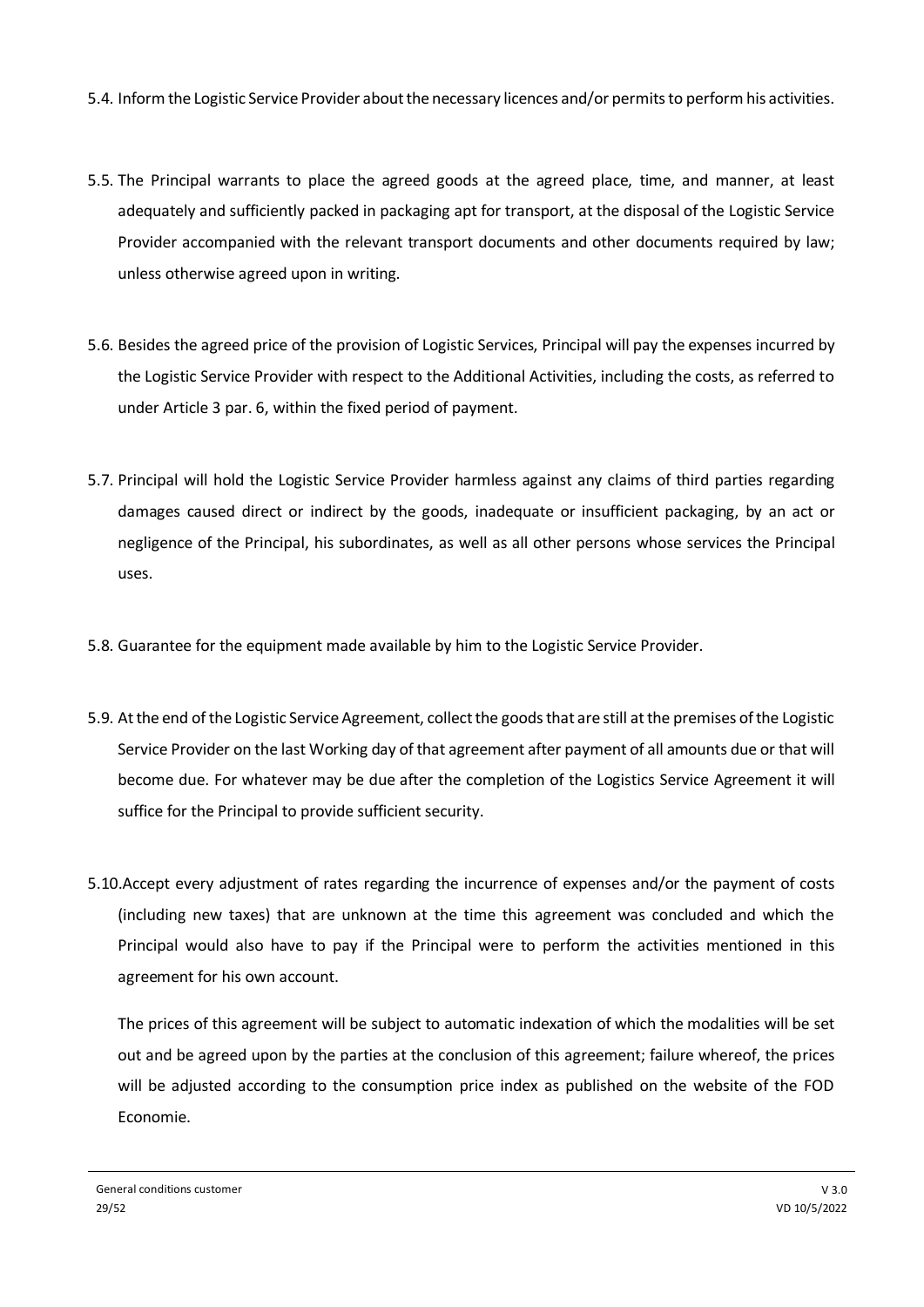5.11.Pay the costs of removal and recycling of packaging and waste that result from the provision of services at cost price.

# **6. LIABILITY OF THE PRINCIPAL**

- 6.1. The Principal is liable for any damage and costs caused by him and all persons for who he is responsible such as employees, affiliates, agents, representatives and/or subcontractors, and/or goods subject to the Logistic Service Agreement.
- 6.2. If the Principal fails to communicate the information, data and documents as referred to under Article 5 par. 3 of these conditions in due time, or fails to make available the agreed goods at the agreed time or within the agreed period of time, manner and place, in an adequate and sufficient packaging apt for transport, accompanied by the required documents as intended under Article 5 par. 5 of these conditions, he must perform these activities as soon as possible, free of charge and in the agreed manner for the Logistic Service Provider.

If the Logistic Service Provider has in addition incurred costs in relation with the fact that the Principal has failed to meet his obligations as referred to under Article 5 par. 3 and 5 of these conditions, the Principal is liable for these costs up to a maximum of 30,000 EUR per occurrence.

- 6.3. If the Principal repeatedly fails to meet his obligations the Logistic Service Provider can, without prejudice to compensation of damages, terminate the Logistic Service Agreement, after he has allowed the Logistic Service Provider in writing a reasonable last deadline and the Principal still has not met his obligations at the expiry thereof. In which case Principal is liable for all consequences, costs and damages resulting therefrom.
- 6.4. The Principal shall adequately insure the goods at least against fire, lightning, explosion, aeronautical vehicles, storm damage, water damage, floods and theft. In case of damage due to abovementioned circumstances, Principal and its insurer(s) will waive recourse against the Logistic Service Provider and all other third parties.

In any case he will also be liable for the collection and handling of the damaged goods. The access to the areas is described in Article 3 par.8. Moreover he will pay all costs caused by the collection and handling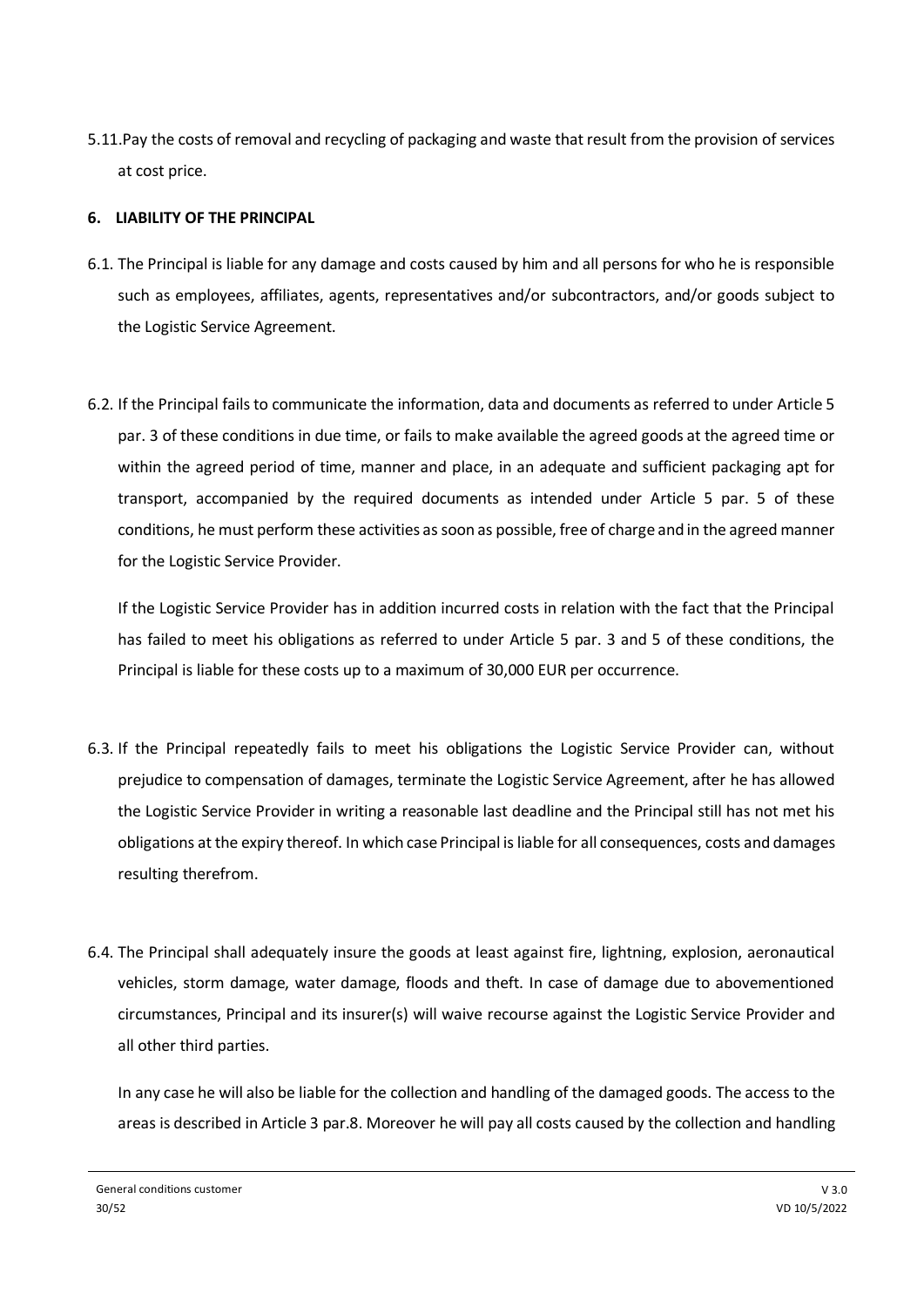of the damaged goods as well as all costs whatsoever resulting from this, such as the costs of cleaning and sanitation of the land and of the facilities and all the above without prejudice to what is mentioned under Article 6 par. 1.

# **7. PRESCRIPTION**

All claims to which the Logistic Service Agreement gives rise including those that are the result of a Cash On Delivery-clause, shall expire after a period of one year as of the day following the one on which the Principal is informed of the fact or the occurrence that gives rise to the claim or should have been informed. Logistic Service Provider will be informed in writing of each claim relating to externally visible damage immediately upon Delivery and of each claim regarding invisible damage within seven (7) days after Delivery, Sunday and public holidays not included; failure whereof, the claim will be non-admissible.

#### **8. TERM AND TERMINATION OF THE AGREEMENT**

- 8.1. Unless otherwise agreed upon in writing, the Logistic Service Agreement is concluded for an indefinite term but can be terminated by either party upon six (6) months notification.
- 8.2. If a party has repeatedly not complied with a substantial obligation under this agreement, and if the breach remained unremedied thirty (30) days after formal notification thereof to the general management of the breaching party (manager, managing Director, …), the other party can terminate the Logistic Service Agreement at all times provided a thirty (30) days' notice is given.
- 8.3. Either Party can terminate the Agreement by formal notice in case the other party is subject to liquidation or dissolution proceedings, insolvency, bankruptcy and/or any other collective settlement on debt.
- 8.4. If, upon termination of the Agreement, the agreement and/or Logistic Service has been partially executed, the termination will only regard the future and all costs and expenses made will be invoiced in accordance with the Agreement and paid by Principal.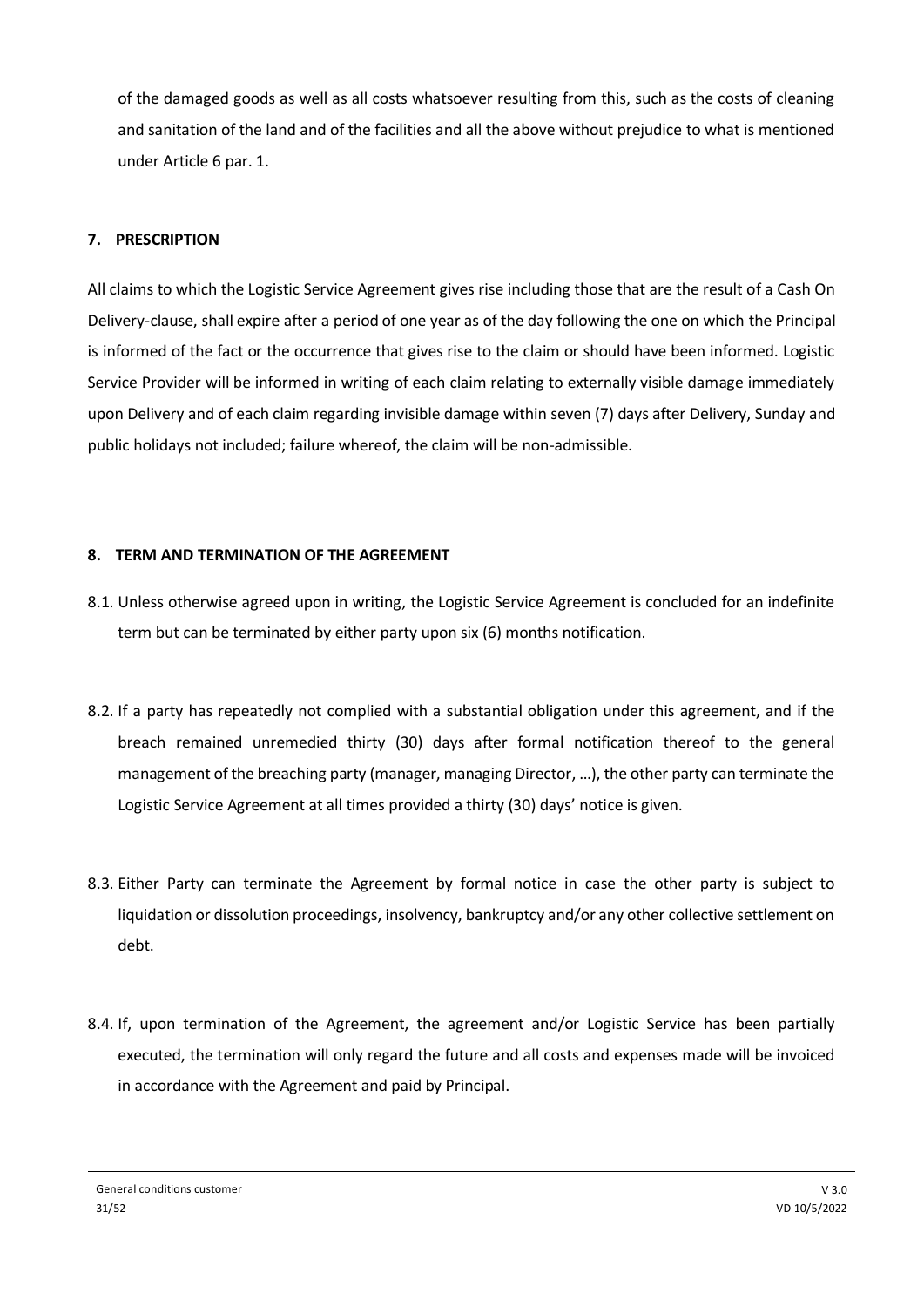8.5. If a situation of Force Majeure continues for more than thirty (30) days, the Logistic Service Agreement can be terminated by the Principal, without possibility to claim compensation for any damages resulting therefrom.

# **9. CONDITIONS OF PAYMENT**

- 9.1. All amounts due by the Logistic Service Provider and the Principal, shall be paid taking into account the agreed due date or in absence of this within two weeks after the date of invoice.
- 9.2. If the invoice is not paid on the due date the outstanding amount shall produce an interest by law and without formal notice at a rate fixed by the European Central Bank, fixed by the Act of 2 August 2002 implementing the European Directive 2011/7/CE, plus seven percent and rounded upwards to half a percent.
- 9.3. If the debtor fails to comply within a period of fifteen days after having sent a registered letter by mail, the amount outstanding shall moreover be increased with 10% with a minimum of 125 EUR and a maximum of 4.000 EUR as a lump sum compensation for additional administrative costs, supervision of accounts outstanding and disturbance of commercial activities.
- 9.4. In so far as permitted by applicable law, compensation or set-off of any amount will never be allowed.
- 9.5. No complaint or discussion regarding an invoice, will interfere with the payment of the unchallenged part of the invoice under consideration in accordance with the payment terms of this Clause.
- 9.6. In the event the Logistic Service Agreement is terminated for whatever reason, all sums as referred to under this clause 9 will become immediately due and payable.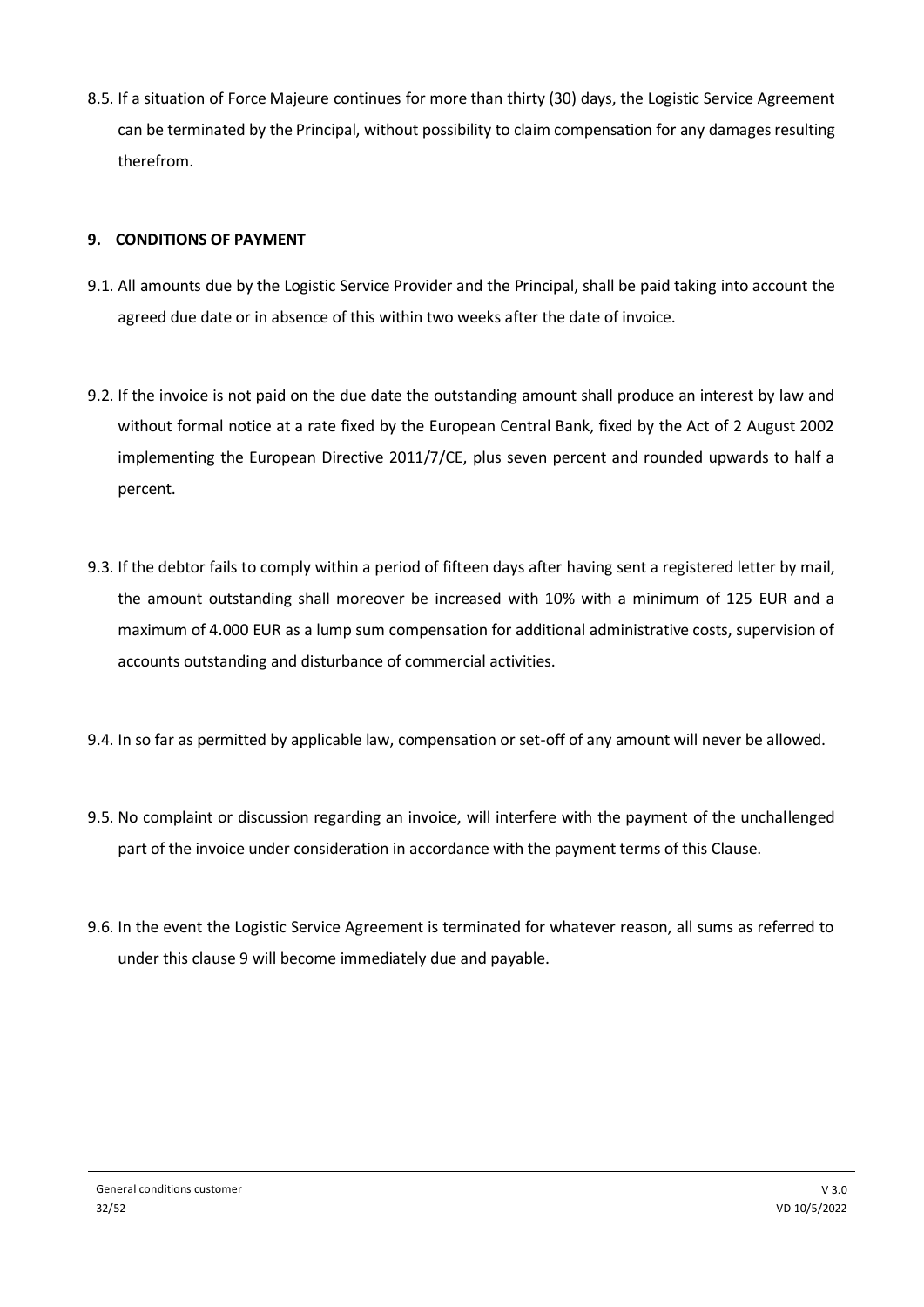#### **10. GUARANTEES**

- 10.1.The Logistic Service Provider holds a right of retention in respect of the goods and documents he holds in regard with the Logistic Service Agreement.
- 10.2.The Logistic Service Provider can only exercise the right of retention for what is or will be due to him relating to the Logistic Service. He can also exercise this right on the Cash On Delivery-fee burdening the goods.
- 10.3.The Logistic Service Provider can also exercise the right of retention for what is due to him by the Principal in relation with any previous Logistic Service Agreements.
- 10.4.The Logistic Service Provider can also exercise the right of retention for a commission fee he is entitled to in relation with a Cash On Delivery shipment, for which he does not need to accept a guarantee.
- 10.5.All goods, documents and monies the Logistic Service Provider holds for the Logistic Service Agreement, shall constitute a pledge for all claims he has with respect to the Principal.
- 10.6.If the Principal fails to pay the sums he owes to the Logistic Service Provider and for which the Logistic Service Provider holds a right of retention and/or a right of pledge on the basis of this Agreement, the Logistic Service Provider shall have the right, after having obtained the approval of the judge, to sell the goods stored at his premises at the expense of the Principal for his own benefit in compliance with the Act of 5 May 1872.
- 10.7.When requested, the Logistic Service Provider can also replace the pledge by an equivalent guarantee to be assessed exclusively by him.

# **11. GOVERNING LAW / JURISDICTION**

- 11.1.Belgian Law shall govern all agreements to which the G.L.C are applicable.
- 11.2.All disputes related to the validity, interpretation or service of the agreement on which the G.L.C are applicable, shall fall within the jurisdiction of the Courts that are territorially competent for the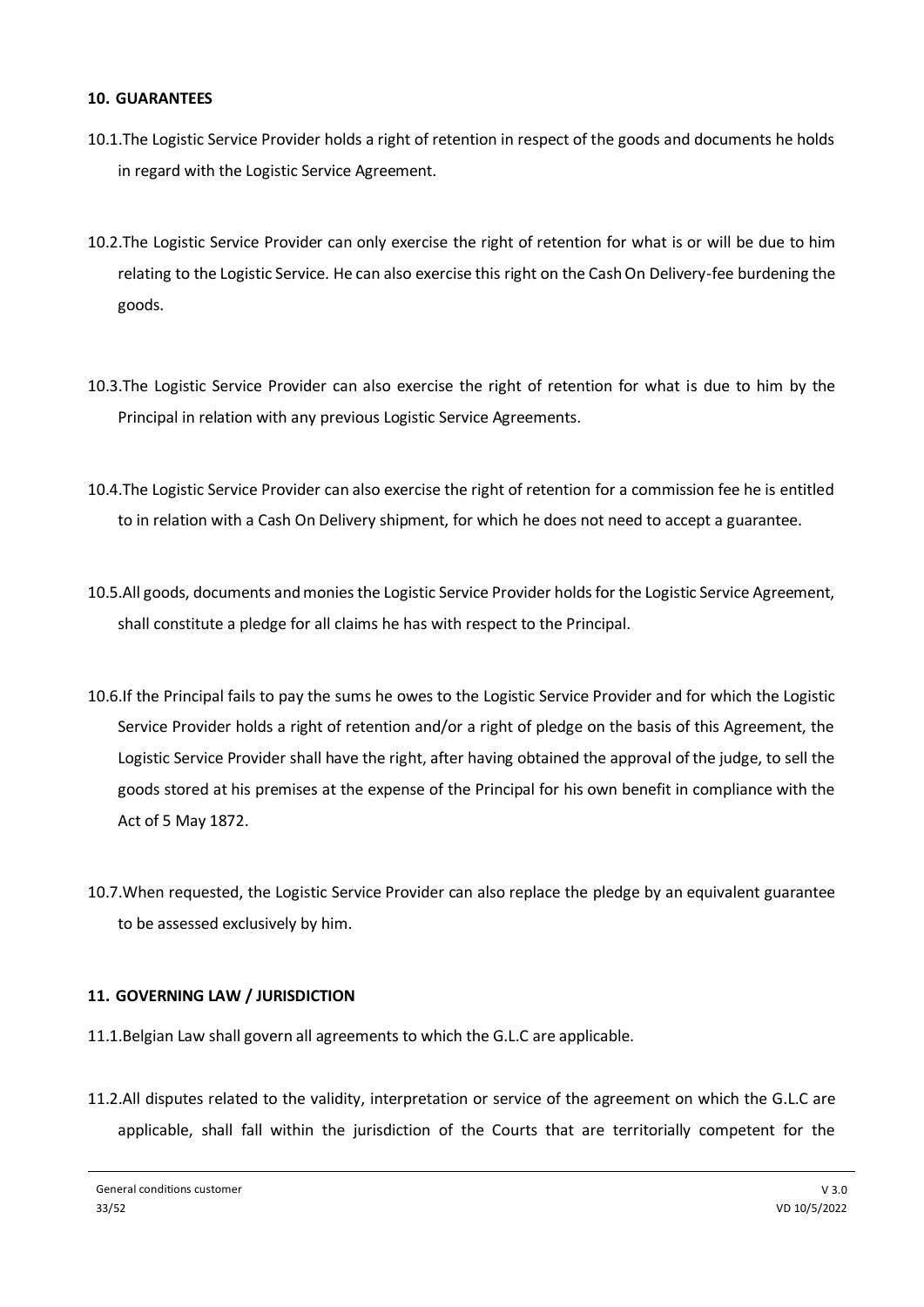Registered Office of the Logistic Service Provider except if there is an explicit agreement between the Principal and the Logistic Service Provider which stipulates that the disputes will be referred to arbitration.

# **12. MISCELLANEOUS PROVISIONS**

- 12.1.The non-applicability of one or several provisions of these conditions shall not affect the applicability of the other provisions. Both parties will immediately take the action necessary to replace the provision concerned by a valid provision which approximates the original intention of both parties as closely as possible.
- 12.2.The fact that one of the parties would fail to react against the non-compliance of the contractual stipulations by the other party can never be considered by the other party to be a permanent waiver of the stipulation(s) under consideration.
- 12.3.Each party warrants the strict confidentiality of the contents of the Logistic Service Agreement and all information exchanged between the Principal and the Logistic Service Provider relating thereto. Parties are allowed to disclose information subject to confidentiality to a governmental agency to comply with any legal obligation and to disclose this information to third parties in accordance with customary business practices.
- 12.4.All notifications will be sent by registered letter, addressed to the general management of the other party (manager, managing Director, …).
- 12.5.This G.L.C are a mere translation of the authentic "Logistieke Dienstverleningsvoorwaarden" in Dutch, in case of contradiction the latter shall prevail.

# **13. REGISTRATION**

The present conditions are the revised version of the conditions drawn up by BELOTRA/Logistics Cell of FEBETRA and the Royal Federation of Managers of Flows of Goods, registered with the Clerk of the Court's Office of the Chamber of Commerce and Industry of the 27th of November 2003, and registered with the same Clerk's Office on 9th of October 2015.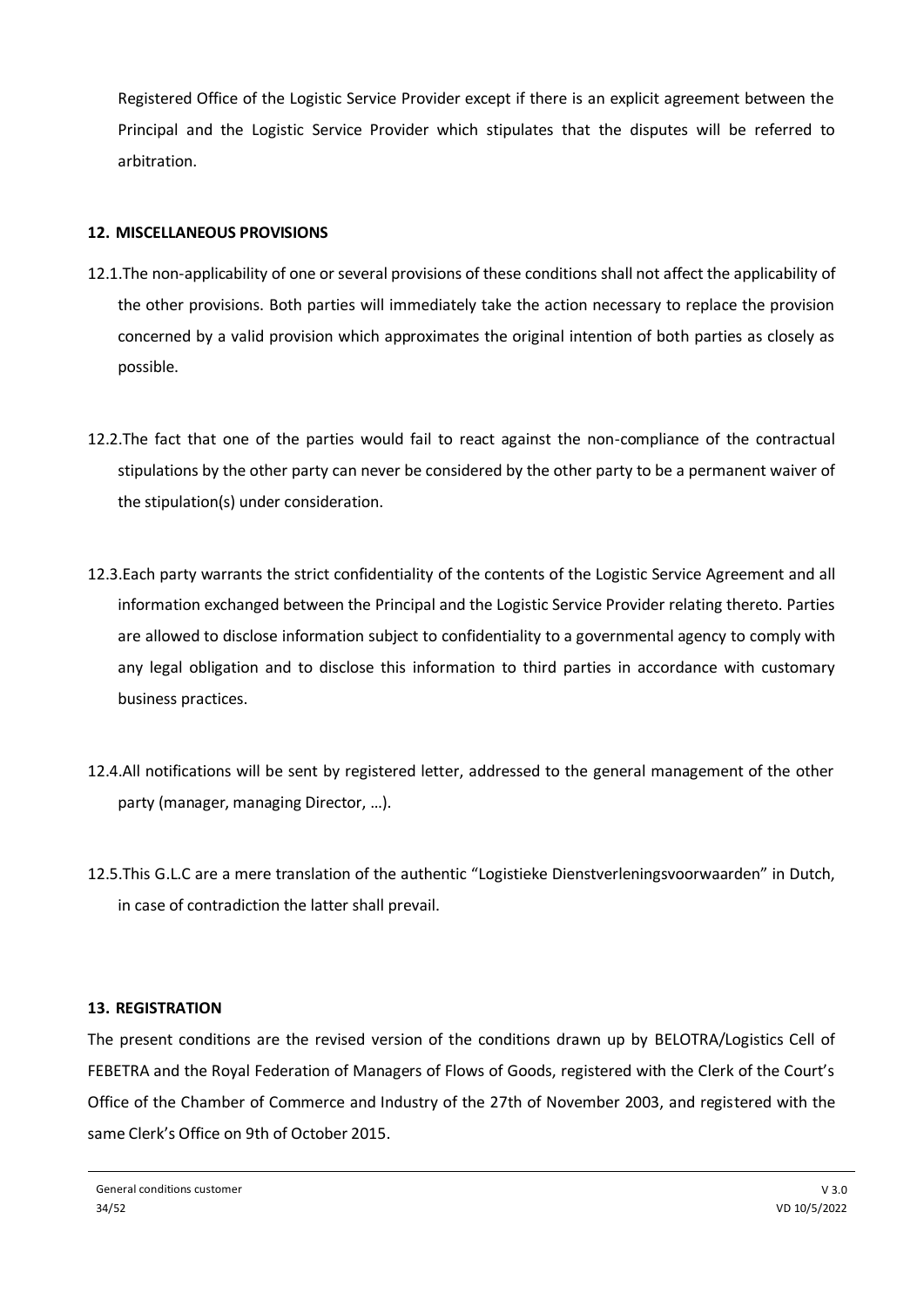

**ECS EUROPEAN CONTAINERS NV BARON DE MAERELAAN 155 – 8380 ZEEBRUGGE/BELGIE – BTW : BE 0435.131.508**

**2XL NV**

**BARON DE MAERELAAN 155 – 8380 ZEEBRUGGE /BELGIE – BTW: BE 0449.424.358**

# **ADDENDUM TO THE GENERAL TERMS AND CONDITIONS CUSTOMER**

Applicable to Orders to be executed after 31st of December 2020

# **SECTION I: GENERAL**

- **1. Purpose**
- 1.1 The purpose of this document is to complement and/or amend the General Conditions Customer of ECS NV / 2XL NV in view of the withdrawal of the United Kingdom from the European Union and the consequences thereof for the services of ECS NV / 2XL NV as freight forwarder, haulage company and/or customs agency.
- 1.2 The terms and conditions governing the relationship between ECS NV / 2XL NV and its Customer shall compromise the following: (i) the General Conditions Customer (which you have received and are available on [https://www.ecs.be/en/about-ecs/general-conditions\)](https://www.ecs.be/en/about-ecs/general-conditions) and (ii) this addendum to these General Conditions Customer ("Addendum to the General Conditions Customer").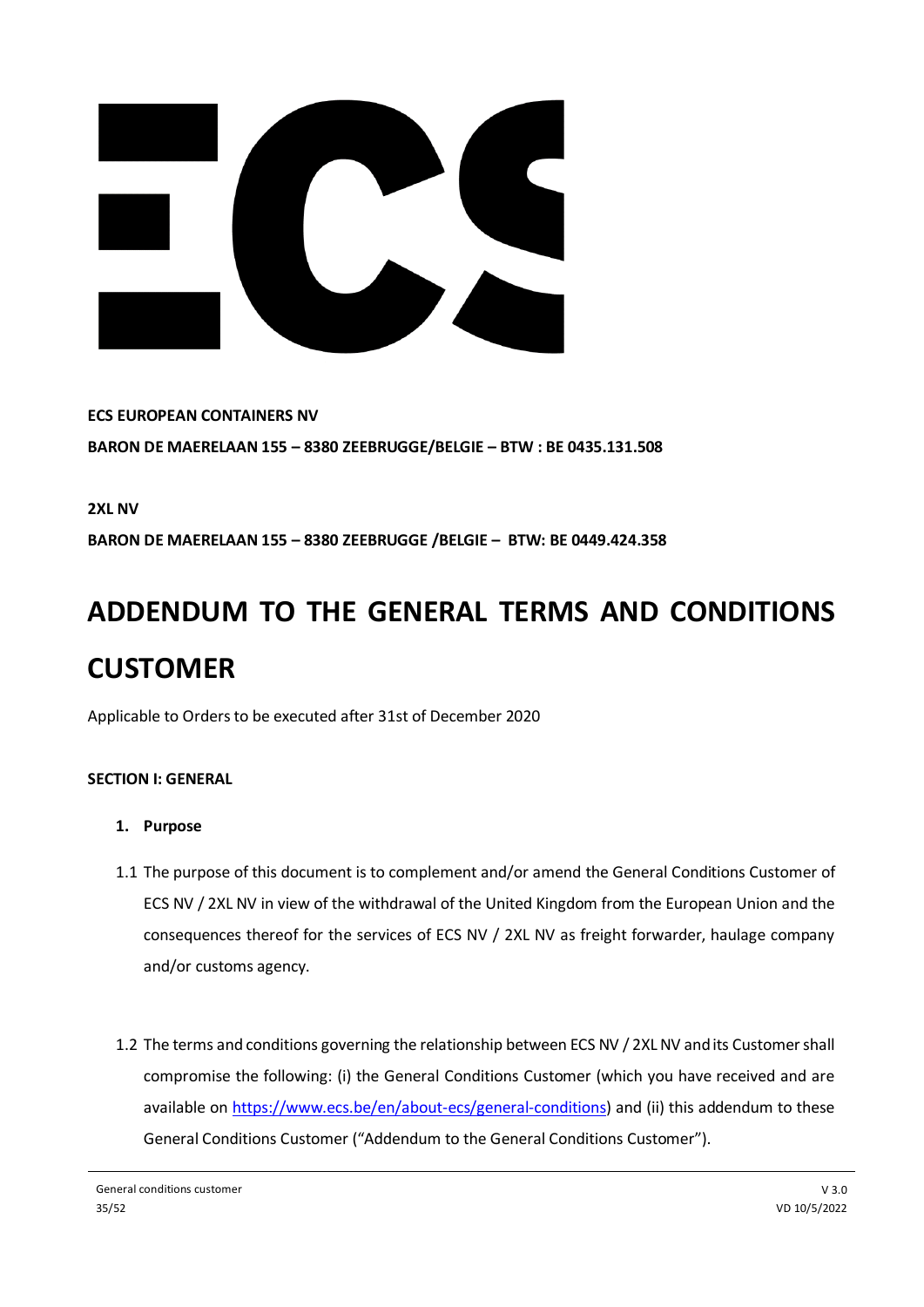- 1.3 The General Conditions Customer and this Addendum to the General Conditions Customer are to be taken as correlative and mutually explanatory, but in case of conflict between these conditions, the Addendum to the General Conditions Customer shall prevail over the General Conditions Customer.
- 1.4 The Customer has availed themselves of all information related to the General Conditions Customer and the Addendum to the General Conditions Customer and its specific conditions of execution and further to such acknowledgment declares entering into this agreement in full consent and good faith and fully aware of all obligations pertaining thereto.
- 1.5 The terms and conditions shall apply to each Order and all agreements or contracts made by or entered into by or on behalf of ECS NV / 2XL NV. The Customer accepts these terms and conditions on its own account, as well as on account of the Consignee, Consignor and the Cargo Interest. The terms and conditions will be deemed to have been accepted by the Customer by submitting the Order.

# **2. Definitions and interpretation**

2.1 In addition to the terms defined elsewhere in the General Conditions Customer and the Addendum to these General Conditions Customer, capitalized words and expressions shall have the meaning set out below:

"**Authority**" or "**Authorities**" means any governmental authority, quasi-governmental authority, multinational organization or body, court, government or self-regulatory organization, commission, tribunal or any regulatory, administrative or other agency, or any political or other subdivision, department or branch of any of the foregoing, including customs authorities and their officers.

"**Cargo Interest**" means anyone who would suffer a loss if the Goods were damaged, lost, delayed, or destroyed or who would benefit from the safe arrival of the Goods or, in general, showing an economic interest in the Goods.

"**Consignee**" the person listed as such on the Transport Documents and/or to whom the Goods are deemed to be delivered.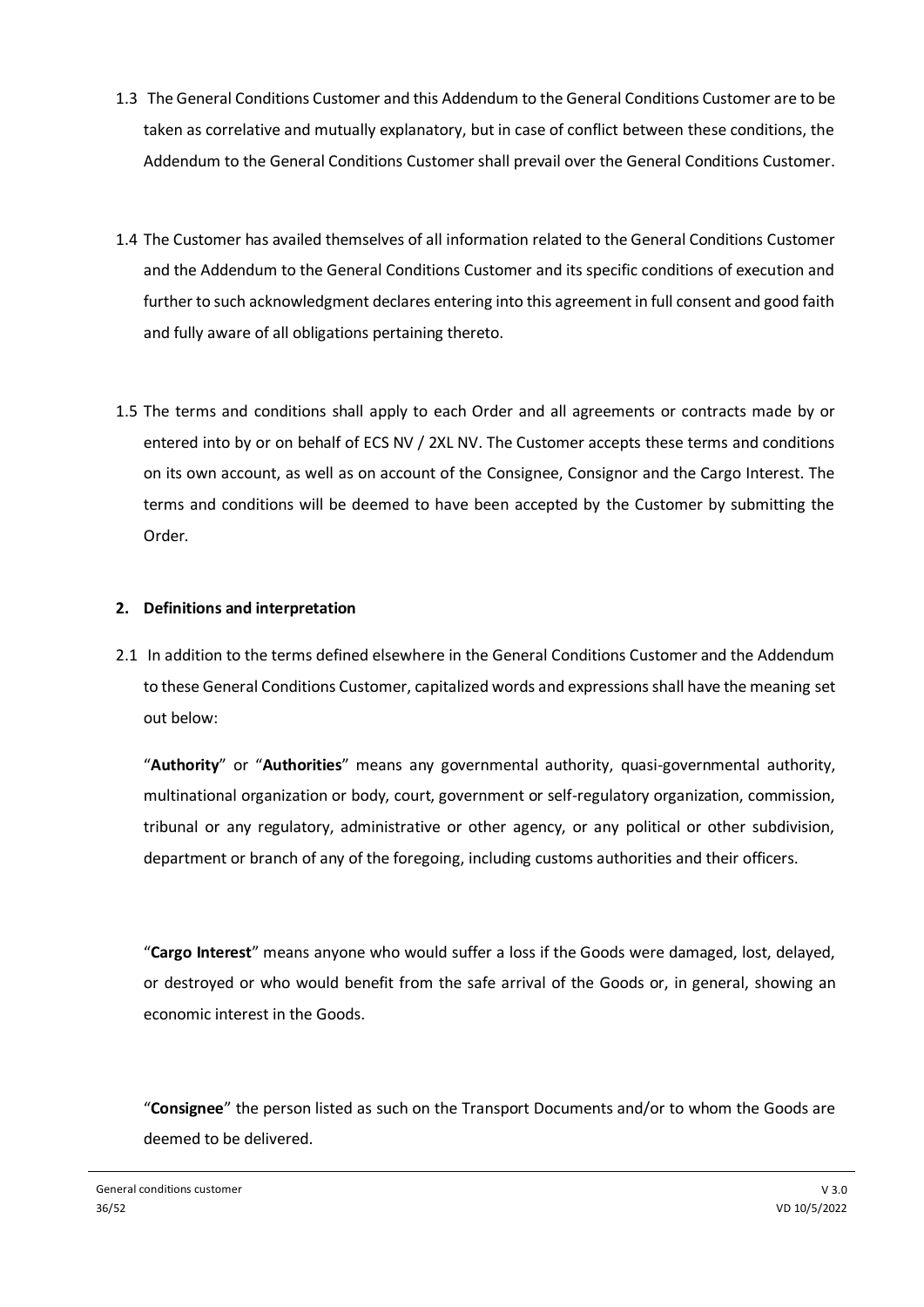"**Consignor**" means the legal or natural person who is listed on the Transport Documents as the shipper and/or sender and/or in whose name and/or on whose account the Order is accepted and/or executed.

"**Customer(s)**" means the customers of ECS NV / 2XL NV for whom ECS NV /2XL NV is performing freight forwarding services or/and transporting services and/or customs representation and/or to whom these services are invoiced.

"**Customs Documents**" means any and all documents in paper and/or electronic format relevant for customs and excise purposes and/or required by the Law and/or Authorities for the import, export, or transit of the Goods and/or change in the customs regime thereof, including commercial invoice, Transport Documents, customs value declaration, freight insurance, packing list, LRN, MRN, Entry Summary Declarations, Exit Summary Declaration, and any other documents associated with customs and/or excise import formalities such as, among others, proof of (preferential) origin, inspection certificates, import and export licenses, documents required for VAT purposes.

"**Customs Formalities**" means any and all formalities required by the Law and/or Authorities for customs and excise purposes such as import, export, transit of the Goods and/or storage in bonded warehouses, including the processing of Customs Documents, completing of declarations and clearances, payments of Taxes duties, excise and/or tariffs and any other Taxes, as well as any order, action or instruction given by an Authority in this respect.

"**Customs Representative**" has the meaning as set out in Article 18 of the Regulation (EU) No 952/2013 of the European Parliament and of the Council of 9 October 2013 laying down the Union Customs Code ("UCC") and any other applicable customs legislation such as post-Brexit UK customs Law.

"**Damage**" means any direct, indirect, and consequential loss and/or damage in the widest possible sense, including loss of earnings and other losses.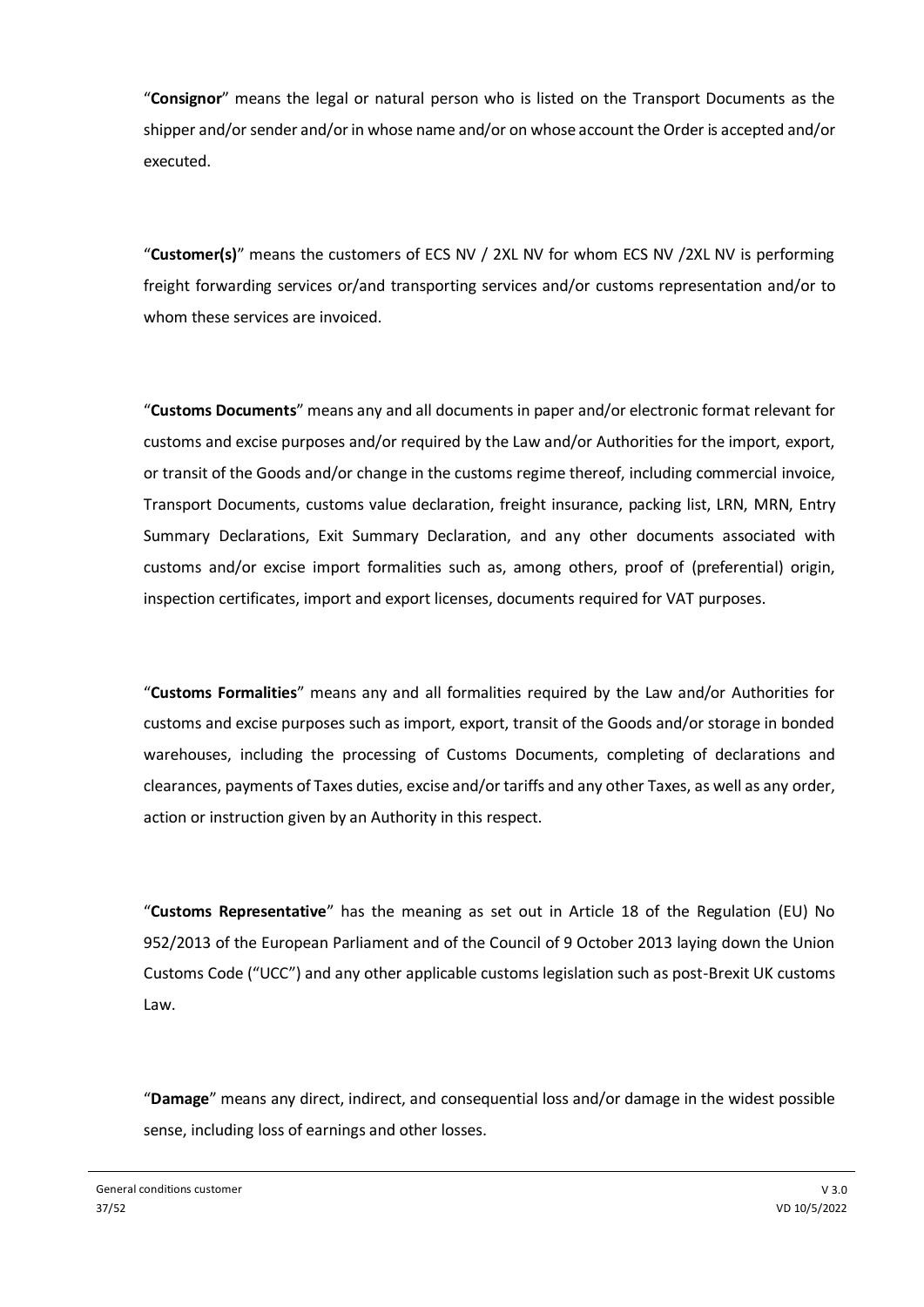"**ECS2XL Customs Brokers**" shall mean a customs agency appointed by ECS NV / 2XL NV ECS2XL from its network to perform customs formalities relating to the import, export, or transit of goods both in the customs territory of the EU and in non-EU countries.

"**Exporter of Record**" means the entity officially involved in the export of a specific shipment of products out of a country or customs union. The exporter of record status makes a company responsible for obtaining export clearance and for complying with export regulations.

"**General Conditions Customer**" means the terms and conditions governing all business relationships between ECS NV / 2XL NV and their contractual parties. These terms and conditions are also available on [https://www.ecs.be/en/about-ecs/general-conditions.](https://www.ecs.be/en/about-ecs/general-conditions)

"**Goods**" means the goods described or deemed to be described in the Order, the relevant Transport Documents, and/or Customs Documents.

"**Importer of Record**" means the entity accountable for (i) ensuring the imported goods Goods comply with Laws in the country of importation, (ii) filing a completed import entry and associated Customs Documents, and (iii) paying the assessed Taxes on those goods Goods, when applicable.

"**Law**" means any national or international law, statute, regulation, directive, rule, ordinance, subordinate legislation, the principle of common law, judgment, order, instruction, guideline, award, or decree of any Authority (including any judicial or administrative interpretation thereof) in force, fully implemented and enforceable.

"**Movement Reference Number**" (MRN) is the unique identification number that is assigned to a customs declaration for a specific customs procedure.

"**Service Level Agreement for Customs Services**" means a separate agreement wherein the Customer appoints and authorizes ECS NV / 2XL NV and/or the ECS2XL Customs Brokers, as customs representative in accordance with the Law for carrying out Customs Formalities, including customs declarations, required under the applicable Law.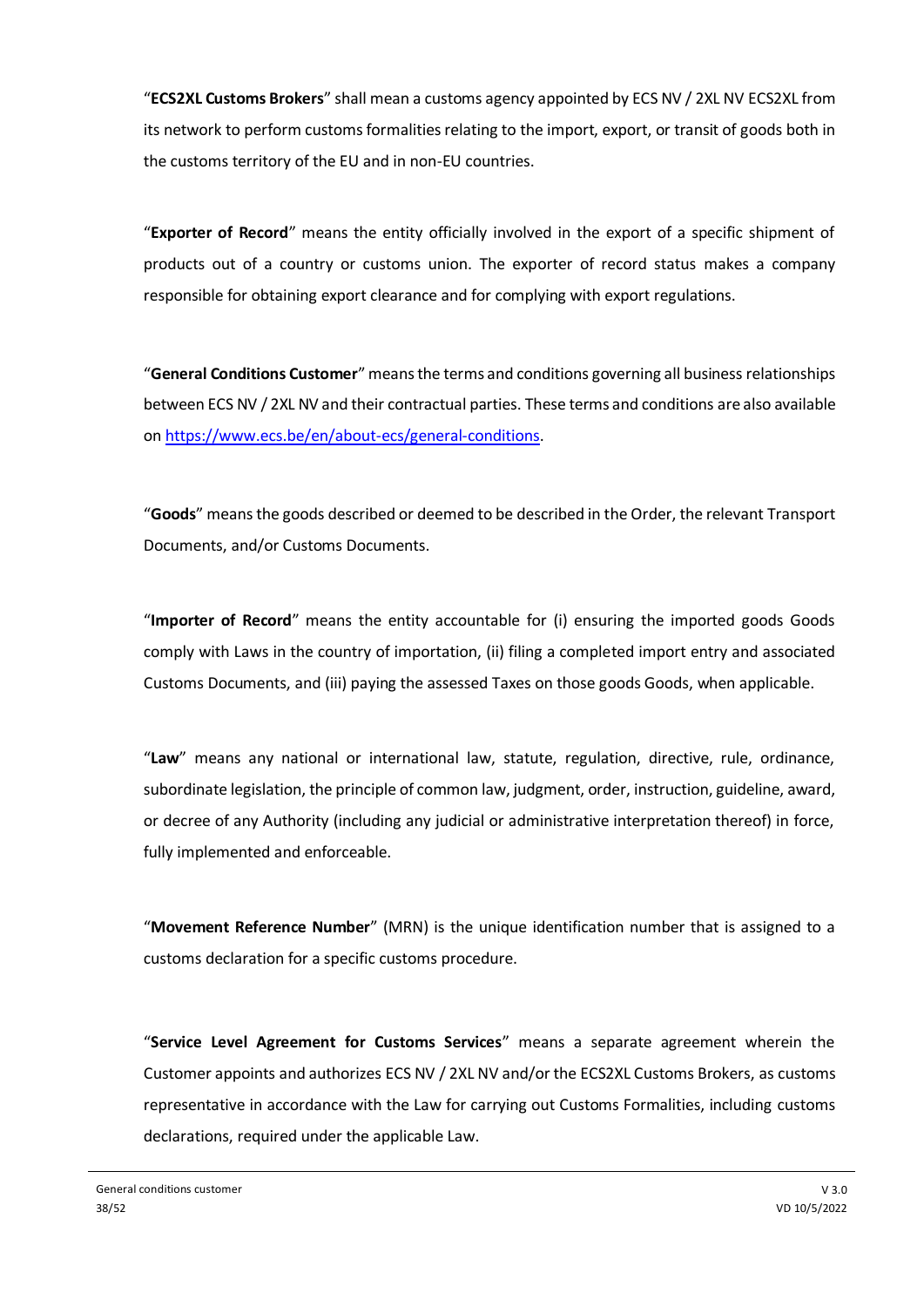"**Tax**" or "**Taxes**" means any and all forms of taxation, duties, levies, imposts, whether direct or indirect including, customs and excise duties and other import duties, value-added tax, including import VAT, packaging levy, monitoring charges, environmental taxes, and duties and any other type of taxes or duties in any relevant jurisdiction; together with any interest, penalties, surcharges or fines relating thereto, due, payable, levied, imposed upon or claimed to be owed in any relevant jurisdiction.

"**Third Party**" means any other (legal) person or entity than ECS NV / 2XL NV and the Customer. For the avoidance of doubt: Cargo Interests, Authorities, ferry operators and customs agents qualify as Third Parties.

"**Transport Documents**" means any and all relevant documents for the execution of the carriage of the Goods, including the waybill (consignment note) and/or any similar document, proof of delivery, temperature printout, packing list, and Customs Documents.

"**Order**" means the assignment by the Customer to ECS NV / 2XL NV where ECS NV / 2XL NV, when applicable, will act as haulage company and/or, freight forwarder, and/or customs representative with respect to the carriage and/or forwarding of Goods and/or subcontract such services on behalf of the customer.

2.2 The words "*include*", "*includes*", "*including*" and all forms and derivations thereof shall mean "*including but not limited to*".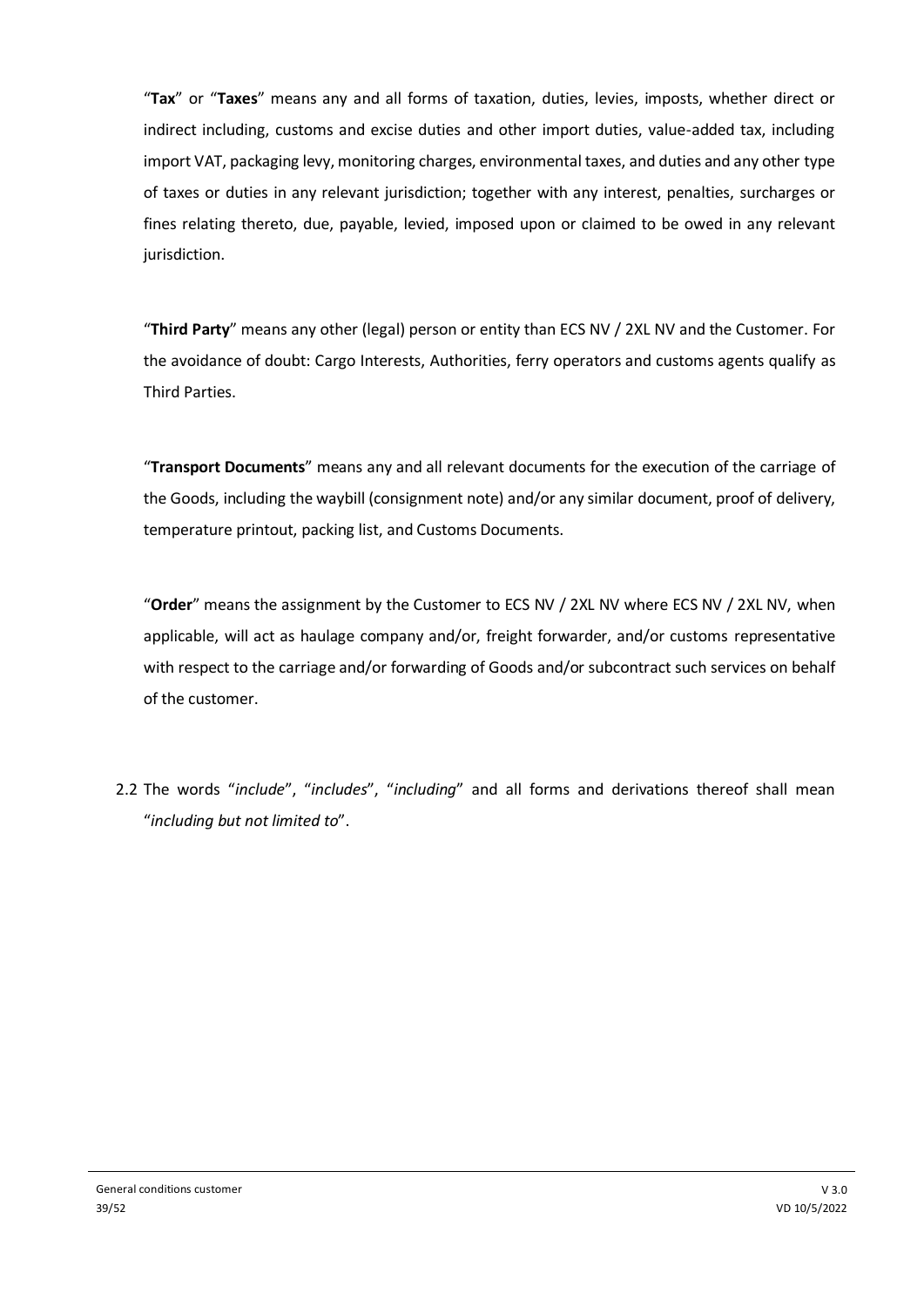2.3 Any reference in this Addendum to the General Conditions Customer to obligations, undertakings or liabilities that would be incumbent on a Third Party, including on the Consignee, the Consignor and/or the Cargo Interest, whenever applicable, shall also be considered as liabilities, obligations, and undertakings of the Customer with joint and several liabilities.

Whenever applicable, the Customer shall cause these Third Parties, including the Consignee, the Consignor and/or the Cargo Interest, to comply with these obligations and undertakings towards ECS NV / 2XL NV and/or Third Parties under this Addendum to the General Conditions Customer so that ECS NV / 2XL NV is able to perform its services by ECS NV / 2XL NV on-time and to comply with the Law. The Customer shall be fully responsible and liable for any action or failings of these Third Parties in this context.

2.4 This Addendum to the General Terms and Conditions for Customer is avaliable in Dutch, French and English. In case of discussion, inconsistency or ambiguity between these version, the English tex twill prevail.

# **3. Warranty**

- 3.1 The Customer warrants that it is fully familiar with all Laws, Customs Formalities, required Transport Documents as well as with customs related procedures both in the EU and the UK, whether internationally or nationally in force, which are relevant for the import, export, or transit of the Goods and the services by ECS NV / 2XL NV concerning the Goods.
- 3.2 The Customer warrants that it is fully familiar with the new or adapted operational measures, preparations, and logistics requirements of ECS NV / 2XL NV and Third Parties in place, including, the minimum/maximum cut-off times, the new information flows regarding the Customs Documents, including the requirement to lodge declarations, which are relevant for the on-time performance of services by ECS NV / 2XL NV and to comply with the Law. The Customer has availed itself of all relevant information and does not require additional description or communication. ECS NV / 2XL NV shall have no liability in relation to any statement or communication made in this respect.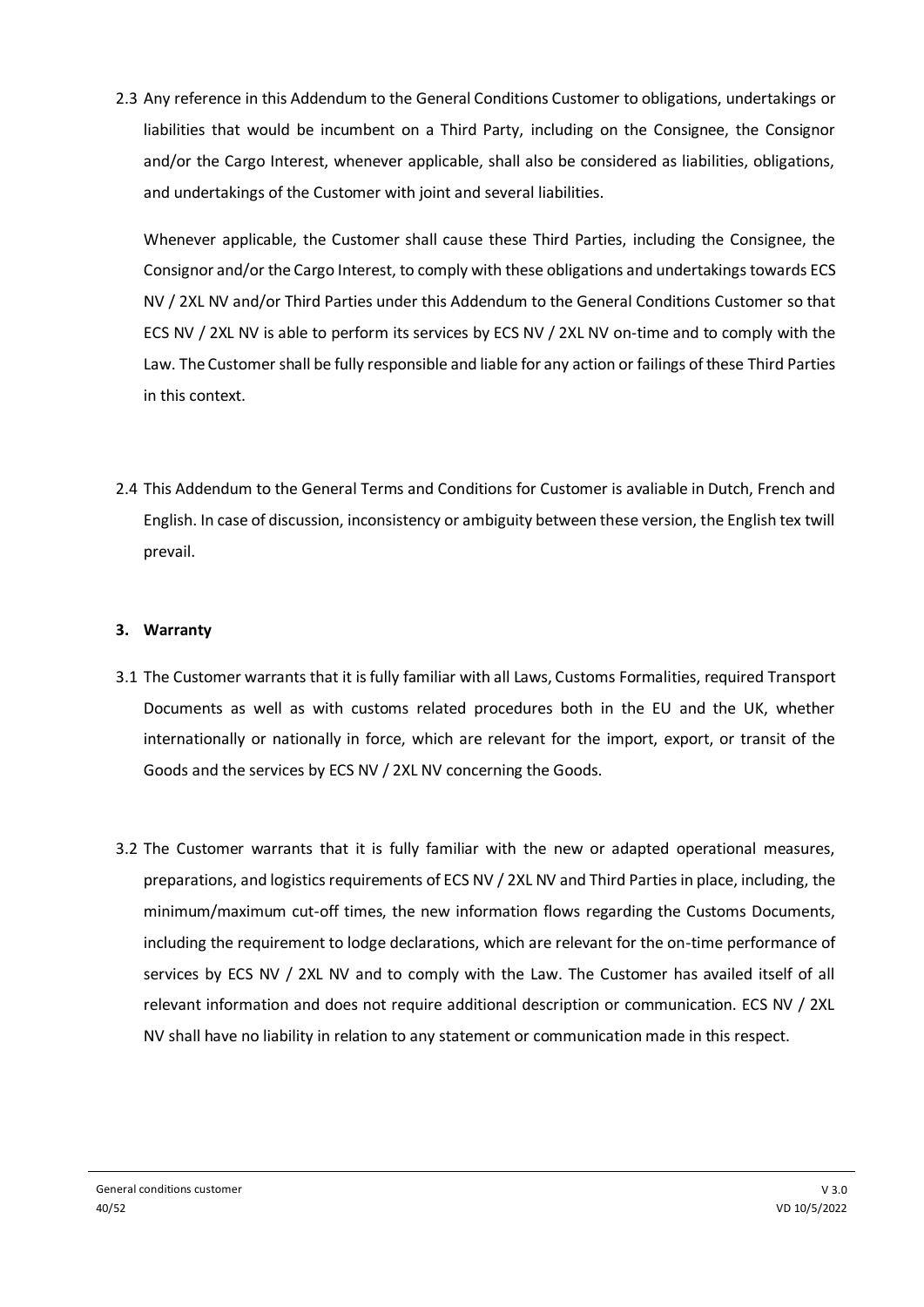## **4. Taxes - Customs & Excise duties & Tariffs**

- 4.1 The Customer shall be responsible and liable for any Tax and the payment thereof for, or in connection with, the Goods, and shall be liable for any payment, settlement, Damage or lossincurred or suffered by ECS NV / 2XL NV in connection with such Taxes.
- 4.2 The Customer undertakes to indemnify and hold ECS NV / 2XL NV harmless in the widest possible sense against any and all claims from Authorities and/or any other Third Party related to Taxes for, or in connection with, the Goods, even if these claims arise or are in connection with, the actions or failings by Consignee, the Consignor and/or the Cargo Interest.
- 4.3 If necessary, the Customer shall, upon ECS NV / 2XL NV first request and at its choice, (i) provide in satisfactory guarantees or securities in its interest, among others, to prevent or release seizure of the Goods, or, (ii) pay ECS NV / 2XL NV all amounts, principal sum and interests, costs which these Authorities and/or any other Third Parties in this respect claim from ECS NV / 2XL NV and compensate ECS NV / 2XL NV for any and all resulting Damage, costs, and expenses (including legal fees), or delay incurred.
- 4.4 If the Customer were to fail to comply with this Article 4 of this Section, ECS NV / 2XL NV shall be entitled, without any prior notice and at the sole risk and costs of the Customer, to sell or otherwise dispose of the Goods to recover any Damage, costs (including legal fees), or delay incurred.

# **5. Brexit clause**

5.1 The Customer expressly understands and agrees that any and all unavoidable events which may follow or arise from the withdrawal of the United Kingdom from the European Union and make it partially or wholly impossible for ECS NV / 2XL NV to meet its obligations towards the Customer or Third Parties, including on-time delivery of the Goods, shall qualify as force majeure under the General Conditions Customer which shall release ECS NV / 2XL NV from performance of its services without any liability on its part.

In this context, the Customer expressly agrees that any event beyond ECS NV / 2XL NV's control and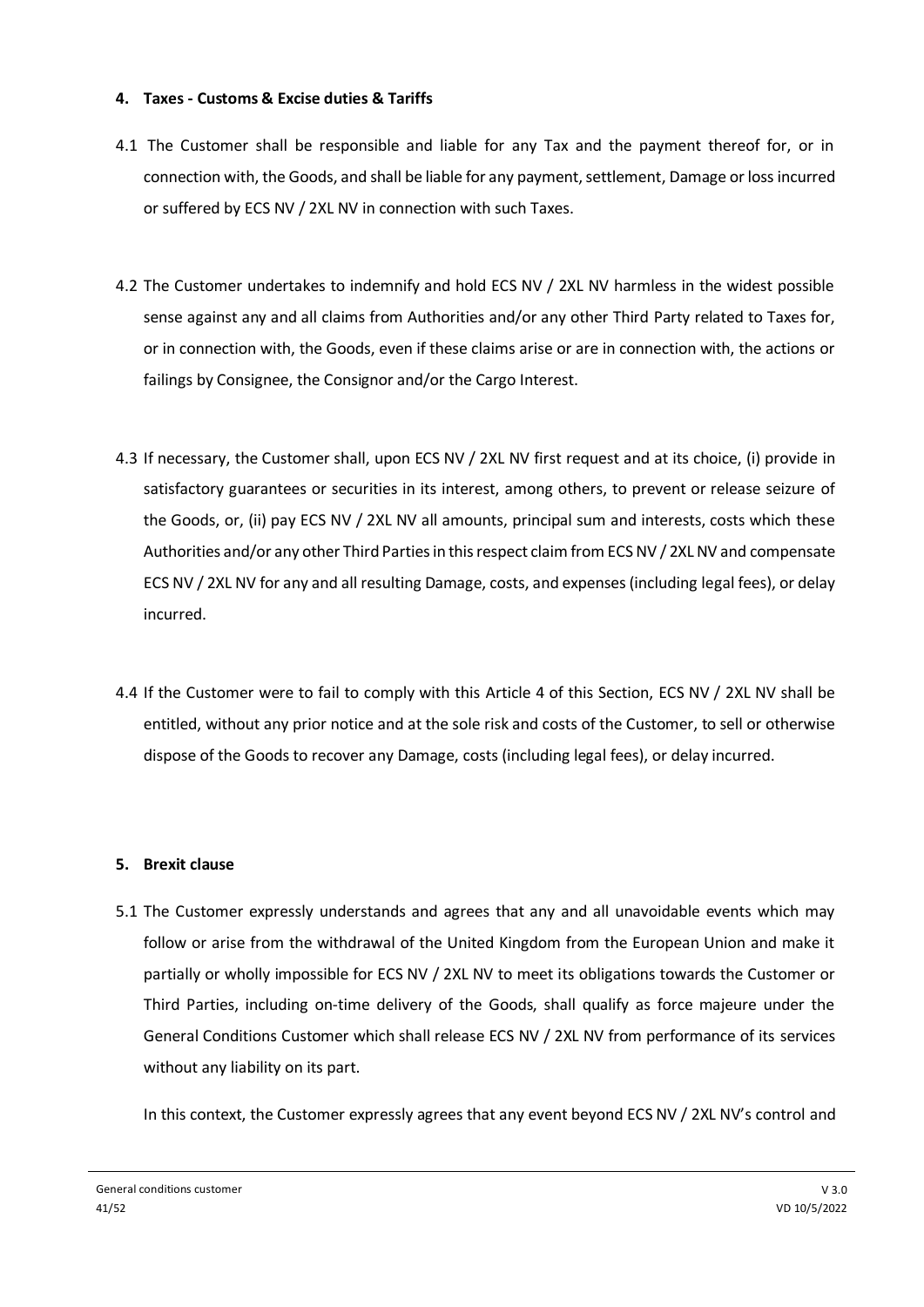which results in disruptive border crossing procedures, including a shortage of human resources, failing equipment or procedures from the side of Third Parties, congestion and/or blockades as well as acts of government, restriction, suspension or withdrawal of any licenses, changes in the Law or changes to regulations shall qualify as force majeure.

5.2 ECS NV / 2XL NV shall use its reasonable best efforts to execute the Orders and shall perform its services with such care as reasonably prudent professional provider of similar services use under similar circumstances. Each execution of an Order by ECS NV / 2XL NV shall qualify as an obligation of means and not as an obligation of result.

# **6. Suspension & cancellation**

- 6.1 ECS NV / 2XL NV shall be entitled to suspend the execution of an Order or to cancel it, without prior notice and without any compensation being due, if in the reasonable opinion ECS NV / 2XL NV (i) the Customer, Consignee, the Consignor and/or the Cargo Interest, whenever applicable, is not compliant or not on time with the obligations and duties under this Addendum to the General Conditions Customer or (ii) if it inadequately executes these requirements, or (iii) the performance thereof entails an increased risk of liability or, for one reason or another, is reasonably or economically unjustified.
- 6.2 In any event, the execution of an Order can never be considered as a discharge of the Customer from its duties its obligations under this Addendum to the General Conditions Customer.

#### **7. Costs and expenses**

The Customer agrees and accepts that costs, expenses and Damages incurred or suffered by ECS NV /2XL NV in connection with a suspension or cancellation under Article 6.1 of this Section, or arising out, or in connection with, events under Article 5, including costs and expenses related to the returning the Goods and waiting hours, shall be borne by the Customer.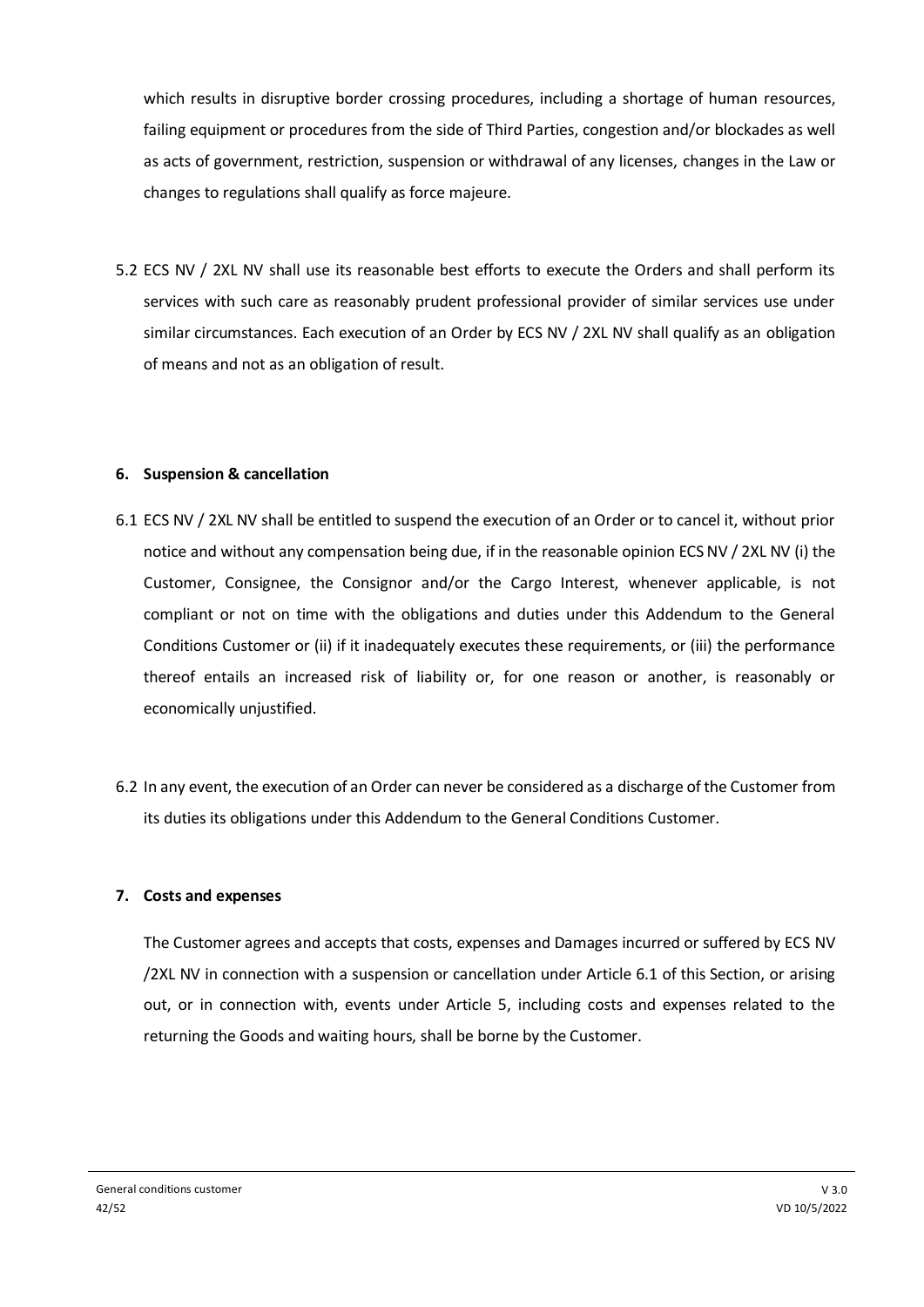# **8. Period of limitation**

Any liability action against ECS NV / 2XL NV shall be time-barred as a result of prescription if it is not brought before the competent Authority, in accordance with the Law, within six months. Prescription shall run from the day following the day on which the Goods were delivered or should have been delivered or, in the absence of delivery, from the day following the day the event giving rise to the action took place.

# **9. Jurisdiction & governing law**

This Agreement and any extra-contractual obligations arising out of or in connection with it shall be governed by and construed in accordance with Belgian law. The Courts of Bruges shall have exclusive jurisdiction to settle any dispute arising out of or in connection with ECS NV / 2XL NV's services.

# **SECTION II: FREIGHT FORWARDING ACTIVITIES**

# **1. Scope**

- 1.1 The terms and conditions set out in this Section II Freight Forward Activities shall apply to any form of services provided for by ECS NV / 2XL NV in its capacity as a freight forwarder, other than its forwarding services related to the organization of customs representation for carrying out Customs Formalities as set out in Section IV Customs Agency – representation.
- 1.2 If ECS NV / 2XL NV is requested to facilitate the organization of Customs Formalities in either or both the EU and UK in the framework of its forwarding activities, these services shall also be governed by Section IV Customs Agency – representation.

# **2. Obligations for Import, Export, and Transit**

2.1 Well in advance of the execution of each Order, the Customer undertakes to document each Order, including the fulfilment of the Customs Documents, entirely and accurately in writing, and to fulfil and complete all Customs Formalities required by Law and/or Authorities, to enable ECS NV / 2XL NV to execute its services timely and in accordance with the Law.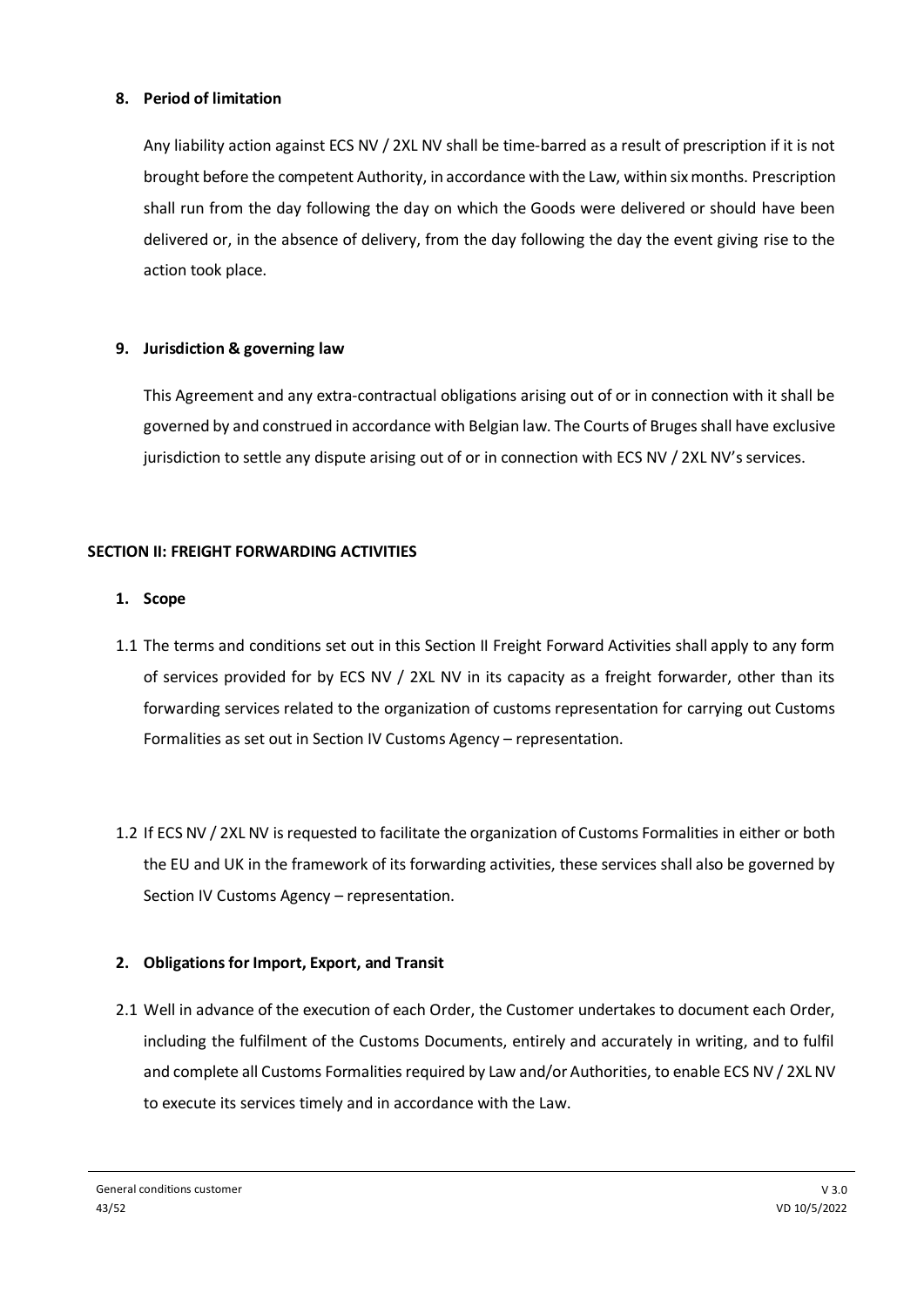- 2.2 The Customer shall upon availability immediately provide ECS NV / 2XL NV via ECS NV / 2XL web portal, EDI set-up, or any other agreed means, with the MRN (or MRN's) confirming the release of goods customs status of the Goods as well as all other Customs Documents to enable ECS NV / 2XL NV to execute its services timely. If the pre-lodgement model is used, the Customer shall provide ECS NV / 2XL NV with the import documents or MRN before the execution of the Order.
- 2.3 The Customer ensures that ECS NV / 2XL NV is, prior to the loading of the Goods, in the possession of (i) information on the Consignor, (ii) information on the Consignee, (iii) a description of the Goods, and (iv) any other information and documents needed, so ECS NV / 2XL NV can lodge a safety and security declaration if required.
- 2.4 If the Customer is not the Exporter of Record or/and the Importer of Record, the Customer shall cause the Exporter of Record and/or Importer of Record to comply with all requirements to ensure ECS NV/ 2XL NV is able to perform its services timely and in accordance with the Law.
- 2.5 The Customer represents and warrants that all the information, statements, and documents, including Customs Documents, provided, are complete, accurate, adequate, correct, and sufficient to perform ECS NV / 2XL NV's services.
- 2.6 ECS NV / 2XL NV shall have no obligation to examine the completeness, accuracy, and correctness of the information and documents, including Customs Documents, provided. The Customer shall, in any event, notify ECS NV / 2XL NV promptly upon becoming aware of any information and/or document, including Customs Documents, provided is incorrect, inaccurate, erroneous, or fraudulent.
- 2.7 The Customer shall cause the Exporter of Record and/or the Importer of Record to undertake the necessary Intrastat reporting if required. The Customer acknowledges that ECS NV / 2XL NV can in no way be held responsible and/or liable for failing to complete the Intrastat reporting.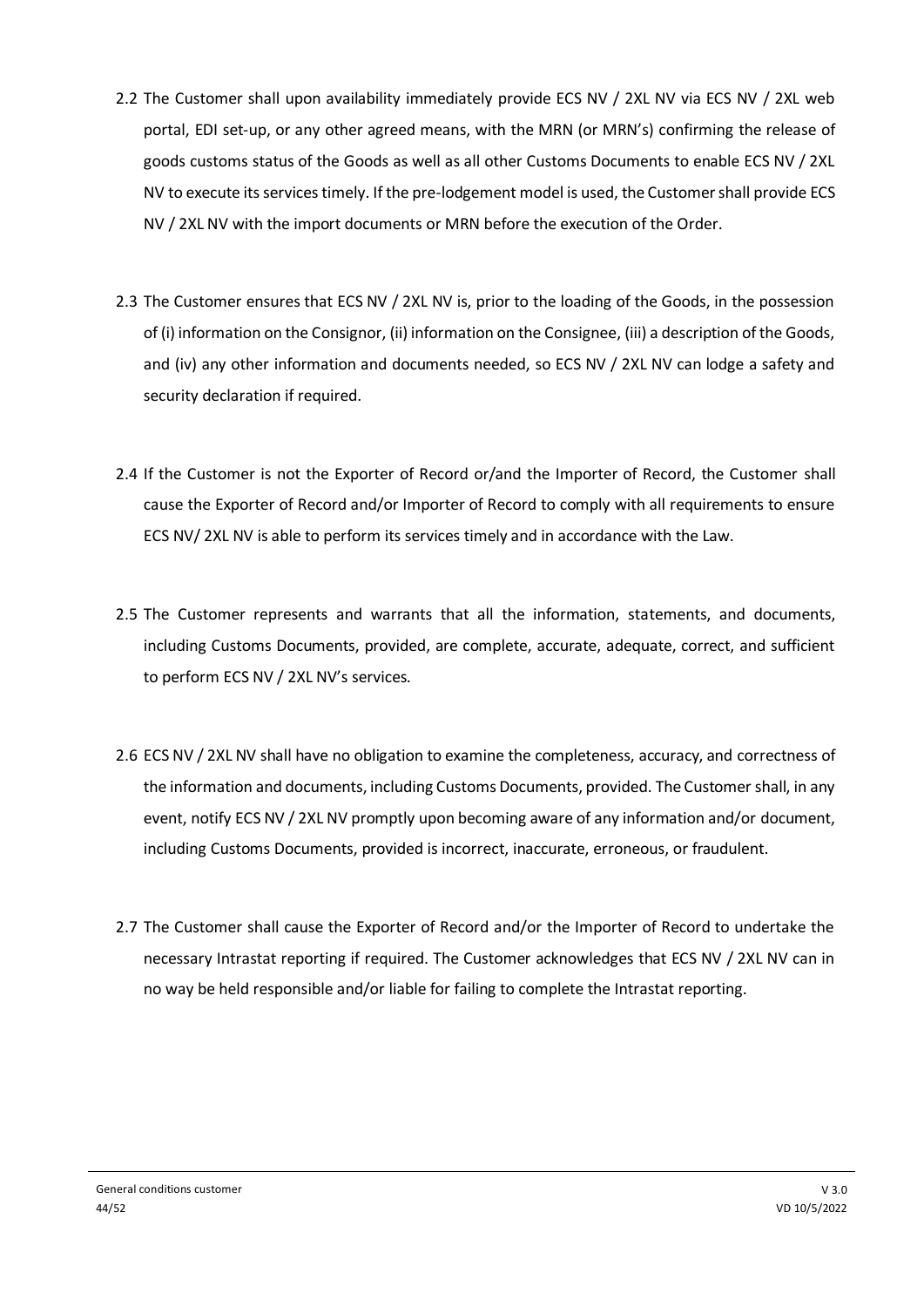# **3. Indemnification**

- 3.1 The Customer acknowledges and agrees that ECS NV / 2XL NV can in no way be held liable for any Damage, loss, delay, or costs as a result of the Customer's failure to comply with its obligations under this Addendum to the General Conditions Customer or required by Law or Authorities, or the failure to do so completely or on time and/or the consequences thereof vis-à-vis the Authorities, the Customer and/or Third Parties.
- 3.2 Without prejudice to Article 4.2 of Section I, the Customer shall fully indemnify and hold ECS NV / 2XL NV harmless against any and all claims of Authorities and/or any other Third Parties, in connection to, or arising out of ECS NV / 2XL NV services.
- 3.3 The Customer acknowledges and agrees that ECS NV / 2XL NV shall only be liable towards the Customer for direct damages which are solely due to a proven incorrect execution of the instructions given by the Customer in the framework of an Order.
- 3.4 To the extent that such fault, negligence, or omission by ECS NV / 2XL NV, has caused any damages to the Customer, ECS NV / 2XL NV shall be entitled to limit its liability to EUR 5,00 per kilogram gross weight of the Goods which are the subject of the services, with a maximum of EUR 10.000 per Order.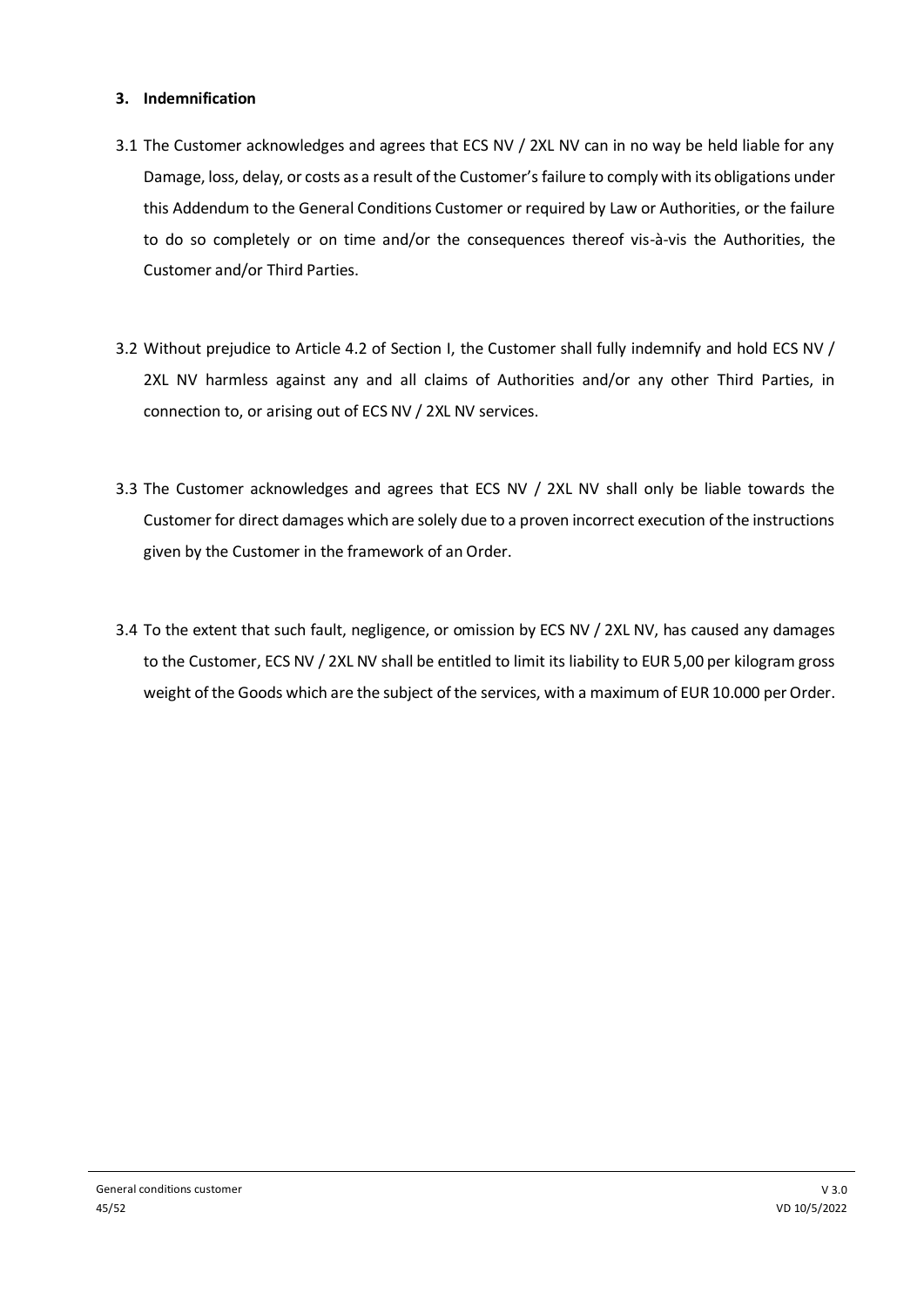#### **SECTION III: TRANSPORT**

# **1. Scope**

1.1 The terms and conditions set out in this Section III Transport shall apply to any form of services provided by ECS NV / 2XL NV in its capacity as a haulage company.

# **2. Obligations for Import, Export, and Transit**

- 2.1 Well in advance of the execution of each Order, the Customer undertakes to document each Order, including the fulfillment of the Customs Documents, entirely and accurately in writing, and to fulfill and complete all Customs Formalities required by Law and/or Authorities, to enable ECS NV / 2XL NV to execute its services timely and in accordance with the Law.
- 2.2 The Customers agrees that ECS NV / 2XL NV shall not undertake any Customs Formalities or other customs related activities relating to the Goods other than the obligations where to ECS NV / 2XL NV is legally Responsible in its capacity as haulage company.
- 2.3 The Customer warrants that for the Goods carried by ECS NV / 2XL NV all Customs Formalities are in place and completed and/or are pre-lodged, including all safety and security declarations for the Goods in transit, and unaccompanied cargo, with the Authorities so that ECS NV / 2XL NV and/or Third Parties, including ferry operators, are able to perform the Order in time and accordance with the Law.
- 2.4 The Customer shall further provide ECS NV / 2XL NV with all Customs Documents necessary to perform the Order without any delay, costs, or liability, in particular, regarding the transit of the Goods.
- 2.5 Abnormal waiting hours resulting from, or arising out, Customs Formalities and/or Customs Documents or any other event, including events qualifying as force majeure in Article 5.1 in Section I, which results in disruptive border crossing procedures or transit of Goods, shall give the right to ECS NV / 2XL NV to claim additional costs and expenses.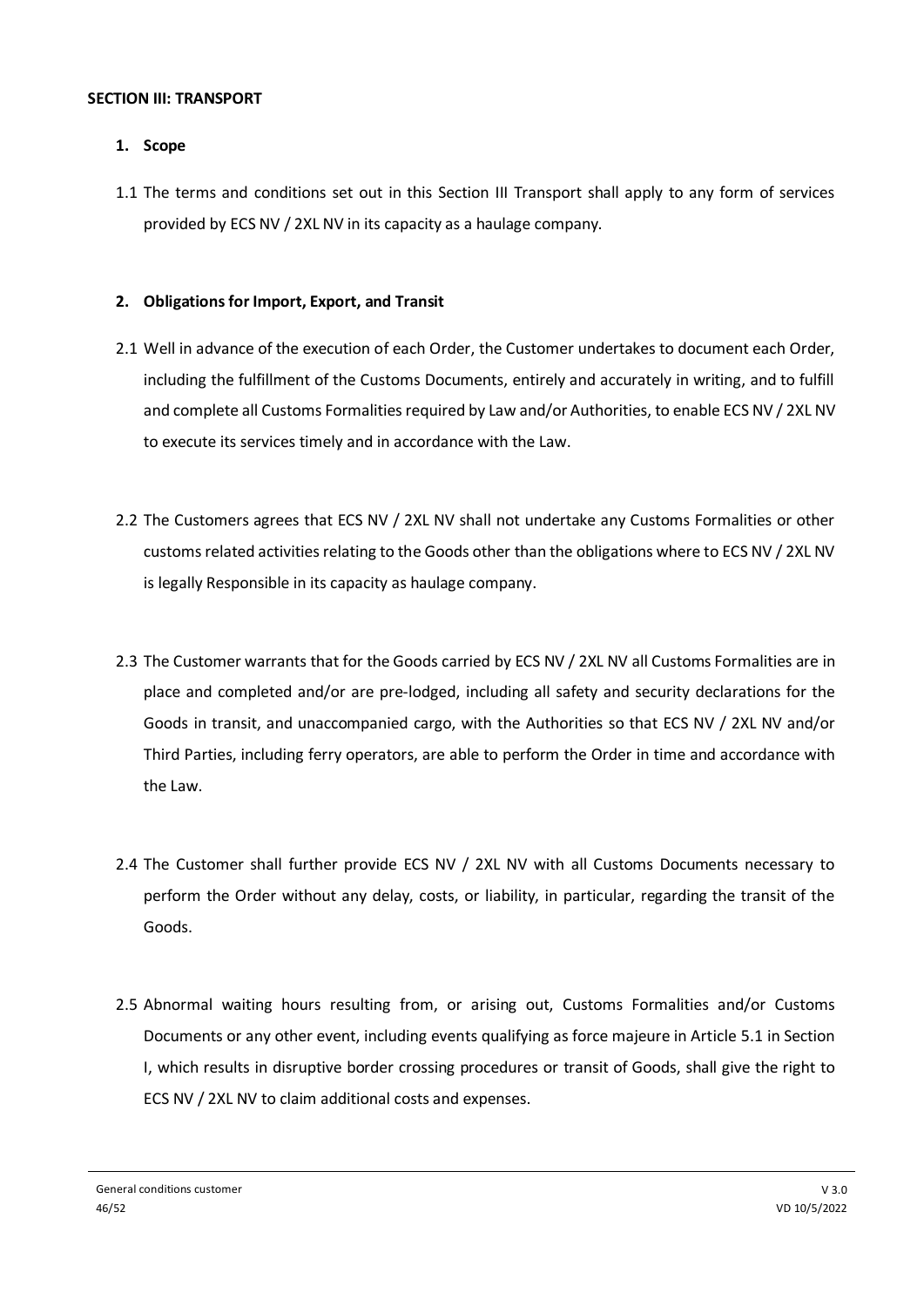#### **3. Inspection of the Goods**

- 3.1 The Customer understands and agrees that ECS NV / 2XL NV or Third Parties may be instructed by Authorities to allow access to the Goods, including to unpack, open, break seals for inspection, control or check as well as to move the Goods to another location, such as bonded warehouses or inspection areas.
- 3.2 The Customer agrees that ECS NV / 2XL NV shall not be liable for any Damage, loss, delay, or costs resulting from any action taken by Authorities following or during such inspection, control, or check, nor for any decision taken by these Authorities concerning the Goods.
- 3.3 ECS NV / 2XL NV shall, in any event, be entitled to recover all costs and expenses, including waiting hours, resulting from any action taken or instruction given by the Authorities and/or claimed by Third Parties, including the costs for the transport of the Goods to another location for inspection or for other measures to comply with such instructions of the Authorities as well as any reasonable expense to avoid or mitigate Damage, loss or delay. Any measure or action taken by ECS NV / 2XL NV and/or Third Parties in this respect shall be at the sole risk of the Customer.

# **4. Indemnification**

- 4.1 Without prejudice to Article 4.2 of Section I, the Customer shall fully indemnify and hold ECS NV / 2XL NV harmless against any and all claims of Authorities and any other Third Party, that could be filed against ECS NV / 2XL arising out, or in connection with, an Order.
- 4.2 The Customer acknowledges and agrees that ECS NV / 2XL NV shall only be liable towards the Customer for direct damages which are solely due to a proven incorrect execution of the Order.
- 4.3 To the extent that such fault, negligence, or omission by ECS NV / 2XL NV, has caused any damages to the Customer, ECS NV / 2XL NV shall be entitled to limit its liability to EUR 5,00 per kilogram gross weight of the Goods which are the subject of the services, with a maximum of EUR 10.000 per Order.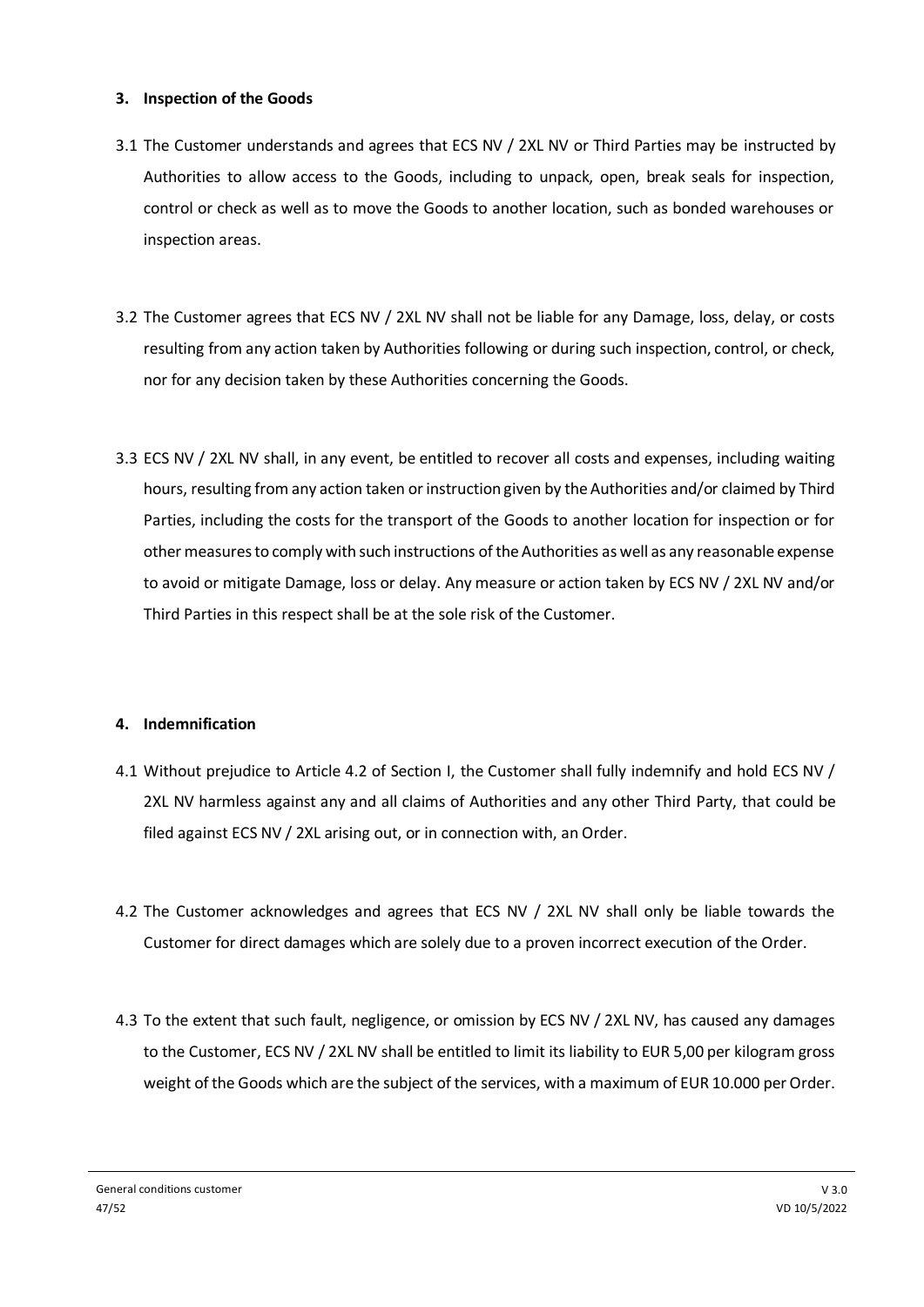#### **SECTION IV: CUSTOMS AGENCY - REPRESENTATION**

# **1. Scope**

- 1.1 The terms and conditions set out in Section IV Customs Agency Representation shall apply to any form of services provided by ECS NV / 2XL NV in its as capacity freight forwarder whereby Customer instructs ECS NV / 2XL NV via/and/or ECS2XL Customs Broker for carrying out the Customs Formalities and in so far no separate Service Level Agreement for Customs Services has been entered into by the Customer.
- 1.2 The terms and conditions set out in Section IV Customs Agency Representation shall also apply in the event the Customer has executed part of the required Customs Formalities and explicitly instructs ECS NV / 2XL NV in writing to organize the remaining Customs Formalities either in the UK or in the EU.
- 1.3 If requested by ECS NV / 2XL NV, the Customer shall provide a signed power of attorney ("PoA"), in the format provided by ECS NV / 2XL NV and/or ECS2XL Customs Brokers, authorizing ECS NV / 2XL NV and/or the ECS2XL Customs Brokers for customs representation vis-à-vis the Authorities. The PoA shall determine the capacity of ECS NV / 2XL NV and/or the ECS2XL Customs Brokers as direct or indirect Customs Representative of the Customer. Unless otherwise agreed in the PoA, the services under this Section IV shall always be executed as direct customs representation under the applicable Law.
- 1.4 ECS NV / 2XL NV and/or the ECS2XL Customs Broker shall not handle Dual-Use or Military cargo subject to export licensing unless prior written approval by ECS NV / 2XL NV and a copy of the license is provided.

# **2. Information Duties**

2.1 The Customer shall determine whether any of its Goods require any specific authorization or license to enable import or export and to inform ECS NV / 2XL NV thereof accordingly. ECS NV / 2XL NV or ECS2XL Customs Broker shall not give any advice, support or provide consultancy regarding Customs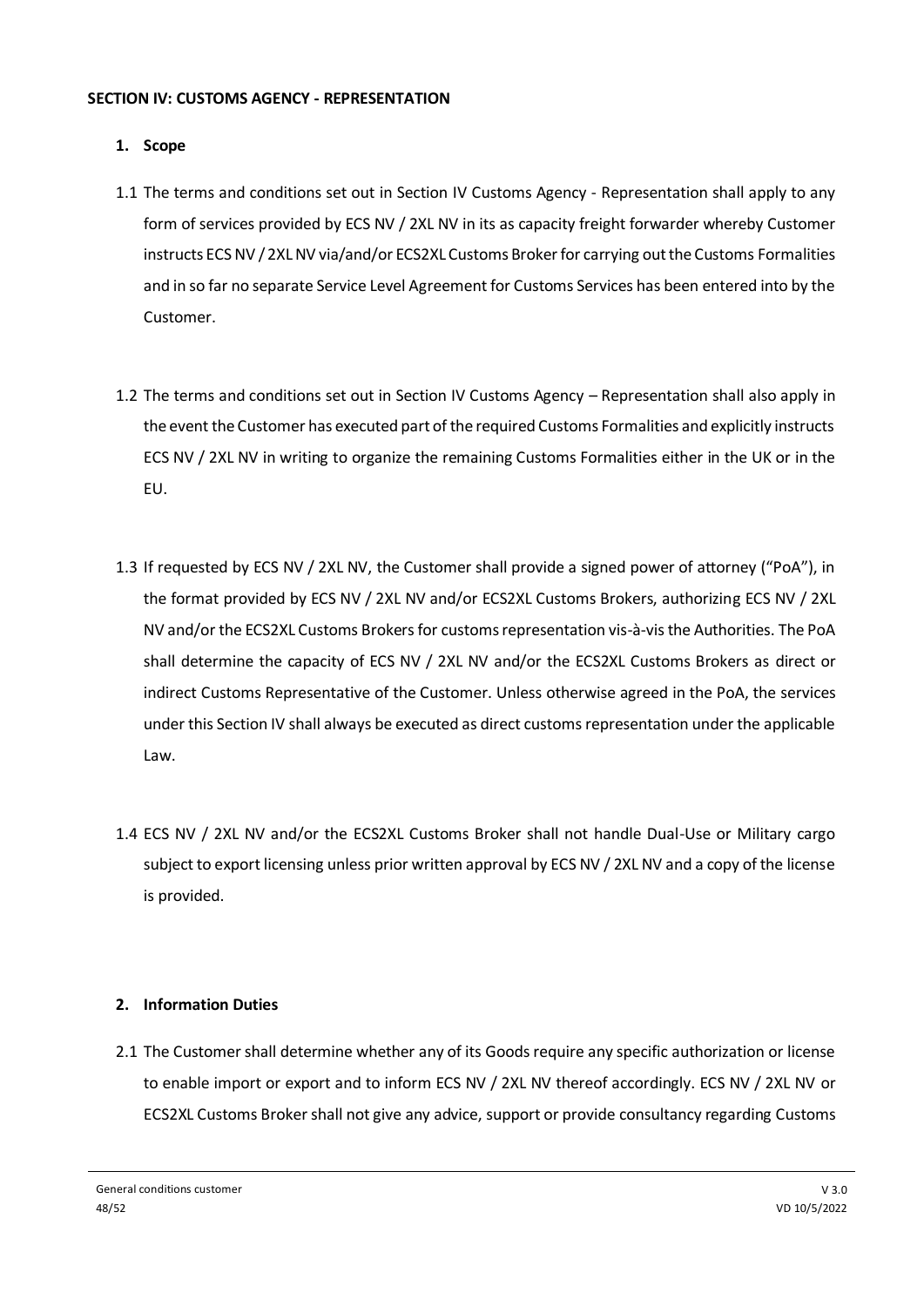Formalities and requirements. Any communication in this respect is indicative. ECS NV / 2XL NV or the ECS2XL Customs Broker shall have no liability in relation to any statement or communication made in this respect.

- 2.2 The Customer shall provide ECS NV / 2XL NV with all supporting documents and information, including commercial and shipping information, to timely, entirely, and accurately process and complete Customs Formalities required by the Law and/or Authorities. If applicable, this information shall be forwarded by ECS NV / 2XL NV to the ECS2XL Customs Broker on a one-to-one basis.
- 2.3 The Customer shall provide ECS NV / 2XL NV and/or the ECS2XL Customs Broker, upon the first request, with required additional details, data, and/or information to perform its services and/or to comply with Authorities' requests within the imposed time limits.
- 2.4 All requests, challenges, and questions posed by the Authorities to ECS NV / 2XL NV and/or the ECS2XL Customs Broker, shall be forwarded to the Customer on a one-to-one basis, including any communication regarding inspections, demands to redeliver merchandise to the customs' custody, notices of intent to change any element of a customs entry, informal queries such as rejections of entries or calls/requests for additional information to substantiate any claim made on an entry.
- 2.5 The Customer shall notify ECS NV / 2XL NV and/or the ECS2XL Customs Broker immediately of any event, fact, or matter which could affect the correct and timely completion of the services.
- 2.6 If the required information or documents are not provided in time, or when incomplete or erroneous information is provided, the Customer accepts that the subsequent execution of the services and related transport services by ECS NV / 2XL NV and/or the ECS2XL Customs Broker may be delayed and/or canceled, without any compensation being due by ECS NV / 2XL NV and/or the ECS2XL Customs Broker.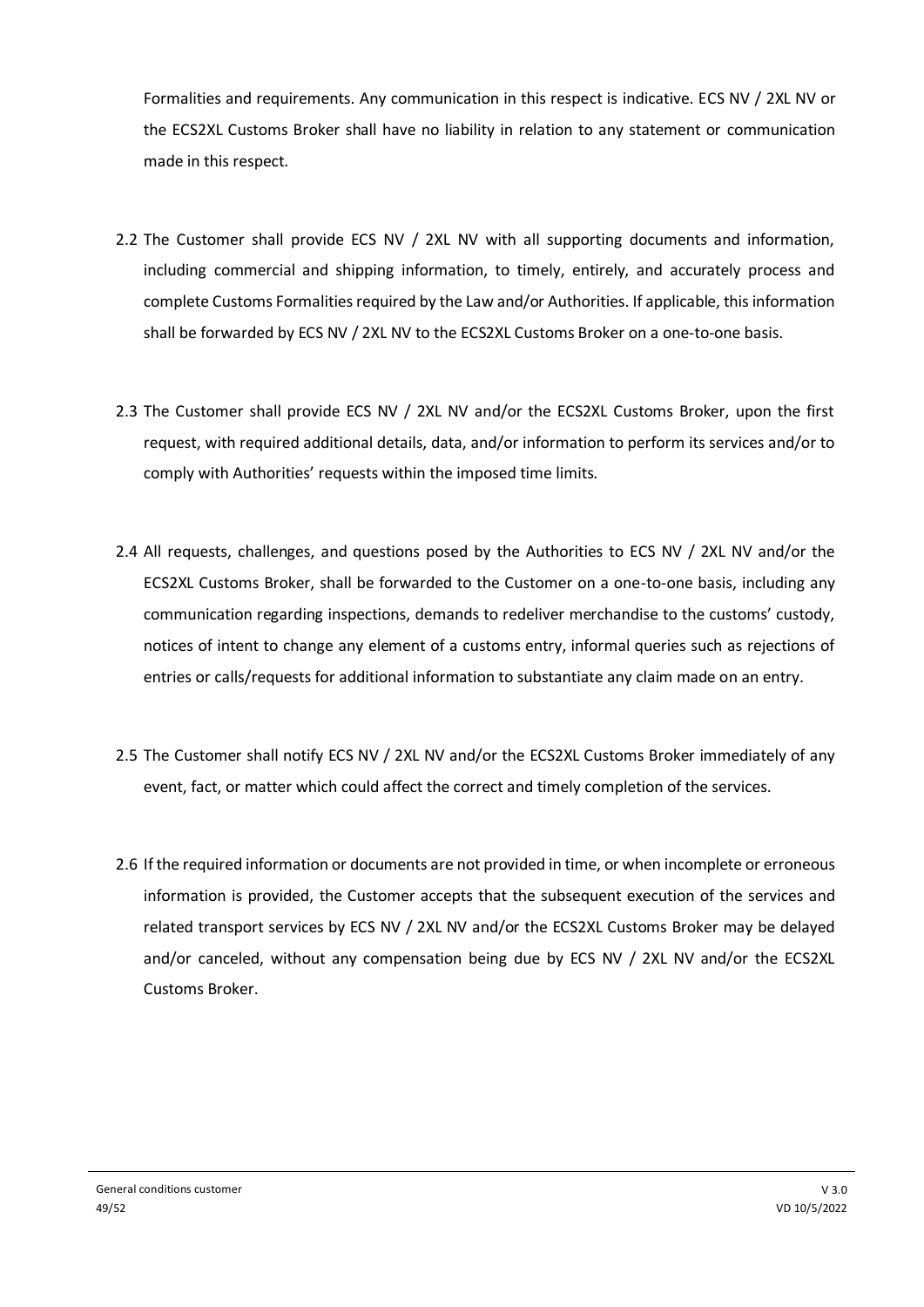## **3. Verification of information**

- 3.1 The Customer represents and warrants that all the provided information and documents are complete, adequate, correct, and sufficient to perform the Customs Formalities required by the Law.
- **3.2** ECS NV / 2XL NV and the ECS2XL Customs Broker shall have no obligation to examine the completeness, authenticity, precision, accuracy, and correctness of the provided information and documents. The Customer shall, in any event, inform ECS2XL promptly if he becomes aware of any information and/or documents that are incorrect, inaccurate, erroneous, or fraudulent.

#### **4. Securities**

- 4.1 If necessary, the Customer shall provide, upon ECS NV / 2XL NV or the ECS2XL Customs Broker's first request and at its choice, sufficient provision and/or guarantees, to cover all forms of Taxes.
- 4.2 In case the Customer wishes to use its deferment account or customs guarantee, the Customer represents and warrants that sufficient provision, guarantees, and securities are with the Authority in accordance with the Law, to allow smooth execution of the Customs Formalities. The Customer shall, before the commencement of any services, provide ECS NV / 2XL NV and/or the ECS2XL Customs Broker with evidence of and access to its deferment accounts and/or customs guarantee.
- 4.3 In case the Customer fails to provide for the necessary guarantees as set out in this Article 11, the Customer shall, upon ECS NV / 2XL NV and/or ECS2XL Customs Broker's first request, pay ECS NV / 2XL NV and/or the ECS2XL Customs Broker all amounts, principal sum, and interests, that Authorities and/or any Third Parties claim from ECS NV / 2XL NV and/or the ECS2XL Customs Broker. The Customer shall further compensate ECS NV / 2XL NV and/or the ECS2XL Customs Broker for any resulting damage, costs, and expenses (including legal fees), or delay incurred.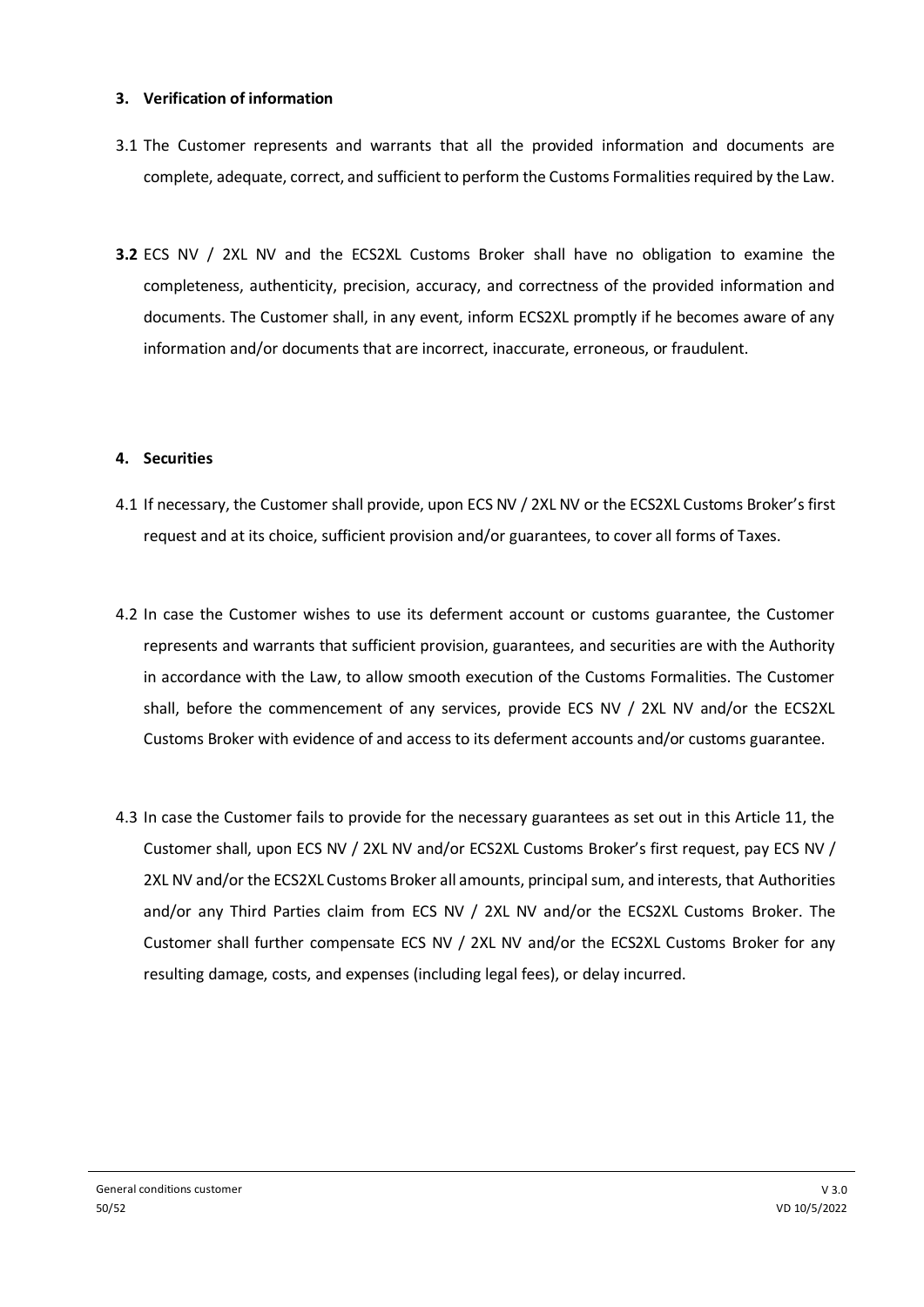# **5. Charges**

- 5.1 ECS NV / 2XL NV and/or its ECS2XL Customs Broker shall be entitled to recover all reasonable costs and expenses entailed in carrying out specific instructions of the Customer, including all direct and indirect fees and costs, related to the inspection of entry documentation and/or the inspection of Goods concerning the applicable entry or exit point practices.
- 5.2 Where applicable and wherever possible, all Taxes will be charged directly by the Authorities to the Customer, including:
	- I. customs duties, anti-dumping duties, levies, premiums, additional contributions or refunds, supplementary amounts or components, complementary rights, rights under the applicable customs tariff, and other present or future rights related to trading with third party countries, contributions, and other levies;
	- II. excise duties, special energy levies, oil fuel inspection fees, environmental levies, and green taxes, packaging taxes;
	- III. value-added taxes;
	- IV. any levies, fees, and default interests payable for Goods subject to declaration, rights arising from health inspections, local taxes, storage rights, and any other contributions the administration grants respite for under Law.
- 5.3 ECS NV / 2XL NV and/or the ECS2XL Broker Contract shall have the right to set-off all payments, amounts, and/or refunds which it might receive from any Authority, for the account of the Customer, against any sum due by the Customer towards ECS NV / 2XL NV and/or the ECS2XL Customs Broker under this Addendum to the General Conditions Customer.

# **6. Subcontracting**

ECS NV / 2XL NV is entitled to subcontract its services, under this Addendum to the General Conditions Customer, in whole or in part, to any duly authorized customs agency or other Third Party.